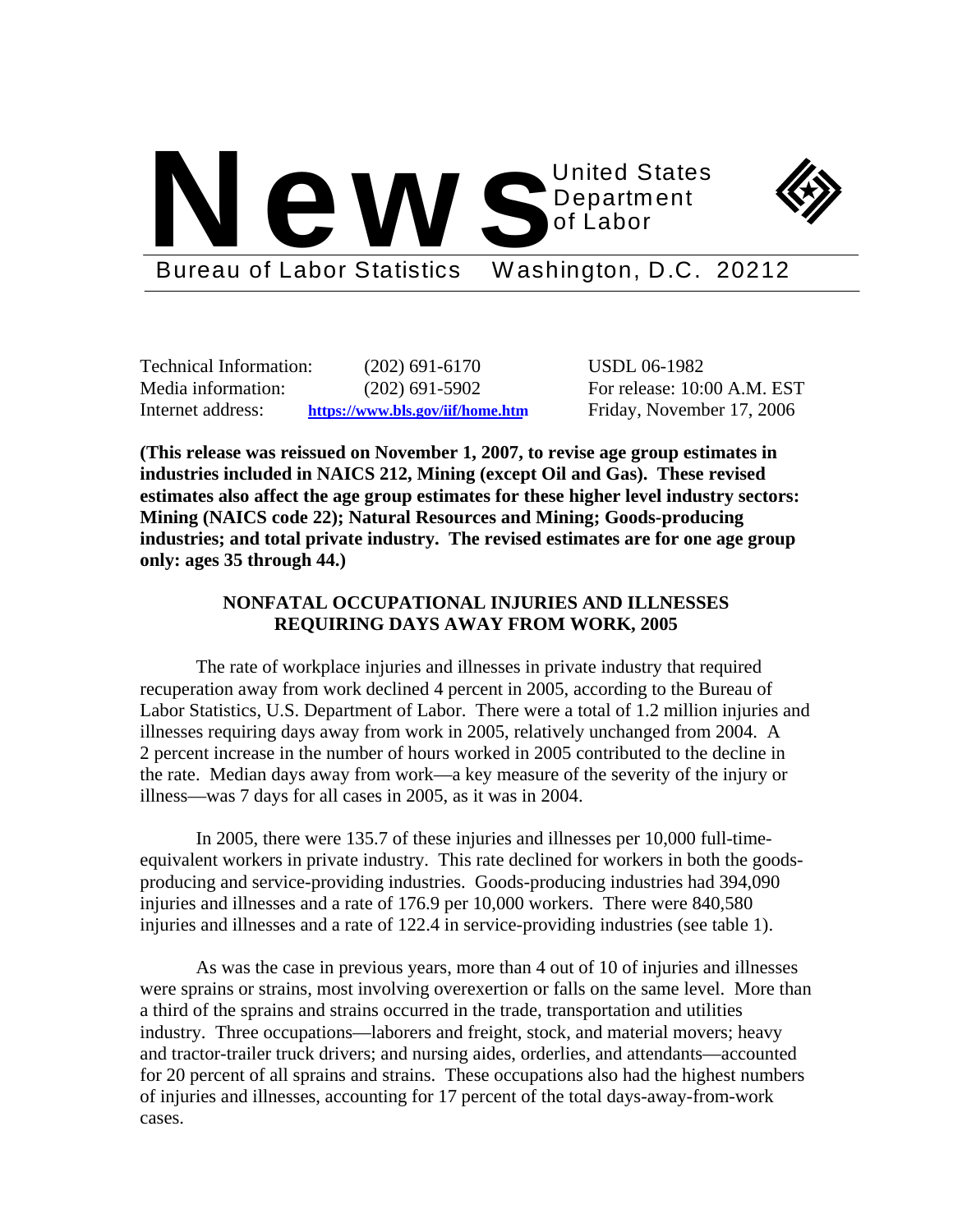This is the third of three annual releases reporting on 2005 data from the BLS workplace safety and health statistical series. The first release, in August 2006, covered work-related fatalities from the 2005 Census of Fatal Occupational Injuries. In October 2006, BLS reported that there were 4.2 million nonfatal injuries and illnesses in 2005, based on the Survey of Occupational Injuries and Illnesses. This final release covers the circumstances of the injuries and illnesses and the characteristics of the workers involved in the 1.2 million of those that required days away from work. Due to improvements in survey processing, these data are available more than 4 months earlier than they were 2 years ago.

### **Case characteristics**

Case characteristics provide detailed information on the circumstances of nonfatal workplace injuries and illnesses involving one or more days away from work. These characteristics include nature, part of body, source, and event (see chart 1). Descriptions of these characteristics can be found in the "Background of the Survey" section of this release.



**Chart 1. Injuries and illnesses described from four viewpoints**

Following are some of the key findings for 2005.

• Sprains and strains was the leading nature of injury and illness in every major industry sector. There was a decrease of 4 percent in these injuries from 2004, led by the manufacturing sector, which experienced an 8 percent decline. Sprains and strains declined by 7 percent in goods-producing industries and by 3 percent in service-providing industries. Trade, transportation, and utilities reported 172,380 sprains and strains, 34 percent of the total in 2005.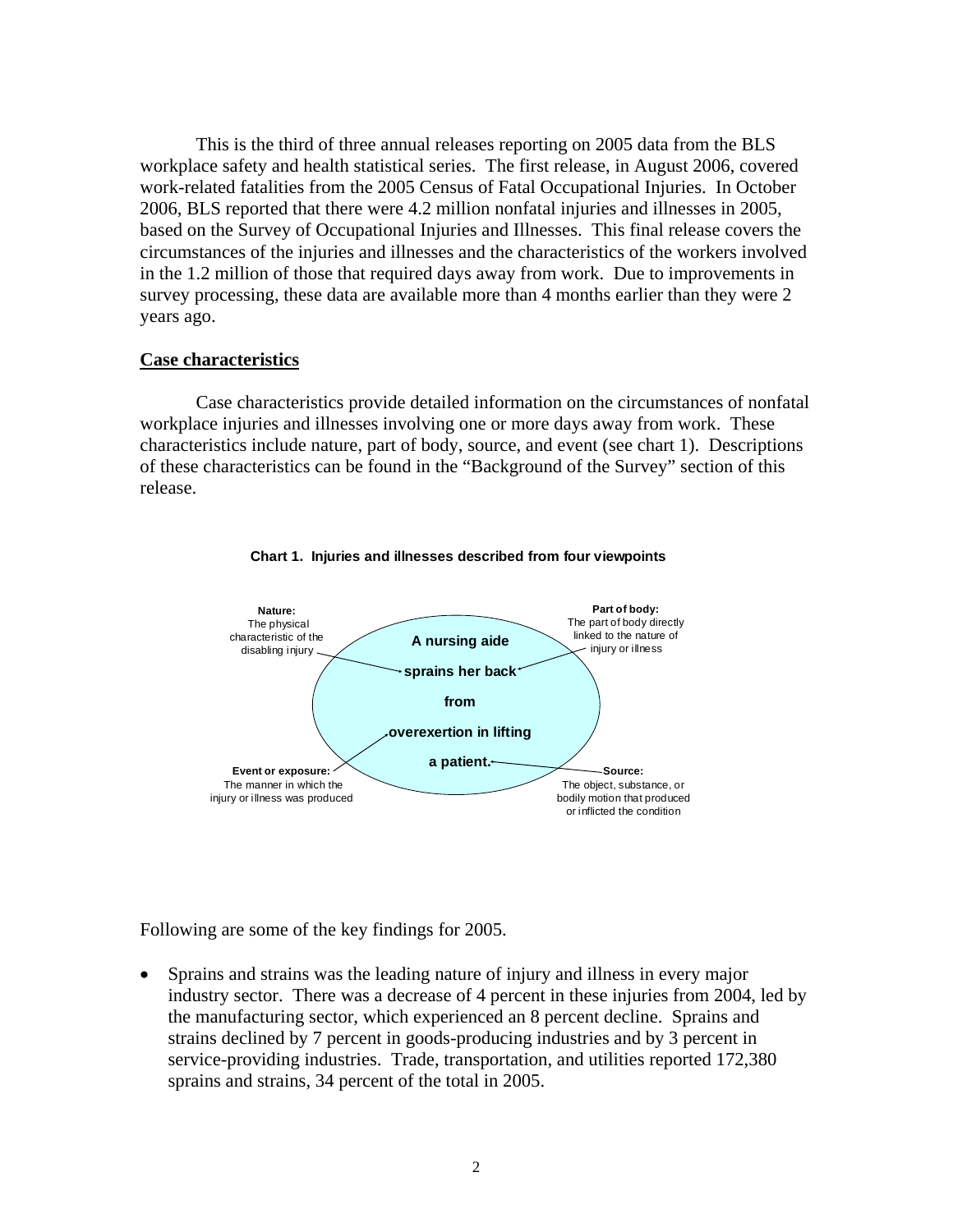- The incidence rate for carpal tunnel syndrome decreased by nearly 14 percent.
- The part of the body most affected by work incidents was the trunk, including the shoulder and back, which accounted for 35 percent of all cases. Overall injuries to the trunk decreased by 4 percent from 2004. Of these injuries or illnesses to the trunk, those involving the back accounted for 63 percent.
- Floors, walkways, and ground surfaces accounted for 19 percent of all sources of injury or illness. Worker motion or position accounted for 15 percent.
- Assaults and violent acts (by person), almost two-thirds of which occurred in health care and social assistance, decreased by 18 percent.
- Injuries and illnesses due to repetitive motion decreased by 10 percent.
- Falls from a ladder increased by almost 10 percent.

In addition to these four case characteristics, BLS collects the time of day and day of the week the injury or illness occurred and the time the employee had spent on the job before the incident.

- Of the injuries and illnesses with days away from work for which the time of the incident was reported, the four hours from 8:00 A.M. to noon accounted for 36 percent of the cases. The hours from noon to 4:00 P.M. accounted for 28 percent.
- In those cases where employers reported how long the employee had been on the job before the incident occurred, workers on the job from two to four hours incurred 27 percent of injuries and illnesses with days away from work in 2005. Employees on the job for more than eight hours accounted for 12 percent.
- Eighty-seven percent of injuries and illnesses occurred on Monday through Friday. The exception to this pattern was the leisure and hospitality sector, where 16 percent of injuries and illnesses occurred on Saturday.

## **Demographic characteristics**

 Demographic characteristics include gender, age, race or ethnic origin, and length of service with the employer at the time of the incident (see tables 1, 2, and 8). Following are some key findings for 2005.

- Men accounted for 66 percent of all days-away-from-work cases, which was higher than their employment share (54 percent) and their share of the hours worked (59 percent) among private wage and salary workers.
- The number of assaults and violent acts (by persons) on female workers dropped 24 percent from 2004, the vast majority (80 percent) of which was due to fewer assaults involving health care patients.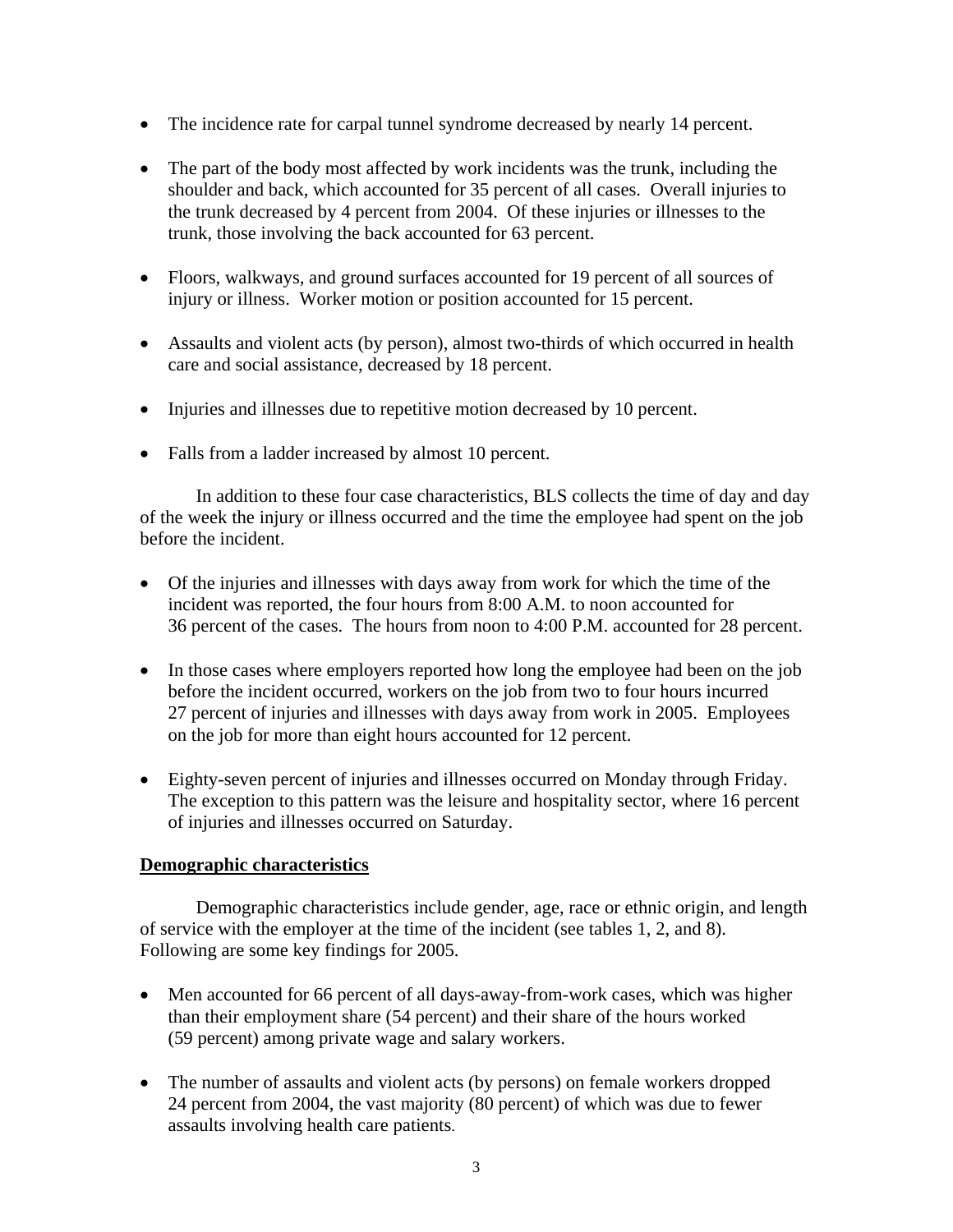- Injuries and illnesses to female workers in the manufacturing industry declined 13 percent, compared to a decrease of 6 percent among their male colleagues.
- Injuries and illnesses to Asian workers fell by 18 percent from 2004. White workers had a decrease of 4 percent, while injuries to black and Hispanic workers remained virtually unchanged. Race or ethnicity was unreported in 30 percent of days-awayfrom-work cases, the same as in 2004.
- Workers who were 20 to 44 years old accounted for 60 percent of injured workers, which is consistent with their share of hours worked. Workers who were 16 to 19 years old or 65 and older had increases in the numbers of injuries and illnesses with days away from work, 9 and 13 percent respectively.
- The number of days away from work rose with the age of the worker from a median of three days for workers 14- and 15-years old to a median of 12 days for workers 65 and older.

## **Occupation**

Transportation and material moving workers suffered the most injuries and illnesses with days away from work (253,570). Three of the detailed occupations with the most injuries and illnesses fell within this major occupational group (see table 3). Five occupations accounted for 23 percent of the days-away-from-work cases.



**Chart 2. Injuries and illnesses for five occupations, 2003-2005**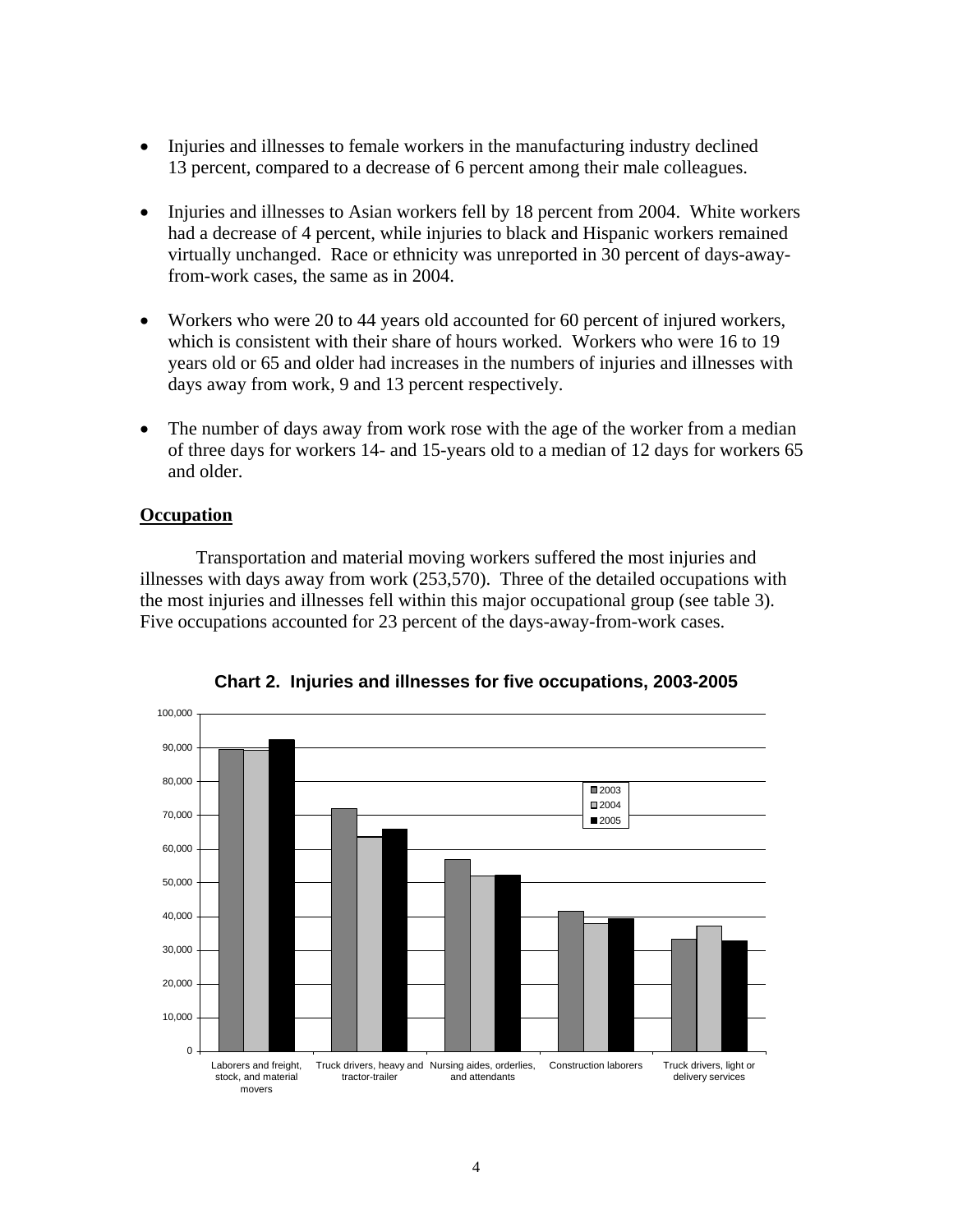- Laborers and freight, stock, and material movers experienced the highest number of days-away-from-work injuries and illnesses in 2005 with an increase of 3 percent to 92,240. Eighty-four percent of these injuries were suffered by men and 65 percent of the cases were to employees in trade, transportation and utilities. The source of the injuries was most often containers and the event or exposure leading to the injury was contact with objects or equipment. The median number of days away from work for this occupation was 7, the same as that for all workers.
- Heavy and tractor-trailer truck drivers had 65,930 cases in 2005, an increase of 4 percent from 2004. Ninety-five percent of these cases were suffered by men, with 71 percent of cases reported in trade, transportation, and utilities. The source was most often vehicles, followed by floor or ground surfaces; the most frequent event was overexertion followed by contact with objects and equipment. The median days away from work was 14 days, twice that for all occupations.
- Nursing aides, orderlies, and attendants—with more injuries and illnesses to women (89 percent) than to men—had 52,150 cases, also about the same as in 2004. Injuries to these workers involved health care patients 58 percent of the time and were due to overexertion for 54 percent of the cases. The median number of days away from work for this occupation was 5 days.
- Construction laborers had the fourth highest number of cases with 39,270. More than 97 percent of these injuries and illnesses were suffered by men. Contact with objects or equipment was the most common event in this occupation and the most frequent source of injury was parts and materials. The median number of days away from work for construction laborers was 8 days.
- Light and delivery services truck drivers had 32,740 incidents, mostly in the trade, transportation, and utilities sector. Men accounted for 90 percent of the cases. Vehicles and containers were the most frequent sources of injury for these drivers. Overexertion was the leading event or exposure. The median number of days away from work was 10 days.
- Eleven detailed occupations, including the five discussed above, each had more than 20,000 injuries and illnesses with days away from work and together accounted for 36 percent of all cases (see table 4). These same eleven occupations have had more than 20,000 cases in each of the last three years.
- In food and beverage serving occupations, male workers experienced a 20-percent increase in the number of injuries and illnesses while female workers experienced a 15-percent decrease.
- In the construction and extraction occupations, the number of injuries and illnesses to Hispanics workers rose 21 percent to 32,040.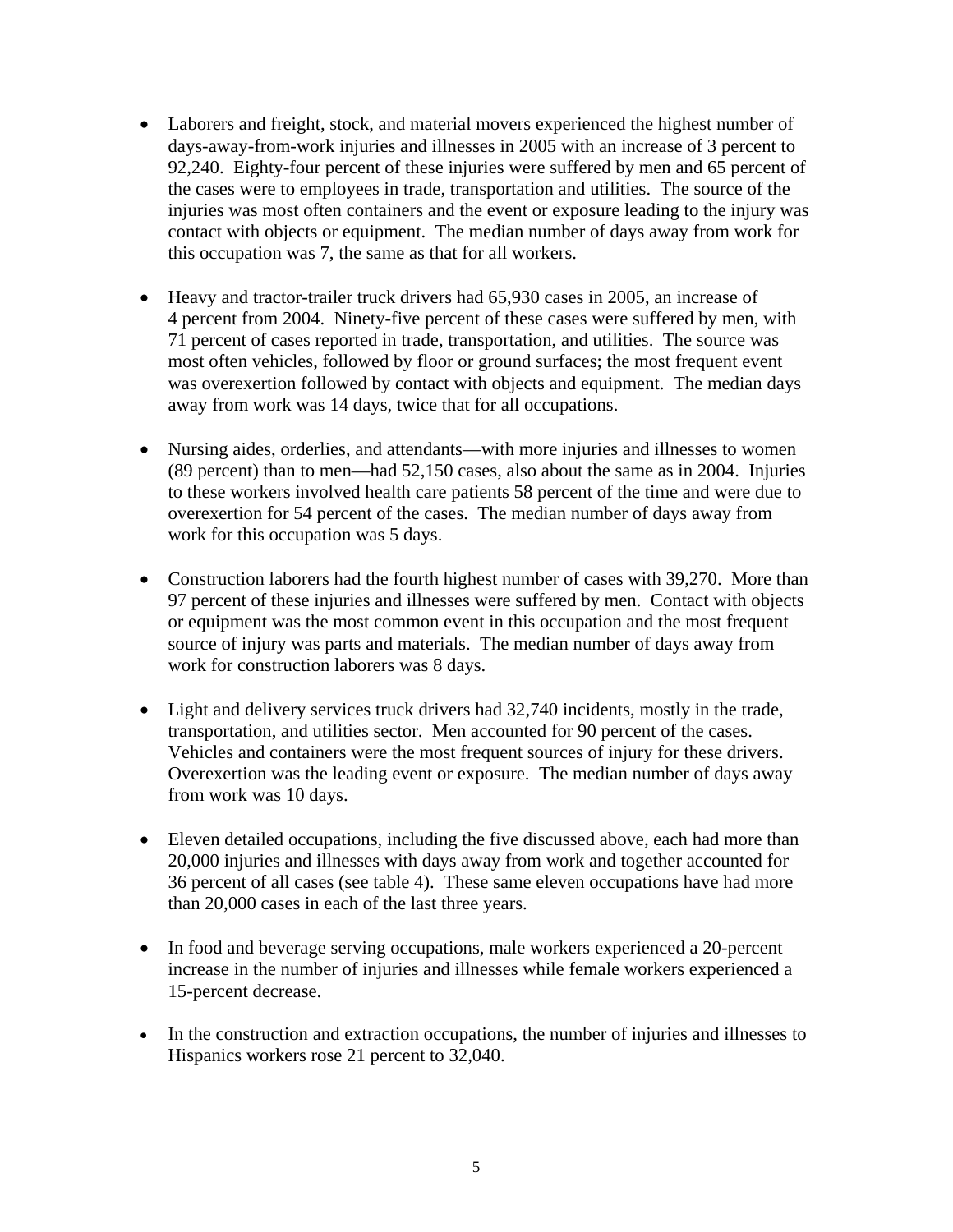### **Industry**

*Goods-producing* industries accounted for 21 percent of private industry employment and had a rate for days away from work of 176.9 per 10,000 workers, a decrease of 4.9 percent from 2004. Contact with objects and equipment—such as being struck by an object—was the leading cause of these injuries and illnesses.

*Natural resources and mining* was the industry sector with the highest median number of days away from work with 10 days. In this sector, the mining industry had a median of 22 days. Natural resources and mining had an incidence rate of 184.5 per 10,000 workers. The rate of 23.7 for fractures was more than twice the rate of fractures in all private industry. Hispanic workers experienced 54 percent of injuries and illnesses in agriculture, forestry, and fishing, compared to 13 percent of all days–away-from-work cases in private industry.

*Construction* had the highest incidence rate, 239.5 per 10,000 workers, of all major industry sectors but had the fourth highest case count. Men accounted for 98 percent of these injuries. The construction industry's rate of 84.8 for contact with objects was more than twice the rate for total private industry. The rate of injuries and illnesses with parts and materials as the source (56.0) was nearly four times higher than the total private sector rate of 14.1. Cases in the construction industry had a median of 9 days away from work.

*Manufacturing* had a 17-percent share of injuries and illnesses, which was slightly higher than its 13-percent employment share, resulting in a rate of 147.1 per 10,000 workers. The incidence rate for repetitive motion cases (10.7) was the highest in any industry sector and twice the rate for total private industry. Injuries and illnesses to white workers totaled 108,640 cases, down 13 percent from 2004, compared to an overall decrease in manufacturing of 8 percent. The median number of days away from work was 7 days, as it was for all days-away-from-work cases.

*Service-providing* industries make up 79 percent of private industry employment and had a rate of 122.4 injuries and illnesses with days away from work per 10,000 workers, a decrease of 3.4 percent from 2004. The most prevalent event for these industries was overexertion—especially overexertion in lifting—followed by contact with objects and equipment.

*Trade, transportation, and utilities* had the greatest number of injuries and illnesses (380,720) and the highest incidence rate (172.5 per 10,000 workers) among service-providing industry sectors. Women experienced 28 percent of the injuries and illnesses in this sector as a whole, but within retail trade they represented 40 percent of the cases. The median number of days away from work for all industries within this sector was 8 days. In the transportation and warehousing industry and the utilities industry the median was 13 days, while it was 7 days for wholesale trade and retail trade.

*Information*, which includes telecommunications, motion picture and sound recording, broadcasting, and Internet service providers, had one of the lowest rates of injury and illness in 2005, 74.7 per 10,000 workers. It had a rate of 5.2 for repetitive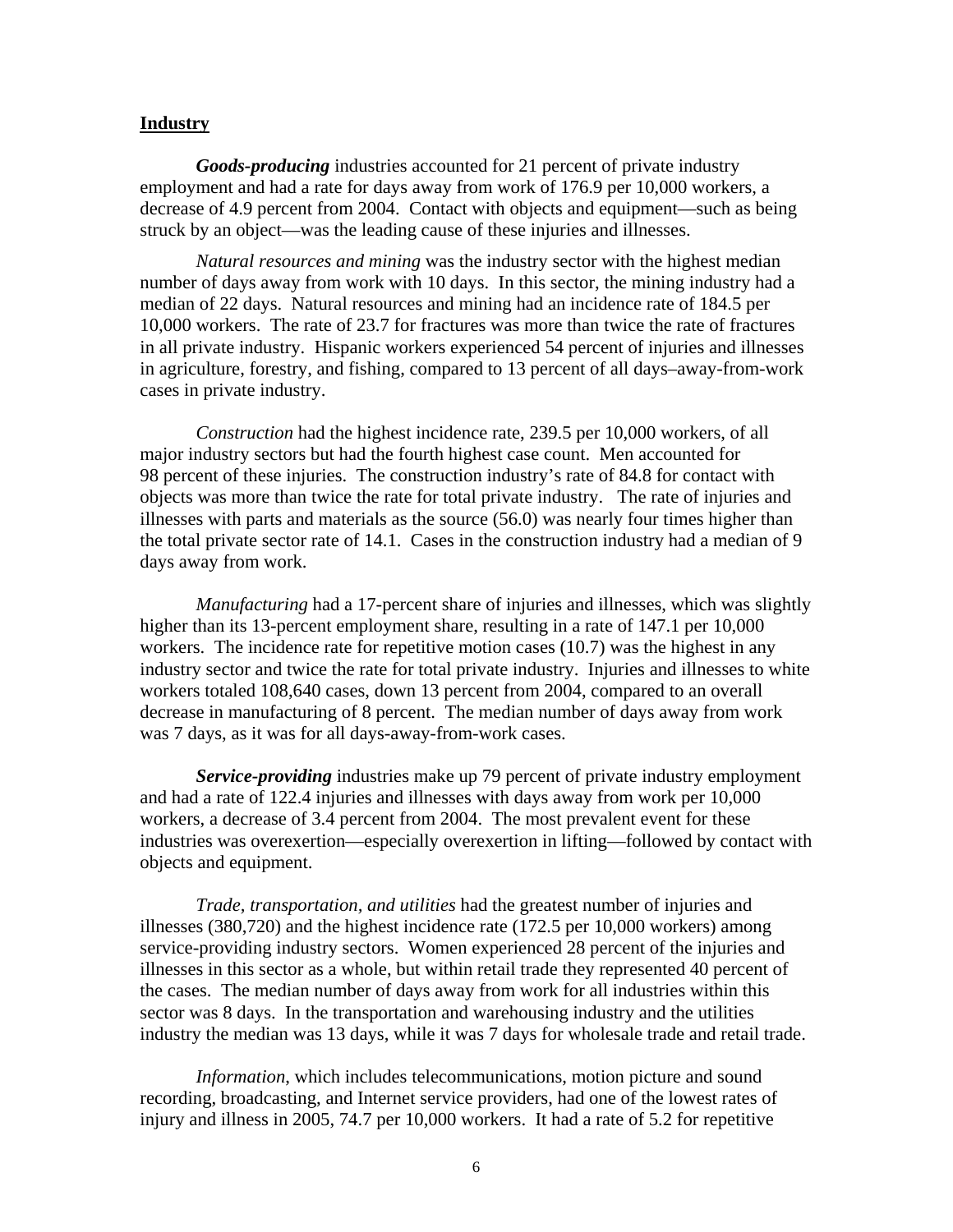motion. Nearly half of the injuries and illnesses to workers in this industry sector occurred to those who had been with their employer for more than 5 years, compared to 31 percent for all private industries. The median number of days away from work in the information sector was 7 days, dropping from 10 days in 2004.

*Financial activities*, which includes finance, insurance, real estate, and rental and leasing services, also had a relatively low rate of injuries and illnesses, with days away from work at 52.9 per 10,000 workers. The financial activities sector had a rate of 2.4 for carpal tunnel syndrome and is one of only three sectors that reported a greater proportion of injuries and illnesses to women (46 percent) than for total private industry (34 percent). The median number of days away from work was 6 days.

*Professional and business services* reported a 7.4-percent share of the private industry injury and illness cases with days away from work, less than half of their 15 percent employment share. Professional and business services had an incidence rate for assaults and violent acts of 2.7 per 10,000 workers. Of the 3,290 assaults leading to days away from work, 2,470 were assaults due to animals, with 1,450 in veterinary services and 470 in landscaping. The median for this industry was 7 days.

*Education and health services* had a slightly higher rate of workplace injuries and illnesses than the total private sector rate, but assaults and violent acts (by persons) were almost five times more likely than in all private industry, with a rate of 7.7 per 10,000 workers. In this sector, healthcare and social assistance accounted for 94 percent of the reported injuries and illnesses. There were nearly four times the number of injuries and illnesses to women than to men. The median number of days away from work was 5 days.

*Leisure and hospitality* reported nearly equal numbers of injuries and illnesses to men and women. Injuries and illnesses to women workers in the hotel and motel industry (where women experienced 60 percent of the injuries and illnesses) increased more than 22 percent from the previous year. The incidence rate for exposure to harmful substances was 10.3 per 10,000 workers in leisure and hospitality services, compared to 5.7 in all private industry. The median number of days away from work in this sector was 5 days.

### **Musculoskeletal disorders**

 The U.S. Department of Labor defines a musculoskeletal disorder (MSD) as an injury or disorder of the muscles, nerves, tendons, joints, cartilage, or spinal discs. MSDs do not include disorders caused by slips, trips, falls, motor vehicle accidents, or similar accidents. In 2005, MSDs accounted for 375,540 cases, or 30 percent of the injuries and illnesses with days away from work—below the consistent pattern of MSDs accounting for about a third of all injuries and illnesses in previous years.

 Service-providing industries reported the most musculoskeletal disorders, accounting for 71 percent of all cases of this type (see table A). Within these industries, the trade, transportation, and utilities sector reported 125,430 MSDs, 33 percent of all MSD cases. The educational and health services industry sector reported the next highest MSD count with 75,350 cases, or 20 percent of all MSD cases, the vast majority of these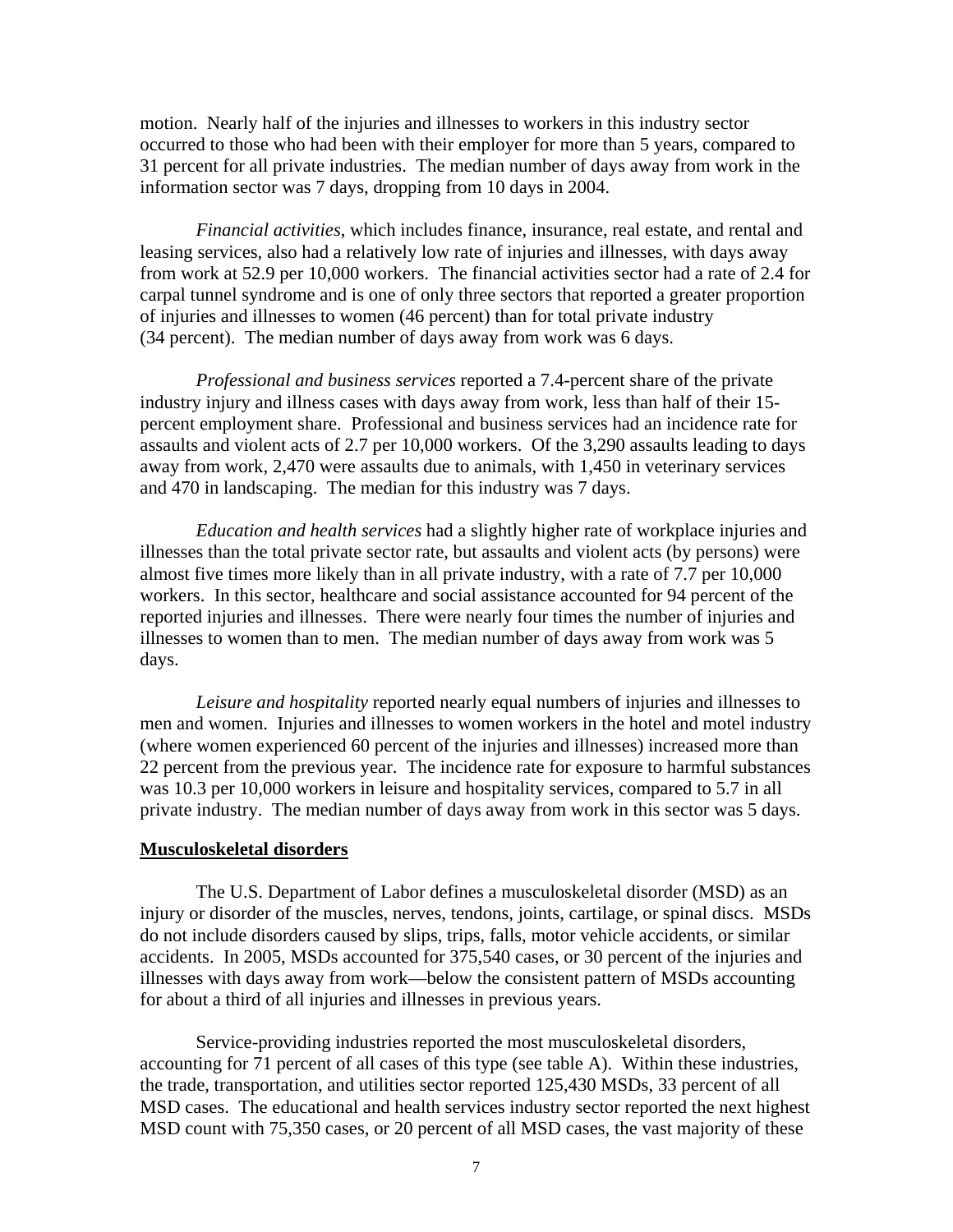in health care and social assistance (72,780). Goods-producing industries reported 29 percent of all MSD cases, led by manufacturing, which had 69,130 cases, 18 percent of the total MSD injuries and illnesses. MSD cases in manufacturing decreased by 12 percent from 2004 to 2005, while MSD cases for all private industry decreased by 7 percent.

| Table A. Number of work-related musculoskeletal disorders involving days away from work and |         |                               |  |  |  |  |  |  |  |  |  |
|---------------------------------------------------------------------------------------------|---------|-------------------------------|--|--|--|--|--|--|--|--|--|
| median days away from work by major industry sector, 2005                                   |         |                               |  |  |  |  |  |  |  |  |  |
|                                                                                             | Number  | Median days<br>away from work |  |  |  |  |  |  |  |  |  |
| Total musculoskeletal disorders                                                             | 375,540 | 9                             |  |  |  |  |  |  |  |  |  |
| Goods producing                                                                             | 110,260 | 11                            |  |  |  |  |  |  |  |  |  |
| Natural resources and mining                                                                | 5,230   | 12                            |  |  |  |  |  |  |  |  |  |
| Agriculture forestry fishing and hunting                                                    | 3,050   | 9                             |  |  |  |  |  |  |  |  |  |
| Mining                                                                                      | 2,170   | 20                            |  |  |  |  |  |  |  |  |  |
| Construction                                                                                | 35,900  | 10                            |  |  |  |  |  |  |  |  |  |
| Manufacturing                                                                               | 69,130  | 11                            |  |  |  |  |  |  |  |  |  |
| Service providing                                                                           | 265,280 | 9                             |  |  |  |  |  |  |  |  |  |
| Trade transportation and utilities                                                          | 125,430 | 11                            |  |  |  |  |  |  |  |  |  |
| Wholesale trade                                                                             | 27,110  | 9                             |  |  |  |  |  |  |  |  |  |
| Retail trade                                                                                | 56,600  | 9                             |  |  |  |  |  |  |  |  |  |
| Transportation and warehousing                                                              | 39,580  | 15                            |  |  |  |  |  |  |  |  |  |
| <b>Utilities</b>                                                                            | 2,150   | 18                            |  |  |  |  |  |  |  |  |  |
| Information                                                                                 | 5,610   | 13                            |  |  |  |  |  |  |  |  |  |
| Financial activities                                                                        | 9,840   | 7                             |  |  |  |  |  |  |  |  |  |
| Finance and insurance                                                                       | 3,880   | 11                            |  |  |  |  |  |  |  |  |  |
| Real estate and rental and leasing                                                          | 5,960   | 6                             |  |  |  |  |  |  |  |  |  |
| Professional and business services                                                          | 23,640  | $8\,$                         |  |  |  |  |  |  |  |  |  |
| Professional and technical services                                                         | 5,960   | 7                             |  |  |  |  |  |  |  |  |  |
| Management of companies and enterprises                                                     | 2,850   | 8                             |  |  |  |  |  |  |  |  |  |
| Administrative and waste services                                                           | 14,830  | 8                             |  |  |  |  |  |  |  |  |  |
| Educational and health services                                                             | 75,350  | 6                             |  |  |  |  |  |  |  |  |  |
| <b>Educational services</b>                                                                 | 2,570   | 8                             |  |  |  |  |  |  |  |  |  |
| Health care and social assistance                                                           | 72,780  | 6                             |  |  |  |  |  |  |  |  |  |
| Leisure and hospitality                                                                     | 17,820  | 10                            |  |  |  |  |  |  |  |  |  |
| Arts entertainment and recreation                                                           | 4,170   | 7                             |  |  |  |  |  |  |  |  |  |
| Accommodation and food services                                                             | 13,660  | 11                            |  |  |  |  |  |  |  |  |  |
| Other services except public administration                                                 | 7,590   | 10                            |  |  |  |  |  |  |  |  |  |

The three occupations with the most musculoskeletal disorders in 2005 (see table B) were laborers and freight, stock, and material movers (32,100), nursing aides, orderlies, and attendants (28,920), and heavy and tractor-trailer truck drivers (18,330). Of these, only heavy and tractor-trailer truck drivers had a higher number of MSDs in 2005 than in 2004, with an increase of 3 percent.

Although the number of cases of MSDs decreased in 2005, MSDs to workers 65 and older increased by 19 percent. MSDs to 20- to 24-year olds decreased by 11 percent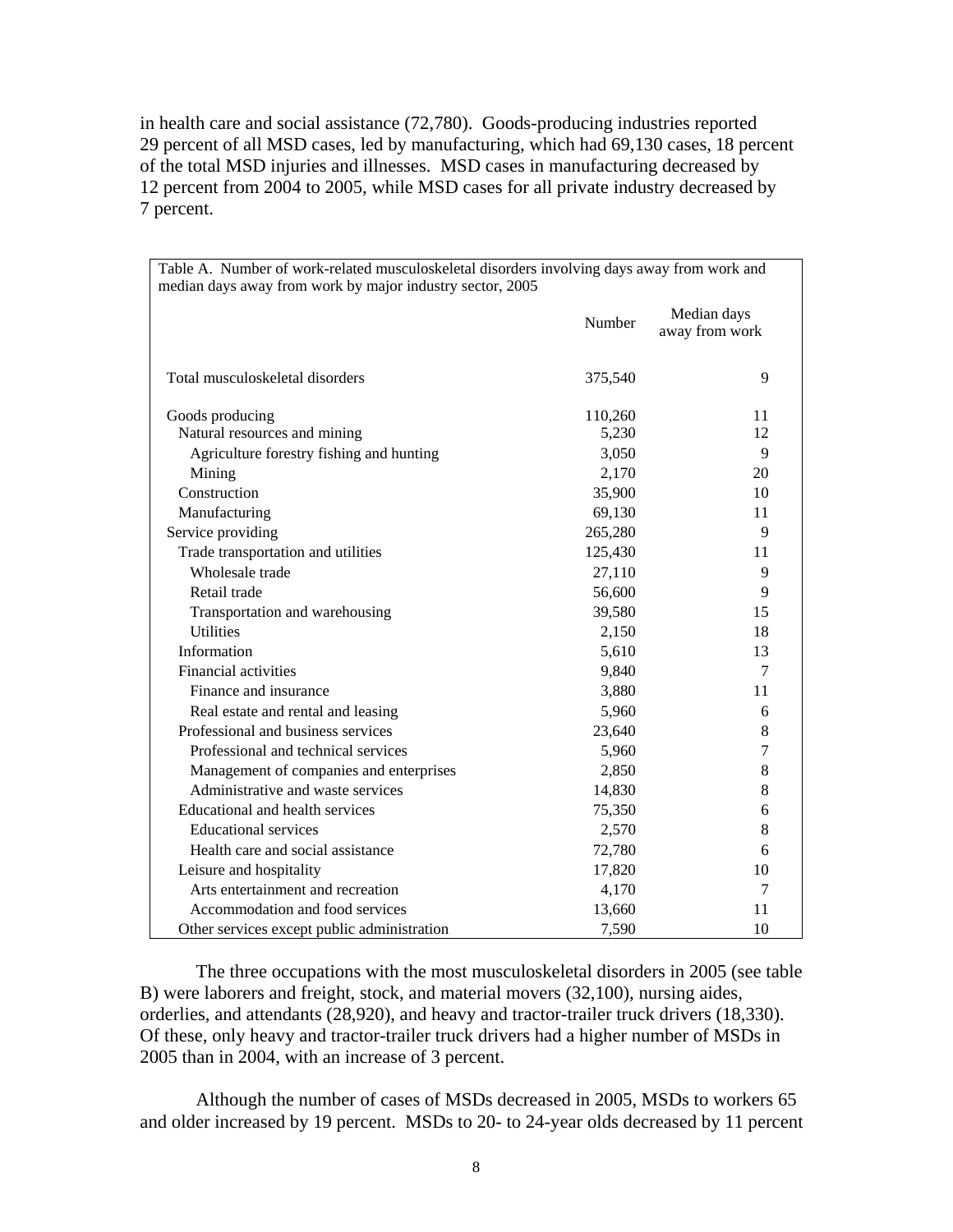and MSDs to 25- to 34-year olds decreased by 10 percent. MSDs to workers 16 to 19 and 45 to 54 remained relatively unchanged.

| Table B. Number of work-related musculoskeletal disorders involving days away from work and |         |                |  |  |  |  |  |  |  |  |  |
|---------------------------------------------------------------------------------------------|---------|----------------|--|--|--|--|--|--|--|--|--|
| median days away from work by selected occupations, 2005                                    |         |                |  |  |  |  |  |  |  |  |  |
|                                                                                             |         | Median days    |  |  |  |  |  |  |  |  |  |
|                                                                                             | Number  | away from work |  |  |  |  |  |  |  |  |  |
| Total musculoskeletal disorders                                                             | 375,540 | 9              |  |  |  |  |  |  |  |  |  |
| Laborers and freight, stock, and material movers, hand                                      | 32,100  | 9              |  |  |  |  |  |  |  |  |  |
| Nursing aides, orderlies, and attendants                                                    | 28,920  | 5              |  |  |  |  |  |  |  |  |  |
| Truck drivers, heavy and tractor-trailer                                                    | 18,330  | 14             |  |  |  |  |  |  |  |  |  |
| Truck drivers, light or delivery services                                                   | 11,760  | 10             |  |  |  |  |  |  |  |  |  |
| Janitors and cleaners, except maids and housekeeping cleaners                               | 10,470  | 9              |  |  |  |  |  |  |  |  |  |
| Retail salespersons                                                                         | 9,800   | 9              |  |  |  |  |  |  |  |  |  |
| Stock clerks and order fillers                                                              | 9,600   |                |  |  |  |  |  |  |  |  |  |
| Registered nurses                                                                           | 9,060   |                |  |  |  |  |  |  |  |  |  |
| <b>Construction laborers</b>                                                                | 8,540   | 10             |  |  |  |  |  |  |  |  |  |
| Maintenance and repair workers, general                                                     | 6,870   | 7              |  |  |  |  |  |  |  |  |  |
| Carpenters                                                                                  | 6,630   | 10             |  |  |  |  |  |  |  |  |  |
| Maids and housekeeping cleaners                                                             | 6,320   | 8              |  |  |  |  |  |  |  |  |  |
| First-line supervisors/managers of retail sales workers                                     | 5,570   | 14             |  |  |  |  |  |  |  |  |  |
| Cashiers                                                                                    | 5,150   | 8              |  |  |  |  |  |  |  |  |  |
| Automotive service technicians and mechanics                                                | 4,610   | 12             |  |  |  |  |  |  |  |  |  |

## **Severity of Injuries and Illnesses**

 In addition to providing data on the number of injuries and illnesses that require days away from work to recuperate, the survey also focuses on the length of the absences resulting from those injuries and illnesses (see tables 8-12 and 15). Median days away from work—the key survey measure of severity—designates the point at which half the cases involved more days and half involved fewer days.

 The median number of days away from work for all cases was 7 days in 2005, unchanged from 2004. Almost one-fourth of all days-away-from-work cases resulted in 31 days or more away from work. The median days away from work for goodsproducing industries was 8 days, down from 9 in 2004, led by 10 days for the natural resources and mining industry sector. The median number of days away from work for service-providing industries was 7.

- Among the leading natures of injuries and illnesses that result in days away from work, median days away from work were highest for carpal tunnel syndrome and fractures, at 27 days, both down from 28 days in 2004. Amputations were next with 22 median days away from work, down from 25 days in 2004.
- Repetitive motion—such as grasping tools, scanning groceries, and typing—was the event that resulted in the longest absences from work among the leading events or exposures in 2005. Repetitive motion had a median of 19 days away from work,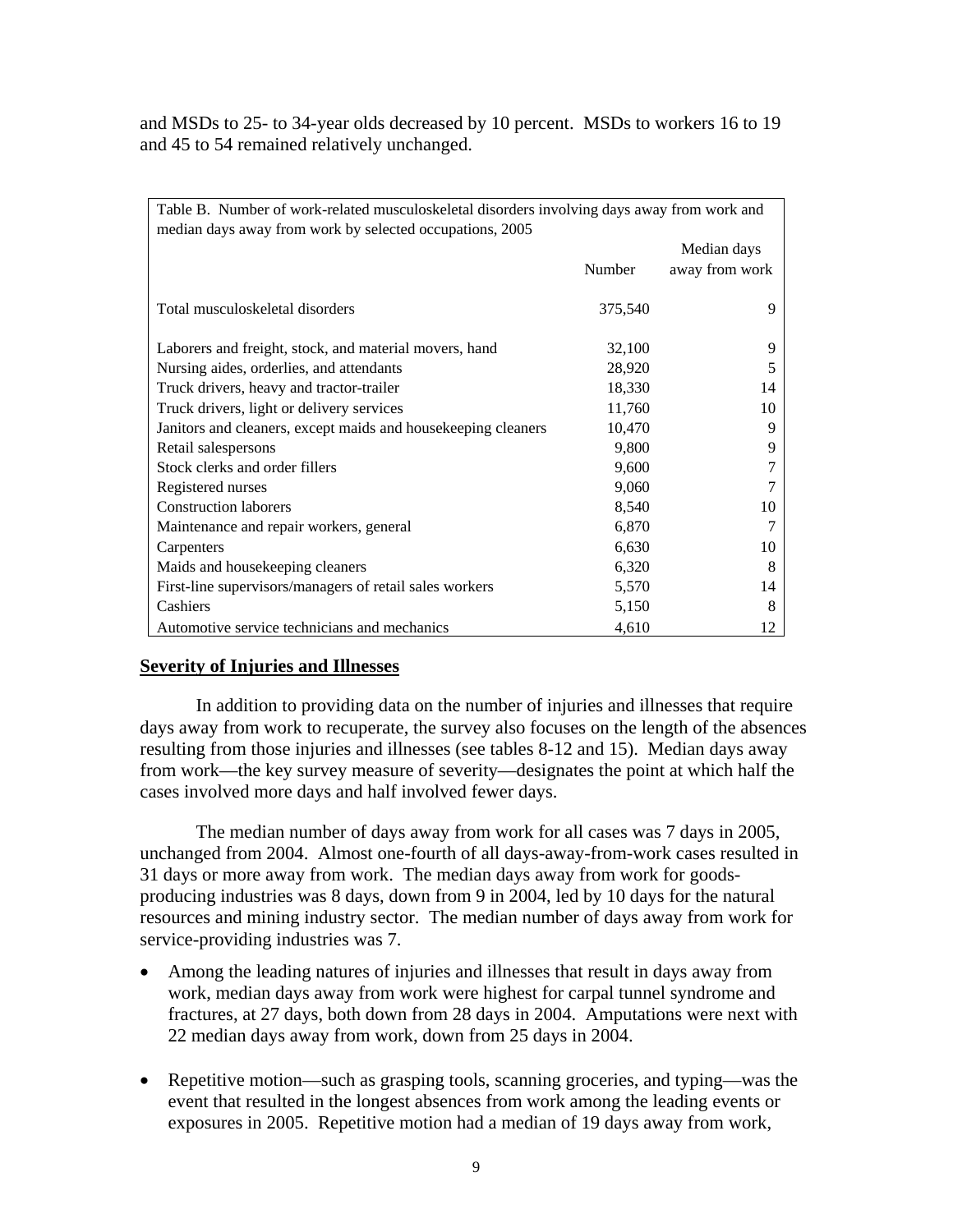down from 20 days in 2004. Fires and explosions resulted in the next longest absences from work, with a median of 16 days, more than twice the 2004 median of 7 days. Falls to lower level had a median of 13 days, a decrease from the 14 days in 2004.

- Among those detailed occupations with the highest number of days-away-from-work cases, heavy and tractor-trailer truck drivers had the highest median days away from work with 14 days. First line supervisors and managers of retail sales workers had the second highest median with 13 days, an increase of 7 days from 2004, followed by light or delivery truck drivers with a median of 10 days.
- Injuries to the shoulder resulted in the longest absences from work (a median of 15 days), followed by injuries to the wrist (a median of 14 days), and injuries to the knee (a median of 12 days).

### **Background of the Survey**

The Bureau of Labor Statistics has reported annually on the number of injuries and illnesses requiring days away from work beyond the day of the incident in private industry and the rate of such incidents since the early 1970s. The 2005 national survey marks the fourteenth year that BLS has collected additional detailed information on such cases in the form of worker and case characteristics data.

Data in this release are classified by industry based on the 2002 *North American Industry Classification System (NAICS)*, as defined by the Office of Management and Budget. The NAICS classifies establishments into a detailed industry based on the production processes and provided services. Prior to the release of 2003 survey data, industries were classified using the Standard Industrial Classification system.

Occupation data in this release are classified by the 2000 *Standard Occupational Classification (SOC) Manual*, as defined by the Office of Management and Budget. The SOC is a hierarchical system that classifies occupations based on work performed and on required skills, education, training, and credentials. Apprentices and trainees are classified with the occupations for which they are being trained, while helpers are classified separately. Prior to the release of the 2003 survey data, occupations were classified using the Bureau of the Census system.

As a result of the conversions to NAICS and SOC, the estimates by industry and by occupation from the survey are not comparable with those from years prior to 2003.

The classification of workers by race and ethnicity is based on the 1997 *Standards for Federal Data on Race and Ethnicity* as defined by the Office of Management and Budget. One result of this revision is that individuals may be categorized in more than one race or ethnic group. Race and ethnicity is the only data element whose reporting is not mandatory in this survey. This resulted in 30 percent of the cases not reporting race and ethnicity in 2005.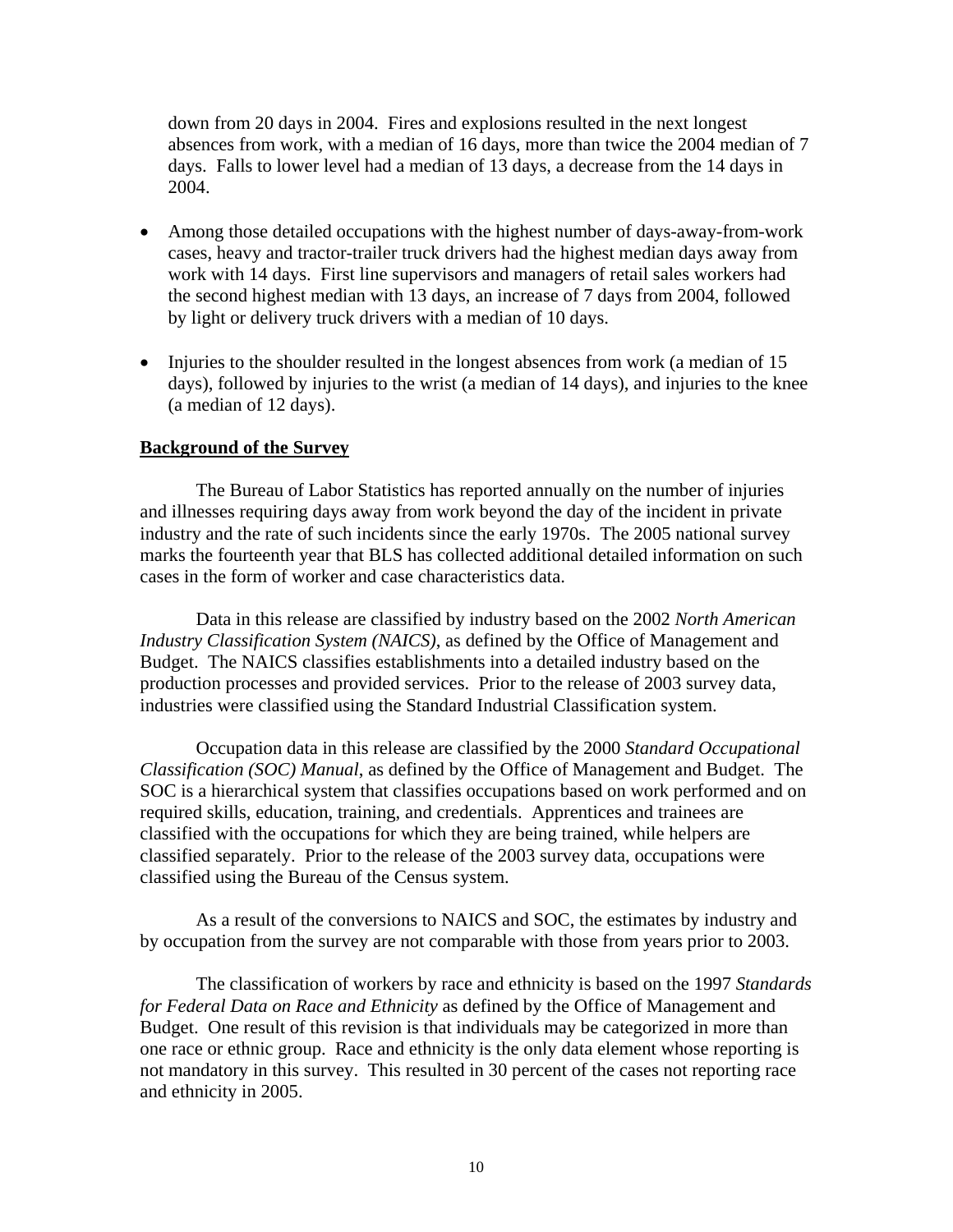The circumstances of each case are classified based on the *BLS Occupational Injury and Illness Classification Manual*. The survey uses four case characteristics to describe each incident that led to an injury or illness that involved one or more days away from work. These characteristics include:

- *nature* the physical characteristics of the disabling injury or illness, such as cuts/lacerations, fractures, or sprains/strains;
- *part of body affected* the part of body directly linked to the nature of injury or illness cited, such as back, finger, or eye;
- *event or exposure* the manner in which the injury or illness was produced or inflicted, such as falls, overexertion, or repetitive motion; and
- *source* the object, substance, exposure, or bodily motion that directly produced or inflicted the disabling condition, such as chemicals, vehicles, or machinery.

*Musculoskeletal disorders (MSD)* include cases where the nature of the injury or illness is sprains, strains, tears; back pain, hurt back; soreness, pain, hurt, except the back; carpal tunnel syndrome; hernia; or musculoskeletal system and connective tissue diseases and disorders, when the event or exposure leading to the injury or illness is bodily reaction/bending, climbing, crawling, reaching, twisting; overexertion; or repetition. Cases of Raynaud's phenomenon, tarsal tunnel syndrome, and herniated spinal discs are not included. Although they may be considered MSDs, the survey classifies these injuries and illnesses in categories that also include non-MSD cases.

The number and frequency (incidence rates) of days-away-from-work cases are based on logs and other records kept by private industry employers throughout the year. These records reflect not only the year's injury and illness experience but also the employer's understanding of which cases are work related under recordkeeping rules issued by the Occupational Safety and Health Administration (OSHA), U.S. Department of Labor. The number of injuries and illnesses reported in a given year also can be influenced by changes in the level of economic activity, working conditions and work practices, worker experience and training, and the number of hours worked.

The number of hours worked used for industry and case characteristics incidence rates are collected in the Survey of Occupational Injuries and Illnesses. Because this survey does not collect hours worked or employment by demographic characteristics, the hours and employment used for these data come from the Current Population Survey, which is conducted by the Bureau of the Census for the Bureau of Labor Statistics.

The survey is a Federal/State program in which employer reports are collected from about 182,400 private industry establishments and processed by State agencies cooperating with the Bureau of Labor Statistics. Occupational injury and illness data for coal, metal, and nonmetal mining and for railroad activities were provided by the Department of Labor's Mine Safety and Health Administration (MSHA) and the Department of Transportation's Federal Railroad Administration, respectively. MSHA has not adopted the revised OSHA recordkeeping rules. Therefore, 2005 estimates for coal, metal, and nonmetal mining are not fully comparable with estimates for other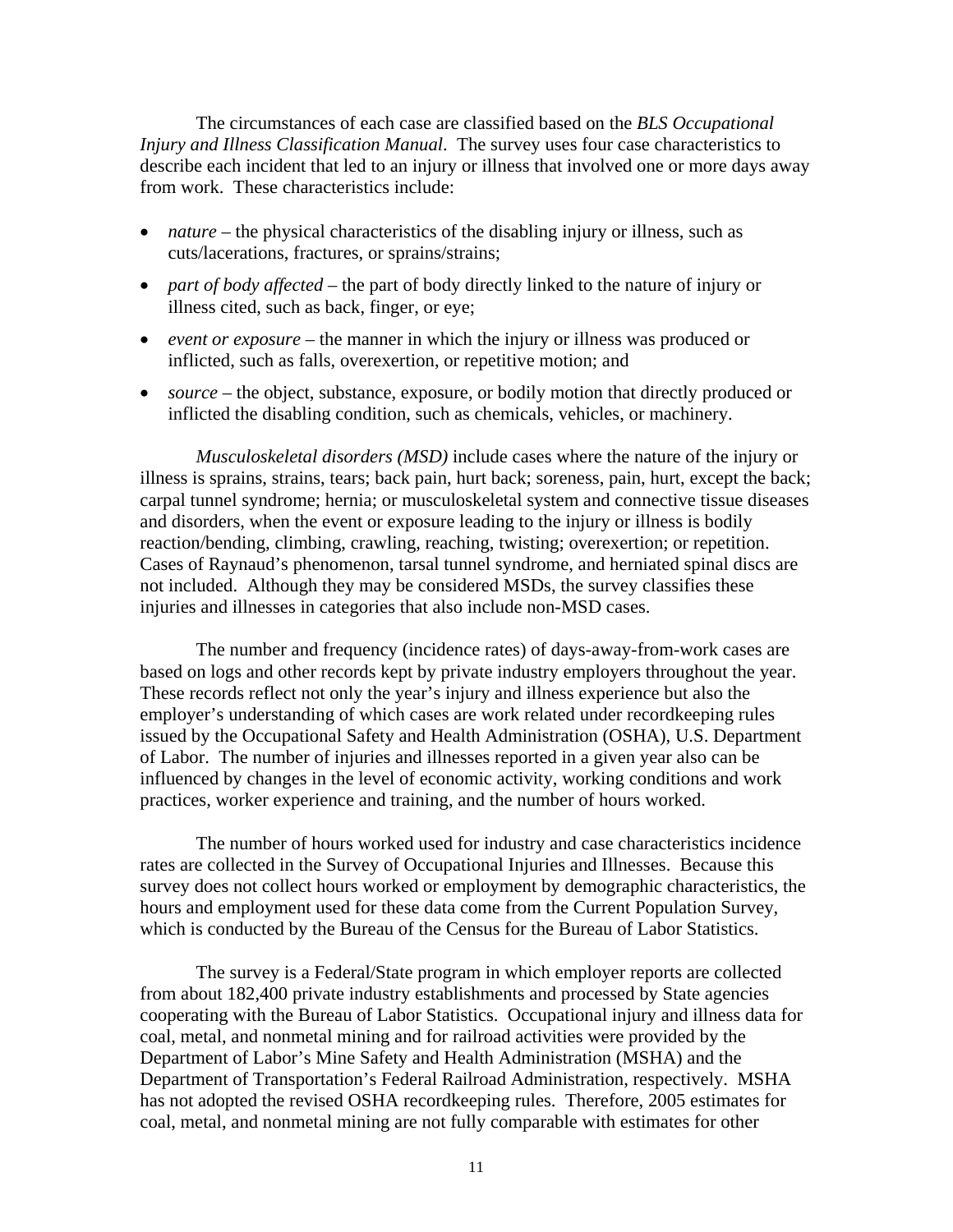industries. The survey excludes all fatalities at work and work-related nonfatal injuries and illnesses to the self-employed; workers on farms with fewer than 11 employees; private household workers; Federal government employees; and, for national estimates, employees in State and local government agencies.

The survey estimates of the characteristics of cases with days away from work are based on a scientifically selected probability sample, rather than a census of the entire population. Two levels of sampling were used. First, establishments were selected to represent themselves and, in many instances, other establishments of like industry and workforce size that were not selected that survey year. Then, sampled establishments projected to have a large number of days–away-from-work cases were instructed before the survey began on how to sample those cases to minimize the burden of their response.

Because the data are based on a sample survey, the injury and illness estimates probably differ from the figures that would be obtained from all units covered by the survey. To determine the precision of each estimate, a standard error is calculated. The standard error defines a range (confidence interval) around the estimate. The approximate 95-percent confidence interval is the estimate plus or minus twice the standard error. The standard error also can be expressed as a percent of the estimate, or the relative standard error. For example, the 95-percent confidence interval for the 2005 incidence rate for occupational injuries and illnesses with days away from work of 135.7 per 10,000 full-time workers with the relative standard error of 0.7 percent would be 135.7 plus or minus 1.4 percent (2 times 0.7 percent) or 133.8 to 137.6. One can be 95 percent confident that the "true" incidence rate falls within this confidence interval. A relative standard error was calculated for each estimate from the survey and will be available in a future report. All findings in this release have been tested and found to be statistically significant using the 95-percent confidence interval.

The data also are subject to nonsampling error. The inability to obtain detailed information about all cases in the sample, mistakes in recording or coding the data, and definitional difficulties are general examples of nonsampling error in the survey. Although not measured, nonsampling error will always occur when statistics are gathered. However, BLS has implemented quality assurance procedures to reduce nonsampling error in the survey, including a rigorous training program for coders and a continuing effort to encourage survey participants to respond fully and accurately to all survey elements.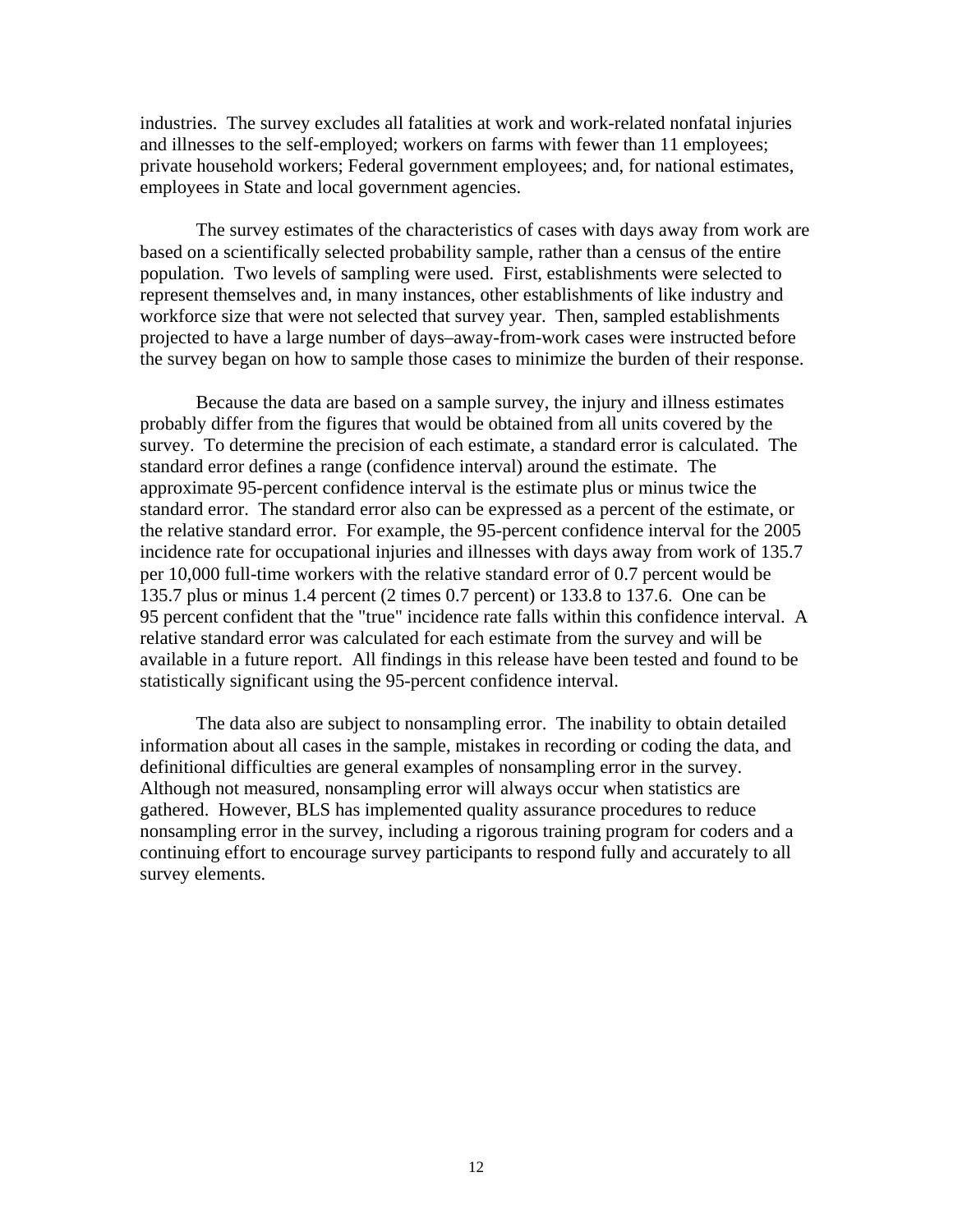#### TABLE 1. **Number of nonfatal occupational injuries and illnesses involving days away from work**1 **by selected worker characteristics and major industry sector, 2005**

|                                                                                                 |                                                                               |                                                                           | Goods producing                                                 |                                                                 |                                                                  |                                                                             |                                                                          |                                                              | Service providing                                         |                                                                 |                                                                  |                                                                 |                                                         |
|-------------------------------------------------------------------------------------------------|-------------------------------------------------------------------------------|---------------------------------------------------------------------------|-----------------------------------------------------------------|-----------------------------------------------------------------|------------------------------------------------------------------|-----------------------------------------------------------------------------|--------------------------------------------------------------------------|--------------------------------------------------------------|-----------------------------------------------------------|-----------------------------------------------------------------|------------------------------------------------------------------|-----------------------------------------------------------------|---------------------------------------------------------|
| Characteristic                                                                                  | Private<br>industry<br>2,3,4                                                  | Total<br>goods<br>producing                                               | Natural<br>resources<br>and<br>mining <sup>2,3</sup>            | Construc-<br>tion                                               | Manufac-<br>turing                                               | Total<br>service<br>providing                                               | Trade.<br>transpor-<br>tation and<br>utilities <sup>4</sup>              | Informa-<br>tion                                             | Financial<br>activities                                   | Profes-<br>sional<br>and<br>business<br>services                | Education<br>and<br>health<br>services                           | Leisure<br>and<br>hospitality                                   | Other<br>services                                       |
|                                                                                                 | 1,234,680                                                                     | 394,090                                                                   | 27,890                                                          | 157,070                                                         | 209,130                                                          | 840,580                                                                     | 380,720                                                                  | 20,690                                                       | 38,250                                                    | 91,840                                                          | 186,400                                                          | 93,900                                                          | 28,790                                                  |
| Sex:                                                                                            | 814,250<br>415,880                                                            | 341,300<br>52,620                                                         | 24,330<br>3,570                                                 | 153,750<br>3,320                                                | 163,220<br>45,740                                                | 472,950<br>363,260                                                          | 270.710<br>105,740                                                       | 13,780<br>6,910                                              | 20,630<br>17,620                                          | 62,450<br>29,390                                                | 39,080<br>147,290                                                | 46,560<br>47,340                                                | 19,760<br>8,980                                         |
| Age: $5$<br>65 and over                                                                         | 90<br>41.530<br>133,760<br>290,500<br>311,830<br>282,310<br>135,290<br>27,050 | 30<br>10.190<br>43,380<br>101,150<br>106,200<br>88,710<br>36,060<br>4,440 | 20<br>1.060<br>3,480<br>7.740<br>6,310<br>6,190<br>2,520<br>400 | 4.820<br>20,580<br>47,320<br>43,180<br>29,120<br>9,230<br>1,360 | 4.310<br>19,320<br>46,100<br>56,720<br>53,400<br>24,300<br>2,680 | 60<br>31.340<br>90,380<br>189,350<br>205,630<br>193,600<br>99.230<br>22,600 | 50<br>14.680<br>39,050<br>84,410<br>96,790<br>87,080<br>42.790<br>11,140 | -<br>260<br>1,300<br>4,800<br>5,530<br>5,840<br>2,590<br>250 | 480<br>3,280<br>8,420<br>9,570<br>9,640<br>5.500<br>1,060 | 3.340<br>10,920<br>23,070<br>21,580<br>19,730<br>9,540<br>3,160 | 3.400<br>16.680<br>39,880<br>46,340<br>48,390<br>25,860<br>4,350 | 8.240<br>15,680<br>22,120<br>18,930<br>16,320<br>9,570<br>1,920 | 950<br>3,470<br>6,640<br>6,890<br>6,600<br>3,380<br>730 |
| Length of service with employer:<br>Less than 3 months<br>3 - 11 months<br>More than 5 years    | 166,870<br>262,040<br>417,570<br>377,890                                      | 62.630<br>86,220<br>121,130<br>122,370                                    | 5.790<br>6,340<br>8,440<br>7.130                                | 32,220<br>40,300<br>52,760<br>31.160                            | 24.610<br>39,580<br>59,930<br>84,080                             | 104.250<br>175,820<br>296,440<br>255,520                                    | 46.520<br>78,420<br>125,170<br>124,070                                   | 1.120<br>2,520<br>6,940<br>10,000                            | 3.630<br>7,460<br>14,500<br>12,550                        | 16.240<br>23,390<br>31,330<br>20.750                            | 16,270<br>35,700<br>74,330<br>59,560                             | 16.810<br>22,390<br>33,670<br>19,970                            | 3.660<br>5,940<br>10,500<br>8,620                       |
| Race or ethnic origin:<br>Hispanic or Latino only<br>Native Hawaiian or Pacific                 | 567,790<br>101,170<br>163,440<br>13,190                                       | 206,210<br>24,100<br>77,000<br>3,410                                      | 7,500<br>800<br>10,760<br>60                                    | 90,070<br>6,160<br>32,770<br>500                                | 108,640<br>17,130<br>33,460<br>2.850                             | 361,580<br>77,070<br>86,440<br>9.780                                        | 158,730<br>24,150<br>33,240<br>2.410                                     | 7,320<br>1,030<br>1,110<br>150                               | 16,680<br>3.120<br>4,640<br>380                           | 43,230<br>9,050<br>14,330<br>1.490                              | 83,920<br>29,880<br>12,770<br>3.110                              | 35,680<br>7,650<br>16,760<br>1.760                              | 16,010<br>2,180<br>3,590<br>470                         |
| Islander only<br>American Indian or Alaskan<br>Native only<br>Hispanic or Latino and other race | 4.760<br>5,830<br>1,160<br>930<br>376,550                                     | 1,200<br>2,210<br>320<br>320<br>79,360                                    | 40<br>110<br>$\overline{\phantom{0}}$<br>8,600                  | 500<br>1,100<br>110<br>160<br>25,720                            | 660<br>1,000<br>190<br>150<br>45,040                             | 3,560<br>3,620<br>840<br>610<br>297,180                                     | 1,170<br>1,260<br>370<br>290<br>159,170                                  | 40<br>140<br>$\overline{\phantom{0}}$<br>10,880              | 110<br>290<br>20<br>30<br>12,980                          | 270<br>420<br>70<br>22,990                                      | 540<br>810<br>230<br>230<br>54,920                               | 1.240<br>400<br>150<br>30<br>30,220                             | 190<br>300<br>$\overline{\phantom{0}}$<br>20<br>6,030   |

 $1$  Days-away-from-work cases include those that result in days away from work with or without job transfer or restriction.

 $2$  Excludes farms with fewer than 11 employees.

3 Data for Mining (Sector 21 in the *North American Industry Classification System--* United States, 2002) include establishments not governed by the Mine Safety and Health Administration rules and reporting, such as those in Oil and Gas Extraction and related support activities. Data for mining operators in coal, metal, and nonmetal mining are provided to BLS by the Mine Safety and Health Administration, U.S. Department of Labor. Independent mining contractors are excluded from the coal, metal, and nonmetal mining industries. These data do not reflect the changes the Occupational Safety and Health Administration made to its recordkeeping requirements effective January 1, 2002; therefore, estimates for these industries are not comparable to estimates in other industries.

 $4$  Data for employers in rail transportation are provided to BLS by the Federal Railroad Administration, U.S. Department of Transportation.

<sup>5</sup> Information is not shown separately for injured workers under age 14; they accounted for fewer than 50 cases.

NOTE: Dashes indicate data that are not available. Because of rounding and data exclusion of nonclassifiable responses, data may not sum to the totals.

SOURCE: Bureau of Labor Statistics, U.S. Department of Labor, Survey of Occupational Injuries and Illnesses in cooperation with participating State agencies

Reissued on November 1 2007. The 35 to 44 years old age group estimates were revised in industries included in NAICS 212, Mining (except Oil and Gas). These revised estimates also affect the age group estimates for these higher level industry sectors: Mining (NAICS code 22); Natural Resources and Mining; Goods-producing industries; and total private industry.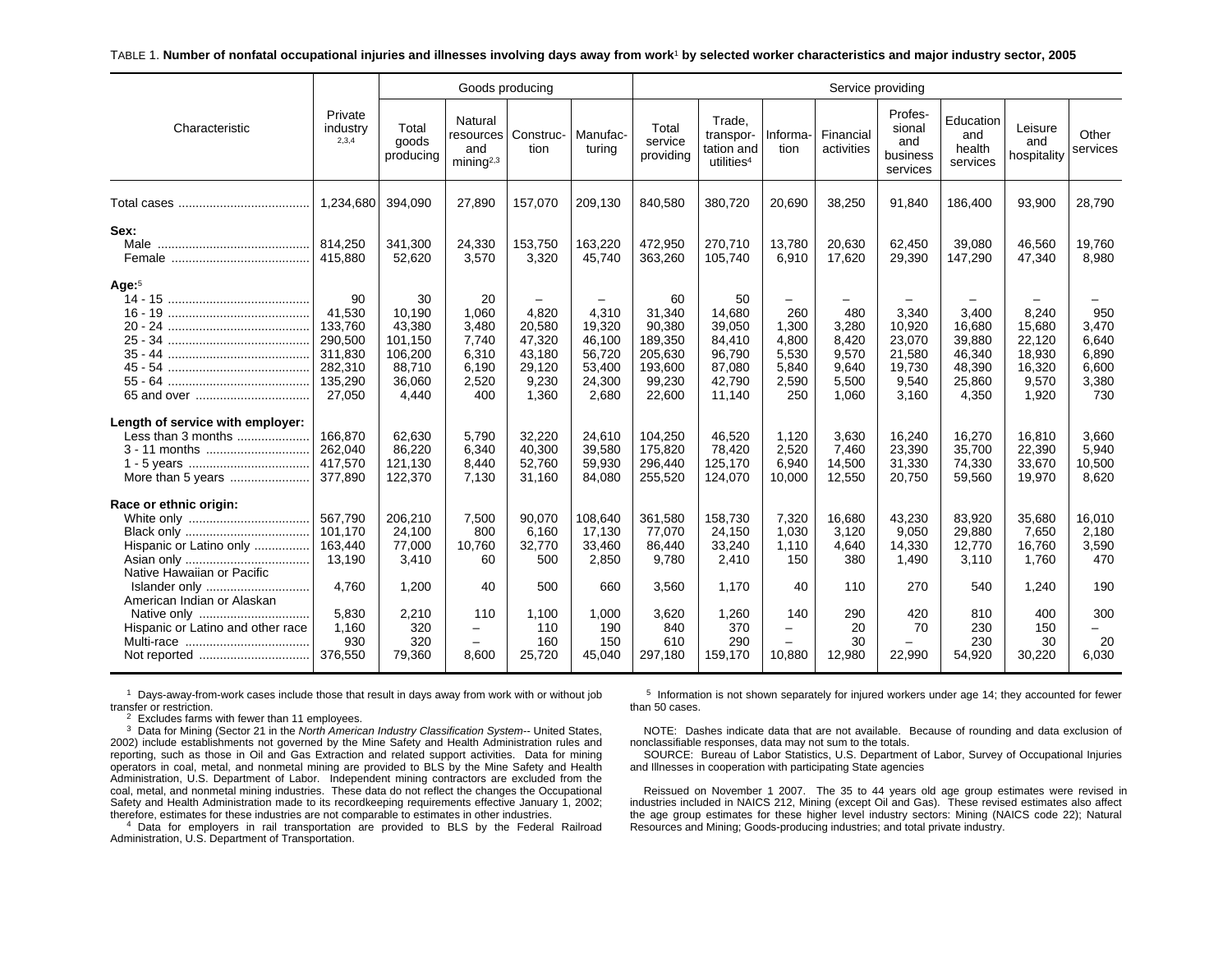#### TABLE 2. **Percent distribution of nonfatal occupational injuries and illnesses involving days away from work**1 **by selected worker characteristics and major industry sector, 2005**

|                                                                                                 |                                                           |                                                          | Goods producing                                         |                                                       |                                                                        |                                                           |                                                             |                                                        |                                                   | Service providing                                  |                                                   |                                                    |                                                    |
|-------------------------------------------------------------------------------------------------|-----------------------------------------------------------|----------------------------------------------------------|---------------------------------------------------------|-------------------------------------------------------|------------------------------------------------------------------------|-----------------------------------------------------------|-------------------------------------------------------------|--------------------------------------------------------|---------------------------------------------------|----------------------------------------------------|---------------------------------------------------|----------------------------------------------------|----------------------------------------------------|
| Characteristic                                                                                  | Private<br>industry<br>2,3,4                              | Total<br>goods<br>producing                              | Natural<br>resources<br>and<br>minin a <sup>2,3</sup>   | Construc-<br>tion                                     | l Manufac-<br>turina                                                   | Total<br>service<br>providing                             | Trade,<br>transpor-<br>tation and<br>utilities <sup>4</sup> | Informa-<br>tion                                       | Financial<br>activities                           | Profes-<br>sional<br>and<br>business<br>services   | Education<br>and<br>health<br>services            | Leisure<br>and<br>hospitality                      | Other<br>services                                  |
| Total [1,234,680 cases]                                                                         | 100.0                                                     | 100.0                                                    | 100.0                                                   | 100.0                                                 | 100.0                                                                  | 100.0                                                     | 100.0                                                       | 100.0                                                  | 100.0                                             | 100.0                                              | 100.0                                             | 100.0                                              | 100.0                                              |
| Sex:                                                                                            | 65.9<br>33.7                                              | 86.6<br>13.4                                             | 87.2<br>12.8                                            | 97.9<br>2.1                                           | 78.0<br>21.9                                                           | 56.3<br>43.2                                              | 71.1<br>27.8                                                | 66.6<br>33.4                                           | 53.9<br>46.1                                      | 68.0<br>32.0                                       | 21.0<br>79.0                                      | 49.6<br>50.4                                       | 68.6<br>31.2                                       |
| Age: $5$                                                                                        | (6)<br>3.4<br>10.8<br>23.5<br>25.3<br>22.9<br>11.0<br>2.2 | (6)<br>2.6<br>11.0<br>25.7<br>26.9<br>22.5<br>9.2<br>1.1 | .1<br>3.8<br>12.5<br>27.8<br>22.6<br>22.2<br>9.0<br>1.4 | -<br>3.1<br>13.1<br>30.1<br>27.5<br>18.5<br>5.9<br>.9 | $\qquad \qquad -$<br>2.1<br>9.2<br>22.0<br>27.1<br>25.5<br>11.6<br>1.3 | (6)<br>3.7<br>10.8<br>22.5<br>24.5<br>23.0<br>11.8<br>2.7 | (6)<br>3.9<br>10.3<br>22.2<br>25.4<br>22.9<br>11.2<br>2.9   | -<br>1.3<br>6.3<br>23.2<br>26.7<br>28.2<br>12.5<br>1.2 | 1.3<br>8.6<br>22.0<br>25.0<br>25.2<br>14.4<br>2.8 | 3.6<br>11.9<br>25.1<br>23.5<br>21.5<br>10.4<br>3.4 | 1.8<br>8.9<br>21.4<br>24.9<br>26.0<br>13.9<br>2.3 | 8.8<br>16.7<br>23.6<br>20.2<br>17.4<br>10.2<br>2.0 | 3.3<br>12.1<br>23.1<br>23.9<br>22.9<br>11.7<br>2.5 |
| Length of service with employer:<br>Less than 3 months<br>3 - 11 months<br>More than 5 years    | 13.5<br>21.2<br>33.8<br>30.6                              | 15.9<br>21.9<br>30.7<br>31.1                             | 20.8<br>22.7<br>30.3<br>25.6                            | 20.5<br>25.7<br>33.6<br>19.8                          | 11.8<br>18.9<br>28.7<br>40.2                                           | 12.4<br>20.9<br>35.3<br>30.4                              | 12.2<br>20.6<br>32.9<br>32.6                                | 5.4<br>12.2<br>33.5<br>48.3                            | 9.5<br>19.5<br>37.9<br>32.8                       | 17.7<br>25.5<br>34.1<br>22.6                       | 8.7<br>19.2<br>39.9<br>32.0                       | 17.9<br>23.8<br>35.9<br>21.3                       | 12.7<br>20.6<br>36.5<br>29.9                       |
| Race or ethnic origin:<br>Hispanic or Latino only<br>Native Hawaiian or Pacific                 | 46.0<br>8.2<br>13.2<br>1.1                                | 52.3<br>6.1<br>19.5<br>.9                                | 26.9<br>2.9<br>38.6<br>.2                               | 57.3<br>3.9<br>20.9<br>.3                             | 51.9<br>8.2<br>16.0<br>1.4                                             | 43.0<br>9.2<br>10.3<br>1.2                                | 41.7<br>6.3<br>8.7<br>.6                                    | 35.4<br>5.0<br>5.4<br>$\overline{.7}$                  | 43.6<br>8.2<br>12.1<br>1.0                        | 47.1<br>9.9<br>15.6<br>1.6                         | 45.0<br>16.0<br>6.9<br>1.7                        | 38.0<br>8.1<br>17.8<br>1.9                         | 55.6<br>7.6<br>12.5<br>1.6                         |
| Islander only<br>American Indian or Alaskan<br>Native only<br>Hispanic or Latino and other race | .4<br>.5<br>.1<br>$\cdot$ 1<br>30.5                       | .3<br>.6<br>$\cdot$ 1<br>$\cdot$ 1<br>20.1               | .1<br>$\cdot$ 4<br>$\overline{\phantom{0}}$<br>30.8     | .3<br>.7<br>$\cdot$ 1<br>$\cdot$ 1<br>16.4            | .3<br>.5<br>$\cdot$ 1<br>$\cdot$ 1<br>21.5                             | .4<br>.4<br>$\cdot$ 1<br>$\cdot$ 1<br>35.4                | $\cdot$ 3<br>.3<br>$\cdot$ 1<br>$\cdot$ 1<br>41.8           | $\overline{2}$<br>.7<br>-<br>-<br>52.6                 | .3<br>.8<br>$\cdot$ 1<br>$\cdot$ 1<br>33.9        | .3<br>.5<br>$\cdot$ 1<br>25.0                      | .3<br>.4<br>$\cdot$ 1<br>$\cdot$ 1<br>29.5        | 1.3<br>.4<br>$\overline{2}$<br>(6)<br>32.2         | .7<br>1.0<br>$\cdot$ 1<br>20.9                     |

 $1$  Days-away-from-work cases include those that result in days away from work with or without job transfer or restriction.

 $2$  Excludes farms with fewer than 11 employees.

3 Data for Mining (Sector 21 in the *North American Industry Classification System--* United States, 2002) include establishments not governed by the Mine Safety and Health Administration rules and reporting, such as those in Oil and Gas Extraction and related support activities. Data for mining operators in coal, metal, and nonmetal mining are provided to BLS by the Mine Safety and Health Administration, U.S. Department of Labor. Independent mining contractors are excluded from the coal, metal, and nonmetal mining industries. These data do not reflect the changes the Occupational Safety and Health Administration made to its recordkeeping requirements effective January 1, 2002; therefore, estimates for these industries are not comparable to estimates in other industries.

<sup>4</sup> Data for employers in rail transportation are provided to BLS by the Federal Railroad Administration, U.S. Department of Transportation.

 $5$  Information is not shown separately for injured workers under age 14; they accounted for fewer than 50 cases.

<sup>6</sup> Less than 0.1 percent.

NOTE: Dashes indicate data that are not available. Because of rounding and data exclusion of nonclassifiable responses, percentages may not add to 100.

SOURCE: Bureau of Labor Statistics, U.S. Department of Labor, Survey of Occupational Injuries and Illnesses in cooperation with participating State agencies

Reissued on November 1 2007. The 35 to 44 years old age group estimates were revised in industries included in NAICS 212, Mining (except Oil and Gas). These revised estimates also affect the age group estimates for these higher level industry sectors: Mining (NAICS code 22); Natural Resources and Mining; Goods-producing industries; and total private industry.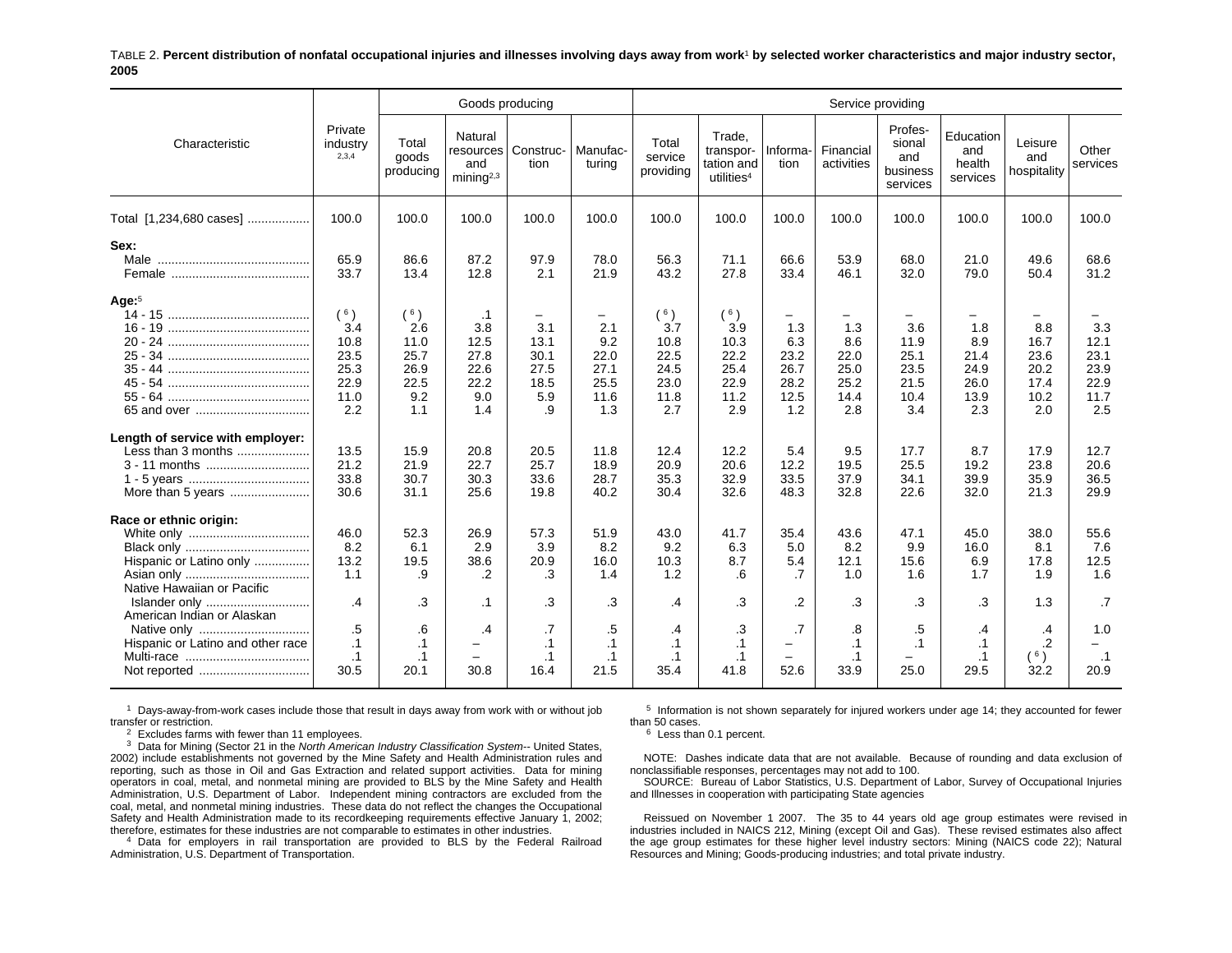#### TABLE 3. **Number of nonfatal occupational injuries and illnesses involving days away from work**1 **by major occupational group and major industry sector, 2005**

|                                                                                                             |                              |                                                      | Goods producing                                       |                                                      |                               |                               |                                                             |                                      | Service providing       |                                                  |                                        |                               |                   |
|-------------------------------------------------------------------------------------------------------------|------------------------------|------------------------------------------------------|-------------------------------------------------------|------------------------------------------------------|-------------------------------|-------------------------------|-------------------------------------------------------------|--------------------------------------|-------------------------|--------------------------------------------------|----------------------------------------|-------------------------------|-------------------|
| Occupation                                                                                                  | Private<br>industry<br>2,3,4 | Total<br>goods<br>producing                          | Natural<br>resources<br>and<br>minin a <sup>2,3</sup> | Construc-<br>tion                                    | Manufac-<br>turing            | Total<br>service<br>providing | Trade.<br>transpor-<br>tation and<br>utilities <sup>4</sup> | Informa-<br>tion                     | Financial<br>activities | Profes-<br>sional<br>and<br>business<br>services | Education<br>and<br>health<br>services | Leisure<br>and<br>hospitality | Other<br>services |
|                                                                                                             | 1,234,680                    | 394,090                                              | 27,890                                                | 157,070                                              | 209,130                       | 840,580                       | 380,720                                                     | 20,690                               | 38,250                  | 91,840                                           | 186.400                                | 93,900                        | 28,790            |
| Business and financial operations                                                                           | 21.430                       | 3.650                                                | 280                                                   | 1.910                                                | 1.460                         | 17,780                        | 3,310                                                       | 1.120                                | 2.640                   | 1.730                                            | 4.220                                  | 4.030                         | 730               |
| Computer and mathematical occupations                                                                       | 6.670<br>3,210               | 680<br>240                                           | $\overline{\phantom{0}}$<br>$\equiv$                  | 50<br>$\equiv$                                       | 610<br>230                    | 6.000<br>2,970                | 1,850<br>420                                                | 170<br>350                           | 1,920<br>430            | 1.100<br>1,320                                   | 710<br>390                             | 140<br>30                     | 110<br>30         |
| Architecture and engineering<br>Life, physical, and social science                                          | 5,710                        | 1,900                                                | 50                                                    | 470                                                  | 1,380                         | 3,820                         | 530                                                         | 350                                  | 30                      | 2,690                                            | 100                                    | 30                            | 80                |
| Community and social services                                                                               | 3,330                        | 710                                                  | 90                                                    | $\overline{\phantom{0}}$                             | 600                           | 2.620                         | 540                                                         | 20                                   | 30                      | 1,490                                            | 370                                    | 50                            | 110               |
| Education, training, and library                                                                            | 11,680<br>690                | $\overline{\phantom{0}}$<br>$\overline{\phantom{0}}$ | -                                                     | $\overline{\phantom{0}}$<br>$\overline{\phantom{0}}$ | $\overline{\phantom{0}}$<br>— | 11,680<br>670                 | $\overline{\phantom{0}}$<br>$\overline{\phantom{0}}$        | $\overline{\phantom{0}}$             | 70<br>90                | 550<br>370                                       | 10,460<br>170                          | $\overline{\phantom{0}}$      | 560<br>20         |
| Arts, design, entertainment, sports, and                                                                    | 7,820                        | 30                                                   |                                                       | -                                                    | 30                            | 7.790                         | 40                                                          | 30                                   | 20                      | 130                                              | 6.600                                  | 540                           | 420               |
| Healthcare practitioners and technical                                                                      | 6,200                        | 260                                                  | 20                                                    | 20                                                   | 220                           | 5.940                         | 710                                                         | 910                                  | 60                      | 640                                              | 240                                    | 3,360                         | 40                |
| Healthcare support occupations<br>Protective service occupations                                            | 44,410<br>70.930<br>12,110   | 200<br>30<br>230                                     | 70<br>$\overline{\phantom{0}}$<br>40                  | -<br>$\overline{\phantom{0}}$<br>70                  | 120<br>30<br>120              | 44,210<br>70.900<br>11,880    | 750<br>450<br>800                                           | $\overline{\phantom{0}}$<br>-<br>220 | 230<br>270<br>340       | 1,670<br>1.420<br>7.680                          | 41,260<br>68.440<br>1,380              | 60<br>80<br>1.040             | 230<br>230<br>420 |
| Food preparation and serving related                                                                        | 71,520                       | 340                                                  | $\equiv$                                              | 40                                                   | 300                           | 71,180                        | 10,850                                                      | 190                                  | 480                     | 670                                              | 9,100                                  | 49.490                        | 410               |
| Building and grounds cleaning and                                                                           | 69,280                       | 5,090                                                | 390                                                   | 1,140                                                | 3,560                         | 64,200                        | 4,500                                                       | 230                                  | 7,070                   | 20,280                                           | 14,460                                 | 15,920                        | 1,730             |
| Personal care and service occupations<br>Sales and related occupations<br>Office and administrative support | 23.420<br>80,020             | 210<br>1,730                                         | 120<br>50                                             | 400                                                  | 80<br>1,270                   | 23,210<br>78,290              | 6,670<br>67,220                                             | 250<br>1,320                         | 410<br>3,430            | 880<br>2,280                                     | 7,900<br>480                           | 3,910<br>2,600                | 3,190<br>960      |
| Farming, fishing, and forestry                                                                              | 91,400                       | 8,450                                                | 230                                                   | 980                                                  | 7,240                         | 82,940                        | 44,940                                                      | 4,160                                | 9,680                   | 9,780                                            | 10,930                                 | 2,040                         | 1,410             |
| Construction and extraction occupations<br>Installation, maintenance, and repair                            | 15,540<br>152,490            | 14,560<br>139,680                                    | 13,920<br>4,990                                       | 126,670                                              | 640<br>8,020                  | 980<br>12,810                 | 870<br>5,910                                                | -<br>280                             | 1.470                   | 40<br>3,330                                      | 1.030                                  | 540                           | 30<br>250         |
| Production occupations                                                                                      | 107,770<br>173,440           | 31,600<br>136,470                                    | 1,840<br>1.780                                        | 15,080<br>3,720                                      | 14,680<br>130,980             | 76,170<br>36,970              | 41,940<br>20,590                                            | 7,050<br>1,800                       | 4,550<br>500            | 7,230<br>6,450                                   | 3,020<br>2,060                         | 2,940<br>2,120                | 9,450<br>3,440    |
| Transportation and material moving                                                                          | 253.570                      | 47.440                                               | 3.950                                                 | 6.310                                                | 37.180                        | 206,130                       | 167.080                                                     | 2,200                                | 4.380                   | 19.690                                           | 3.020                                  | 4.900                         | 4.850             |

1 Days-away-from-work cases include those that result in days away from work with or without job transfer or restriction.

Administration made to its recordkeeping requirements effective January 1, 2002; therefore, estimates for these industries are not comparable to estimates in other industries.

 $2$  Excludes farms with fewer than 11 employees.

3 Data for Mining (Sector 21 in the *North American Industry Classification System--* United States, 2002) include establishments not governed by the Mine Safety and Health Administration rules and reporting, such as those in Oil and Gas Extraction and related support activities. Data for mining operators in coal, metal, and nonmetal mining are provided to BLS by the Mine Safety and Health Administration, U.S. Department of Labor. Independent mining contractors are excluded from the coal, metal, and nonmetal mining industries. These data do not reflect the changes the Occupational Safety and Health

 $4$  Data for employers in rail transportation are provided to BLS by the Federal Railroad Administration, U.S. Department of Transportation.

NOTE: Dashes indicate data that are not available. Because of rounding and data exclusion of nonclassifiable responses, data may not sum to the totals.

SOURCE: Bureau of Labor Statistics, U.S. Department of Labor, Survey of Occupational Injuries and Illnesses in cooperation with participating State agencies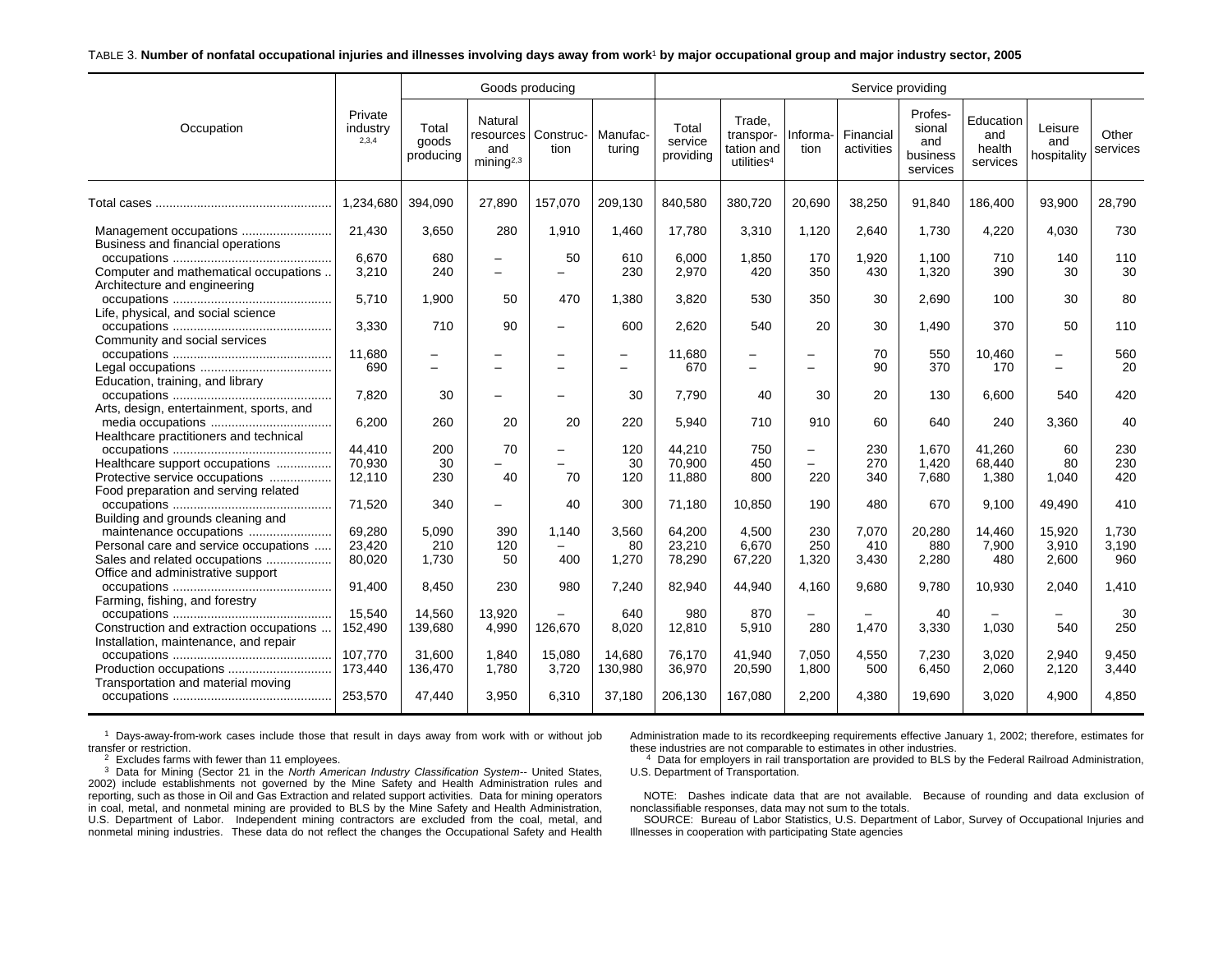#### TABLE 4. **Number of nonfatal occupational injuries and illnesses involving days away from work**1 **by selected worker occupation and major industry sector, 2005**

|                                                                                                                                                                                                                                                                                                                                                                                                                                                                                                                                                                                                                                                 |                                                                                                                                                                                                                                                      |                                                                                                                                                                                                              | Goods producing                                                                                                                                                                                                                                                            |                                                                                                                                                                                                                                   |                                                                                                                                                                                                                                                                                  |                                                                                                                                                                                                                                                |                                                                                                                                                                                                                                                 |                                                                                                                                                                                                                                 |                                                                                                                                                                                | Service providing                                                                                                                                                              |                                                                                                                                                                                |                                                                                                                                                                               |                                                                                                                                                                 |
|-------------------------------------------------------------------------------------------------------------------------------------------------------------------------------------------------------------------------------------------------------------------------------------------------------------------------------------------------------------------------------------------------------------------------------------------------------------------------------------------------------------------------------------------------------------------------------------------------------------------------------------------------|------------------------------------------------------------------------------------------------------------------------------------------------------------------------------------------------------------------------------------------------------|--------------------------------------------------------------------------------------------------------------------------------------------------------------------------------------------------------------|----------------------------------------------------------------------------------------------------------------------------------------------------------------------------------------------------------------------------------------------------------------------------|-----------------------------------------------------------------------------------------------------------------------------------------------------------------------------------------------------------------------------------|----------------------------------------------------------------------------------------------------------------------------------------------------------------------------------------------------------------------------------------------------------------------------------|------------------------------------------------------------------------------------------------------------------------------------------------------------------------------------------------------------------------------------------------|-------------------------------------------------------------------------------------------------------------------------------------------------------------------------------------------------------------------------------------------------|---------------------------------------------------------------------------------------------------------------------------------------------------------------------------------------------------------------------------------|--------------------------------------------------------------------------------------------------------------------------------------------------------------------------------|--------------------------------------------------------------------------------------------------------------------------------------------------------------------------------|--------------------------------------------------------------------------------------------------------------------------------------------------------------------------------|-------------------------------------------------------------------------------------------------------------------------------------------------------------------------------|-----------------------------------------------------------------------------------------------------------------------------------------------------------------|
| Occupation                                                                                                                                                                                                                                                                                                                                                                                                                                                                                                                                                                                                                                      | Private<br>industry<br>2,3,4                                                                                                                                                                                                                         | Total<br>goods<br>producing                                                                                                                                                                                  | Natural<br>resources<br>and<br>minima <sup>2,3</sup>                                                                                                                                                                                                                       | Construc-<br>tion                                                                                                                                                                                                                 | Manufac-<br>turing                                                                                                                                                                                                                                                               | Total<br>service<br>providing                                                                                                                                                                                                                  | Trade.<br>transpor-<br>tation and<br>utilities <sup>4</sup>                                                                                                                                                                                     | Informa-<br>tion                                                                                                                                                                                                                | Financial<br>activities                                                                                                                                                        | Profes-<br>sional<br>and<br>business<br>services                                                                                                                               | Education<br>and<br>health<br>services                                                                                                                                         | Leisure<br>and<br>hospitality                                                                                                                                                 | Other<br>services                                                                                                                                               |
|                                                                                                                                                                                                                                                                                                                                                                                                                                                                                                                                                                                                                                                 | 1,234,680 394,090                                                                                                                                                                                                                                    |                                                                                                                                                                                                              | 27.890                                                                                                                                                                                                                                                                     | 157,070                                                                                                                                                                                                                           | 209,130                                                                                                                                                                                                                                                                          | 840,580                                                                                                                                                                                                                                        | 380.720                                                                                                                                                                                                                                         | 20.690                                                                                                                                                                                                                          | 38,250                                                                                                                                                                         | 91.840                                                                                                                                                                         | 186.400                                                                                                                                                                        | 93.900                                                                                                                                                                        | 28.790                                                                                                                                                          |
| Labor and freight, stock, and material<br>Truck drivers, heavy and tractor-trailer<br>Nursing aides, orderlies, and attendants<br>Truck drivers, light or delivery services<br>Janitors and cleaners, except maids and<br>housekeeping cleaners<br>Maintenance and repair workers, general<br>Stock clerks and order fillers<br>Maids and housekeeping cleaners<br>First line supervisors/managers of retail<br>Automotive service technicians and<br>Combined food preparation and serving<br>Landscaping and groundskeeping<br>Welders, cutters, solderers, and brazers<br>Customer service representatives<br>Industrial machinery mechanics | 92,240<br>65,930<br>52,150<br>39,270<br>32,740<br>32,300<br>31.440<br>31,270<br>23,170<br>23,060<br>20,100<br>18,350<br>16,250<br>15.680<br>15,050<br>14,570<br>13,480<br>12,900<br>12,700<br>12.440<br>10,520<br>10,040<br>10,040<br>9,140<br>9,090 | 19,120<br>12,090<br>36,700<br>1,900<br>450<br>3.830<br>28,980<br>5,560<br>1,470<br>150<br>70<br>810<br>30<br>30<br>12,300<br>700<br>10,420<br>400<br>1,660<br>$\overline{\phantom{0}}$<br>6,280<br>20<br>170 | 290<br>1,560<br>$\overline{\phantom{0}}$<br>40<br>160<br>20<br>90<br>20<br>390<br>40<br>$\equiv$<br>20<br>$\overline{\phantom{0}}$<br>$\overline{\phantom{0}}$<br>$\equiv$<br>140<br>190<br>170<br>$\overline{\phantom{0}}$<br>40<br>$\overline{\phantom{0}}$<br>730<br>40 | 200<br>3,980<br>35,800<br>380<br>110<br>640<br>26,760<br>1,110<br>60<br>$\equiv$<br>60<br>۰<br>130<br>۰<br>11.270<br>280<br>1,200<br>80<br>20<br>$\qquad \qquad -$<br>580<br>$\overline{\phantom{m}}$<br>$\overline{\phantom{0}}$ | 18,630<br>6,540<br>$\overline{\phantom{0}}$<br>870<br>1,360<br>320<br>3.100<br>2,200<br>4.060<br>1,370<br>$\overline{\phantom{0}}$<br>80<br>70<br>660<br>30<br>20<br>880<br>230<br>9.060<br>310<br>1,600<br>$\overline{\phantom{0}}$<br>4,970<br>$\overline{\phantom{0}}$<br>110 | 73,120<br>53.840<br>52,150<br>2,560<br>30,840<br>31,860<br>27,600<br>2,280<br>17,610<br>21,590<br>20,090<br>18,200<br>16,180<br>14.870<br>15,020<br>14,540<br>1,190<br>12,200<br>2,280<br>12.050<br>8,860<br>10.040<br>3,760<br>9,120<br>8,930 | 60,200<br>46,570<br>$\overline{\phantom{0}}$<br>1.150<br>25,660<br>31.030<br>3.430<br>1,040<br>7,220<br>20,290<br>$\equiv$<br>120<br>15,210<br>11.090<br>12,520<br>6,920<br>540<br>670<br>1.160<br>6.740<br>5,890<br>160<br>2,400<br>140<br>630 | 730<br>130<br>$-$<br>140<br>290<br>110<br>200<br>50<br>260<br>70<br>$\equiv$<br>$\equiv$<br>100<br>30<br>20<br>-<br>40<br>$\overline{\phantom{0}}$<br>$\overline{\phantom{0}}$<br>1.420<br>690<br>$-$<br>100<br>$\equiv$<br>220 | 1,620<br>810<br>160<br>370<br>400<br>230<br>4,210<br>430<br>2,470<br>30<br>100<br>710<br>550<br>430<br>50<br>50<br>40<br>1,340<br>40<br>1,840<br>20<br>$-$<br>190<br>60<br>300 | 6,590<br>5,240<br>230<br>700<br>2,700<br>140<br>8,980<br>280<br>2,490<br>470<br>290<br>1,940<br>130<br>250<br>440<br>280<br>5,940<br>660<br>1.190<br>170<br>Ξ.<br>470<br>6,130 | 1,210<br>190<br>51.630<br>70<br>440<br>140<br>6.070<br>260<br>2,210<br>560<br>19,660<br>7,000<br>$\equiv$<br>70<br>140<br>440<br>220<br>600<br>370<br>40<br>20<br>160<br>1.090 | 1,810<br>180<br>$-$<br>70<br>750<br>110<br>4.100<br>190<br>1,670<br>90<br>8,250<br>120<br>50<br>1,590<br>7,120<br>50<br>2,900<br>280<br>1,540<br>9.800<br>110<br>8,710<br>470 | 950<br>720<br>100<br>70<br>600<br>100<br>620<br>30<br>1,280<br>80<br>30<br>170<br>60<br>2,950<br>260<br>20<br>730<br>390<br>210<br>530<br>40<br>460<br>40<br>80 |
| First line supervisors/managers of<br>construction trades and extraction                                                                                                                                                                                                                                                                                                                                                                                                                                                                                                                                                                        | 9.080                                                                                                                                                                                                                                                | 8.360                                                                                                                                                                                                        | 280                                                                                                                                                                                                                                                                        | 7.850                                                                                                                                                                                                                             | 230                                                                                                                                                                                                                                                                              | 720                                                                                                                                                                                                                                            | 260                                                                                                                                                                                                                                             |                                                                                                                                                                                                                                 | 130                                                                                                                                                                            | 240                                                                                                                                                                            | 50                                                                                                                                                                             |                                                                                                                                                                               | 20                                                                                                                                                              |

 $1$  Days-away-from-work cases include those that result in days away from work with or without job transfer or restriction.

 $2$  Excludes farms with fewer than 11 employees.

3 Data for Mining (Sector 21 in the *North American Industry Classification System--* United States, 2002) include establishments not governed by the Mine Safety and Health Administration rules and reporting, such as those in Oil and Gas Extraction and related support activities. Data for mining operators in coal, metal, and nonmetal mining are provided to BLS by the Mine Safety and Health Administration, U.S. Department of Labor. Independent mining contractors are excluded from the coal, metal, and nonmetal mining industries. These data do not reflect the changes the Occupational Safety and Health Administration made to its recordkeeping requirements effective January 1, 2002; therefore, estimates for these industries are not comparable to estimates in other industries.

<sup>4</sup> Data for employers in rail transportation are provided to BLS by the Federal Railroad Administration, U.S. Department of Transportation.

NOTE: Dashes indicate data that are not available. Because of rounding and data exclusion of nonclassifiable responses, data may not sum to the totals.

SOURCE: Bureau of Labor Statistics, U.S. Department of Labor, Survey of Occupational Injuries and Illnesses in cooperation with participating State agencies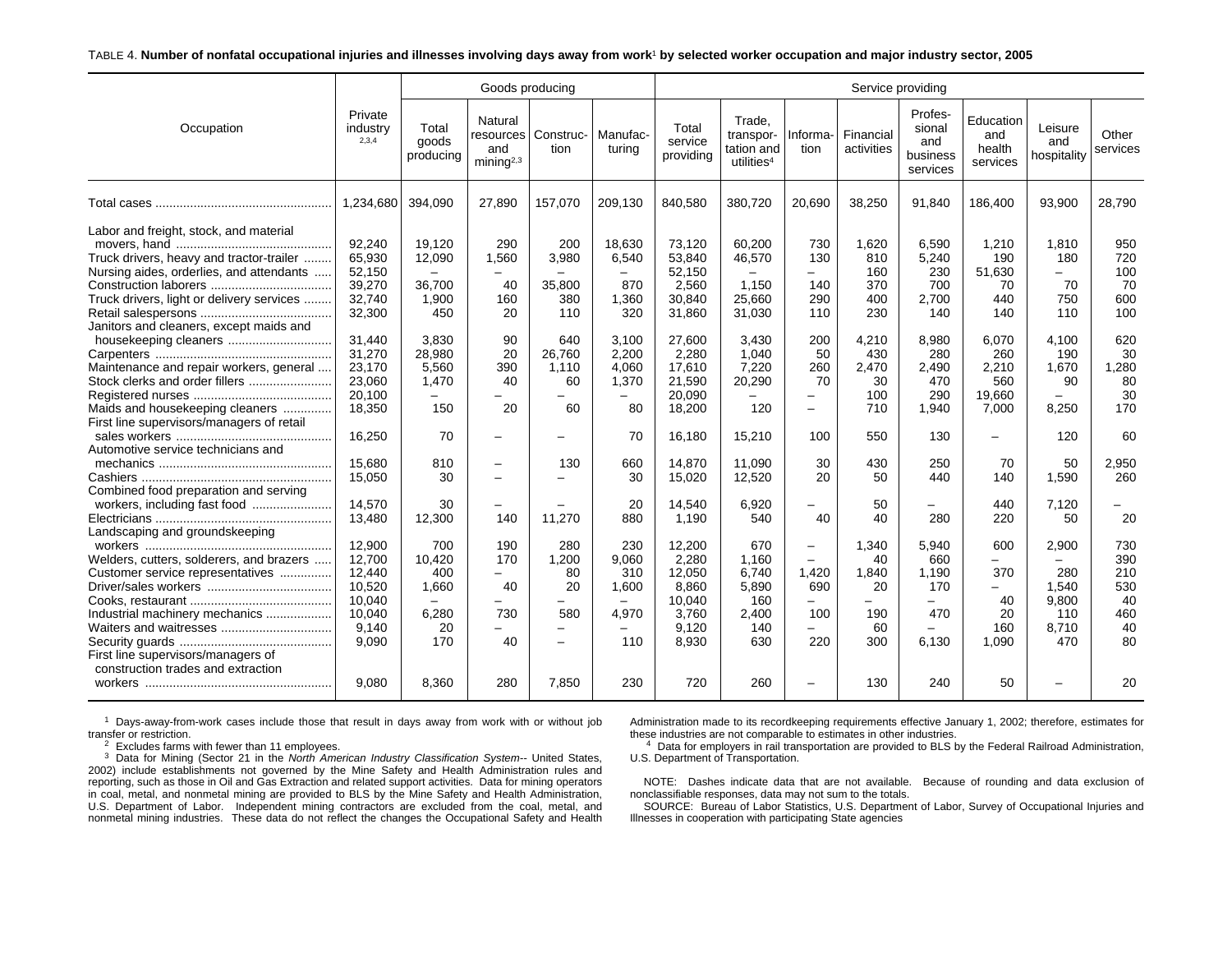TABLE 5. **Number of nonfatal occupational injuries and illnesses involving days away from work**1 **by selected injury or illness characteristics and major industry sector, 2005**

|                                                                                                                                                                                        |                                                                                                                                                                     |                                                                                                                                                             | Goods producing                                                                                                                  |                                                                                                                                                      |                                                                                                                                                         |                                                                                                                                                                 |                                                                                                                                                           |                                                                                                                                |                                                                                                                                         | Service providing                                                                                                                                 |                                                                                                                                                     |                                                                                                                                               |                                                                                                                                      |
|----------------------------------------------------------------------------------------------------------------------------------------------------------------------------------------|---------------------------------------------------------------------------------------------------------------------------------------------------------------------|-------------------------------------------------------------------------------------------------------------------------------------------------------------|----------------------------------------------------------------------------------------------------------------------------------|------------------------------------------------------------------------------------------------------------------------------------------------------|---------------------------------------------------------------------------------------------------------------------------------------------------------|-----------------------------------------------------------------------------------------------------------------------------------------------------------------|-----------------------------------------------------------------------------------------------------------------------------------------------------------|--------------------------------------------------------------------------------------------------------------------------------|-----------------------------------------------------------------------------------------------------------------------------------------|---------------------------------------------------------------------------------------------------------------------------------------------------|-----------------------------------------------------------------------------------------------------------------------------------------------------|-----------------------------------------------------------------------------------------------------------------------------------------------|--------------------------------------------------------------------------------------------------------------------------------------|
| Characteristic                                                                                                                                                                         | Private<br>industry<br>2,3,4                                                                                                                                        | Total<br>goods<br>producing                                                                                                                                 | Natural<br>resources<br>and<br>minin a <sup>2,3</sup>                                                                            | Construc-<br>tion                                                                                                                                    | Manufac-<br>turing                                                                                                                                      | Total<br>service<br>providing                                                                                                                                   | Trade,<br>transpor-<br>tation and<br>utilities <sup>4</sup>                                                                                               | Informa-<br>tion                                                                                                               | Financial<br>activities                                                                                                                 | Profes-<br>sional<br>and<br>business<br>services                                                                                                  | Education<br>and<br>health<br>services                                                                                                              | Leisure<br>and<br>hospitality                                                                                                                 | Other<br>services                                                                                                                    |
|                                                                                                                                                                                        | 1.234.680                                                                                                                                                           | 394,090                                                                                                                                                     | 27,890                                                                                                                           | 157,070                                                                                                                                              | 209,130                                                                                                                                                 | 840,580                                                                                                                                                         | 380,720                                                                                                                                                   | 20,690                                                                                                                         | 38,250                                                                                                                                  | 91,840                                                                                                                                            | 186,400                                                                                                                                             | 93,900                                                                                                                                        | 28.790                                                                                                                               |
| Nature of injury or illness:<br>Sprains, strains<br>Bruises, contusions<br>Cuts, lacerations<br>Carpal tunnel syndrome<br>Chemical burns<br>Amputations<br>Multiple traumatic injuries | 503,530<br>107,770<br>101,660<br>95,830<br>17,150<br>16.460<br>5.720<br>6.360<br>8,450<br>50,090                                                                    | 137,290<br>31,490<br>41,680<br>38,810<br>4,990<br>6.120<br>2,490<br>2,760<br>5,410<br>15,730                                                                | 8,600<br>3,550<br>2,430<br>3,590<br>260<br>100<br>60<br>210<br>400<br>1,390                                                      | 54,490<br>11,240<br>17,780<br>18,090<br>1,230<br>640<br>570<br>770<br>1,260<br>6.690                                                                 | 74,190<br>16,700<br>21,470<br>17,120<br>3,500<br>5,380<br>1,860<br>1,780<br>3,750<br>7,650                                                              | 366,240<br>76,280<br>59,980<br>57,020<br>12,160<br>10.350<br>3,230<br>3,600<br>3,040<br>34,360                                                                  | 172,380<br>36,280<br>27,020<br>26,920<br>2,810<br>3,550<br>1,320<br>1.740<br>1,670<br>15,070                                                              | 8,160<br>1,730<br>950<br>1,220<br>60<br>580<br>190<br>30<br>50<br>1,120                                                        | 13,720<br>2,730<br>3,180<br>2,450<br>510<br>1.740<br>120<br>450<br>150<br>1,980                                                         | 34,770<br>7,480<br>6,620<br>7,390<br>490<br>1,590<br>470<br>260<br>510<br>3.760                                                                   | 96,970<br>17,430<br>4,800<br>9,730<br>1,750<br>1,370<br>650<br>500<br>70<br>7.460                                                                   | 30,520<br>8,440<br>14,320<br>6,890<br>6,120<br>970<br>260<br>490<br>460<br>3,830                                                              | 9,710<br>2,190<br>3,080<br>2,410<br>420<br>550<br>220<br>130<br>130<br>1.150                                                         |
| Part of body affected by the<br>injury or illness:<br>Upper extremities<br>Hand, except finger<br>Lower extremities<br>Foot, except toe<br>Multiple parts                              | 81,090<br>34,740<br>18.470<br>428,500<br>77,800<br>270,890<br>284,750<br>56,250<br>47,020<br>111,090<br>271.740<br>100,560<br>43,840<br>12,880<br>17,950<br>120.960 | 31,290<br>17,220<br>4.920<br>125,470<br>24,760<br>73,460<br>112,040<br>18,620<br>18,950<br>49,680<br>83,820<br>28,380<br>15,500<br>4.030<br>4,690<br>29,080 | 2,440<br>1,160<br>300<br>8,680<br>1,630<br>4,680<br>6,350<br>820<br>850<br>3,220<br>6,860<br>2,370<br>940<br>260<br>530<br>2.480 | 12,860<br>6,390<br>2,370<br>48,420<br>7,980<br>30,190<br>37,580<br>5,120<br>7,160<br>15,710<br>39,200<br>12,630<br>7,000<br>1,590<br>1,650<br>13,690 | 16,000<br>9,670<br>2,250<br>68,380<br>15,150<br>38,590<br>68,110<br>12,680<br>10,940<br>30,750<br>37,760<br>13,380<br>7,550<br>2.180<br>2,510<br>12,910 | 49,800<br>17,520<br>13.550<br>303,020<br>53,040<br>197,430<br>172,710<br>37,620<br>28,070<br>61,410<br>187,920<br>72,190<br>28,350<br>8.860<br>13,260<br>91.880 | 24,270<br>8,530<br>6,250<br>142,270<br>27,170<br>88,030<br>74,270<br>15,740<br>11,400<br>27,000<br>90,970<br>34,210<br>15,120<br>4,830<br>3,850<br>36.170 | 990<br>320<br>390<br>6.520<br>1.130<br>4,250<br>4,260<br>1,290<br>530<br>1,020<br>5,010<br>1,790<br>930<br>210<br>590<br>2,810 | 2,970<br>1,170<br>720<br>11.000<br>1.500<br>7,280<br>7,600<br>2,610<br>920<br>2,260<br>8,640<br>3,360<br>1,250<br>310<br>1,720<br>5,200 | 5,640<br>2,070<br>1.610<br>29,270<br>5,060<br>19,040<br>19,610<br>4,220<br>3,330<br>7,080<br>21,640<br>7,430<br>3,250<br>1,070<br>1,900<br>10.450 | 8,750<br>2,510<br>3.620<br>78,330<br>12.000<br>55,960<br>29,060<br>7,950<br>4,150<br>7,760<br>35,730<br>15,390<br>4,290<br>1,320<br>3,220<br>26,380 | 4,770<br>1,620<br>640<br>27,300<br>4,920<br>17,490<br>29,920<br>4,010<br>6,200<br>13,260<br>19,630<br>7,740<br>2,550<br>680<br>1,520<br>8,200 | 2,400<br>1,300<br>320<br>8,340<br>1,270<br>5,380<br>7,980<br>1,800<br>1,540<br>3,030<br>6,300<br>2,280<br>950<br>440<br>460<br>2.680 |

See footnotes at end of table.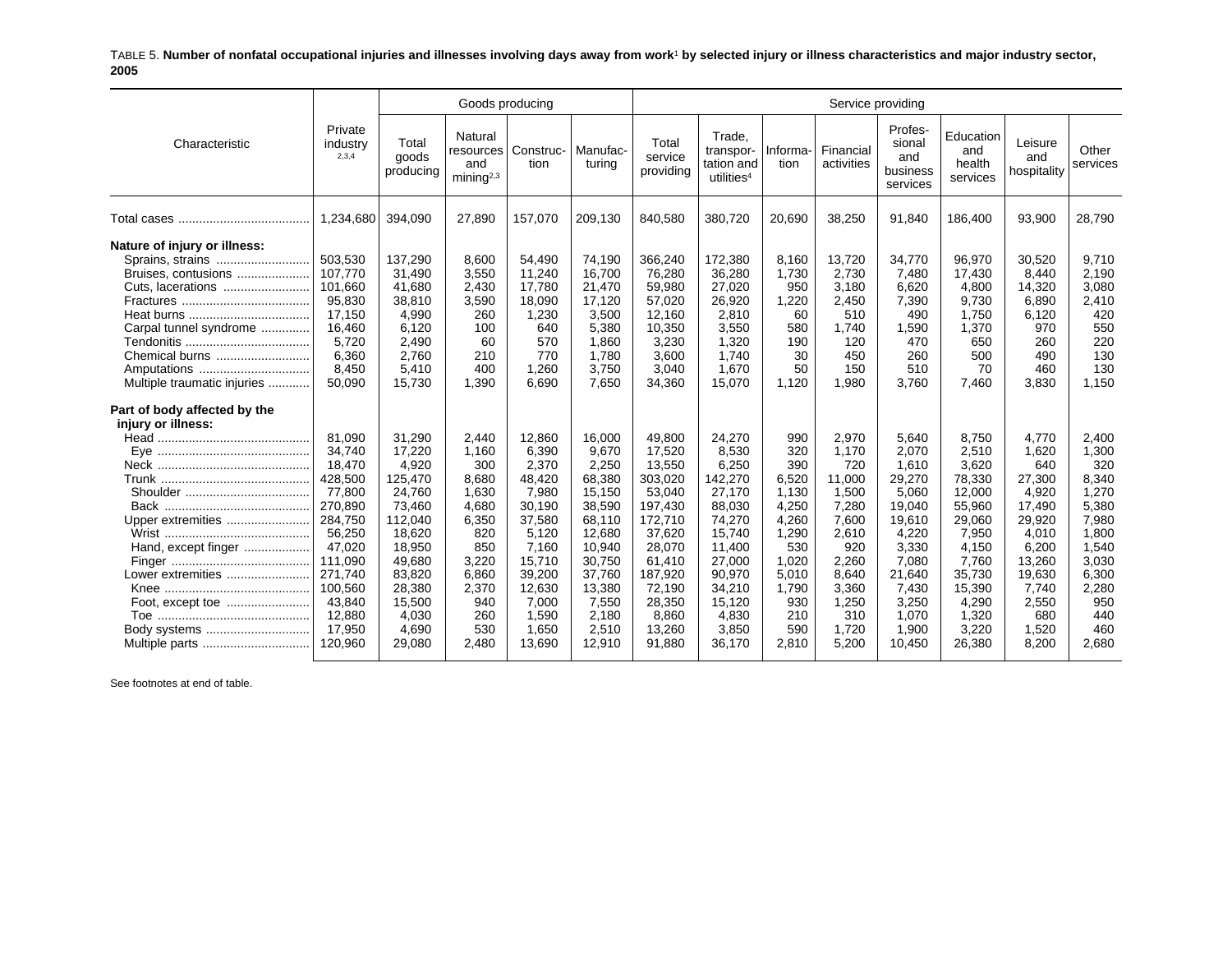TABLE 5. **Number of nonfatal occupational injuries and illnesses involving days away from work**1 **by selected injury or illness characteristics and major industry sector, 2005** — Continued

|                                                                                                                                                                                                                                                                                                                                                                                                                                           |                                                                                                                                    |                                                                                                                                | Goods producing                                                                                             |                                                                                                                        |                                                                                                                          |                                                                                                                                   |                                                                                                                             |                                                                                                                                |                                                                                                               | Service providing                                                                                                   |                                                                                                                      |                                                                                                                                          |                                                                                                            |
|-------------------------------------------------------------------------------------------------------------------------------------------------------------------------------------------------------------------------------------------------------------------------------------------------------------------------------------------------------------------------------------------------------------------------------------------|------------------------------------------------------------------------------------------------------------------------------------|--------------------------------------------------------------------------------------------------------------------------------|-------------------------------------------------------------------------------------------------------------|------------------------------------------------------------------------------------------------------------------------|--------------------------------------------------------------------------------------------------------------------------|-----------------------------------------------------------------------------------------------------------------------------------|-----------------------------------------------------------------------------------------------------------------------------|--------------------------------------------------------------------------------------------------------------------------------|---------------------------------------------------------------------------------------------------------------|---------------------------------------------------------------------------------------------------------------------|----------------------------------------------------------------------------------------------------------------------|------------------------------------------------------------------------------------------------------------------------------------------|------------------------------------------------------------------------------------------------------------|
| Characteristic                                                                                                                                                                                                                                                                                                                                                                                                                            | Private<br>industry<br>2,3,4                                                                                                       | Total<br>goods<br>producing                                                                                                    | Natural<br>and<br>mining $2,3$                                                                              | resources   Construc-<br>tion                                                                                          | Manufac-<br>turing                                                                                                       | Total<br>service<br>providing                                                                                                     | Trade.<br>transpor-<br>tation and<br>utilities <sup>4</sup>                                                                 | Informa-<br>tion                                                                                                               | Financial<br>activities                                                                                       | Profes-<br>sional<br>and<br>business<br>services                                                                    | Education<br>and<br>health<br>services                                                                               | Leisure<br>and<br>hospitality                                                                                                            | Other<br>services                                                                                          |
| Source of injury or illness:<br>Chemicals and chemical<br>Furniture and fixtures<br>Parts and materials<br>Worker motion or position<br>Floors, walkways, ground<br>Tools, instruments, and<br>equipment                                                                                                                                                                                                                                  | 18.440<br>151,710<br>46,780<br>80,460<br>128,700<br>181.820<br>234,430<br>80,280                                                   | 7,250<br>33,100<br>9,290<br>39,470<br>76,830<br>61,100<br>61,370<br>32,960                                                     | 1.120<br>1,960<br>320<br>2,860<br>3,290<br>2,890<br>4.860<br>1,930                                          | 1.620<br>6,820<br>2,850<br>9,740<br>36.700<br>20,780<br>32,010<br>16,740                                               | 4,500<br>24,310<br>6,120<br>26,880<br>36,840<br>37,440<br>24,500<br>14,290                                               | 11,200<br>118,610<br>37,490<br>40,990<br>51,870<br>120,710<br>173,060<br>47,320                                                   | 4.130<br>78,680<br>15,510<br>20,060<br>34,120<br>54,830<br>67,750<br>18,220                                                 | 310<br>1,770<br>430<br>1,070<br>1,440<br>4,430<br>5,620<br>1,330                                                               | 1,070<br>2,800<br>2,240<br>1,990<br>2,050<br>6,800<br>9,400<br>2,270                                          | 1,330<br>9,840<br>4,360<br>5,270<br>5,790<br>14,740<br>19,410<br>5,410                                              | 2.460<br>11,020<br>9,260<br>4,360<br>2,270<br>22,420<br>42,200<br>9,280                                              | 1.440<br>12,500<br>4,910<br>6,330<br>3.120<br>12,820<br>23,550<br>8,180                                                                  | 460<br>2,000<br>790<br>1,910<br>3.070<br>4.680<br>5,130<br>2,620                                           |
| Health care patient                                                                                                                                                                                                                                                                                                                                                                                                                       | 109,630<br>54,520                                                                                                                  | 22,570<br>50                                                                                                                   | 2,660<br>$\overline{\phantom{0}}$                                                                           | 8,360<br>30                                                                                                            | 11,540<br>20                                                                                                             | 87,060<br>54,470                                                                                                                  | 51,490<br>130                                                                                                               | 2,070<br>$\qquad \qquad -$                                                                                                     | 3,420<br>120                                                                                                  | 11,130<br>420                                                                                                       | 10,590<br>53,680                                                                                                     | 5,500<br>$\overline{\phantom{0}}$                                                                                                        | 2,870<br>100                                                                                               |
| Event or exposure leading to<br>injury or illness:<br>Contact with objects and<br>Struck by object<br>Struck against object<br>Caught in equipment or object<br>Fall to lower level<br>Fall on same level<br>Slip, trip, loss of balance without<br>Overexertion<br>Overexertion in lifting<br>Repetitive motion<br>Exposure to harmful<br>substances<br>Transportation accidents<br>Fires and explosions<br>Assaults and violent acts by | 338,080<br>167,730<br>85.500<br>54,600<br>79,310<br>167,180<br>36,150<br>298.130<br>159,970<br>43,790<br>51.860<br>61,170<br>2,600 | 143,740<br>68,200<br>31,200<br>29,870<br>31,820<br>33,410<br>10,850<br>80.900<br>42,360<br>18,030<br>17,300<br>12,360<br>1,170 | 11,210<br>5,720<br>2,280<br>2,440<br>2,240<br>2,720<br>600<br>4.450<br>1,960<br>290<br>1.350<br>1,490<br>90 | 55,590<br>30.640<br>12.600<br>5,990<br>21,750<br>12,360<br>4,900<br>28.520<br>15,720<br>2,490<br>5.520<br>6,190<br>380 | 76,940<br>31,830<br>16,310<br>21,440<br>7.830<br>18,330<br>5,350<br>47,930<br>24,670<br>15,240<br>10,430<br>4,670<br>700 | 194,350<br>99,540<br>54,300<br>24,740<br>47,490<br>133,770<br>25,300<br>217,240<br>117,610<br>25,760<br>34.560<br>48,810<br>1,440 | 99.050<br>51,660<br>26.010<br>14,110<br>23,970<br>47,860<br>11,090<br>104.980<br>59,770<br>10,290<br>9.740<br>25,490<br>880 | 3,880<br>1,440<br>1,590<br>580<br>2,030<br>3,760<br>720<br>3.430<br>1,690<br>1,430<br>930<br>1,400<br>$\overline{\phantom{m}}$ | 8.190<br>4,540<br>2,100<br>570<br>3,290<br>6,690<br>1,190<br>6.620<br>3,810<br>2,900<br>2,570<br>2,130<br>270 | 22,010<br>10,110<br>6.190<br>3,000<br>6,010<br>14,390<br>2,410<br>17.070<br>10,210<br>3,470<br>3.610<br>7,880<br>50 | 24,590<br>12,370<br>7.190<br>3,230<br>6.650<br>36,830<br>5,400<br>66.660<br>31,560<br>3,760<br>7,720<br>7,400<br>130 | 28,010<br>14,580<br>9,490<br>2,250<br>4,090<br>20,430<br>3,580<br>13.020<br>7,320<br>2,580<br>8.740<br>3,000<br>$\overline{\phantom{0}}$ | 8.620<br>4,840<br>1.740<br>990<br>1.440<br>3.810<br>920<br>5,470<br>3,250<br>1.340<br>1,250<br>1,510<br>80 |
|                                                                                                                                                                                                                                                                                                                                                                                                                                           | 14.560                                                                                                                             | 560                                                                                                                            | 60                                                                                                          | 180                                                                                                                    | 320                                                                                                                      | 14.000                                                                                                                            | 2,120                                                                                                                       | 70                                                                                                                             | 270                                                                                                           | 810                                                                                                                 | 9.850                                                                                                                | 720                                                                                                                                      | 160                                                                                                        |

 $1$  Days-away-from-work cases include those that result in days away from work with or without job transfer or restriction.

Safety and Health Administration made to its recordkeeping requirements effective January 1, 2002; therefore, estimates for these industries are not comparable to estimates in other industries.  $<sup>4</sup>$  Data for employers in rail transportation are provided to BLS by the Federal Railroad</sup>

Administration, U.S. Department of Transportation.

 $2^{2}$  Excludes farms with fewer than 11 employees.

3 Data for Mining (Sector 21 in the *North American Industry Classification System--* United States, 2002) include establishments not governed by the Mine Safety and Health Administration rules and reporting, such as those in Oil and Gas Extraction and related support activities. Data for mining operators in coal, metal, and nonmetal mining are provided to BLS by the Mine Safety and Health Administration, U.S. Department of Labor. Independent mining contractors are excluded from the coal, metal, and nonmetal mining industries. These data do not reflect the changes the Occupational

NOTE: Dashes indicate data that are not available. Because of rounding and data exclusion of nonclassifiable responses, data may not sum to the totals.

SOURCE: Bureau of Labor Statistics, U.S. Department of Labor, Survey of Occupational Injuries and Illnesses in cooperation with participating State agencies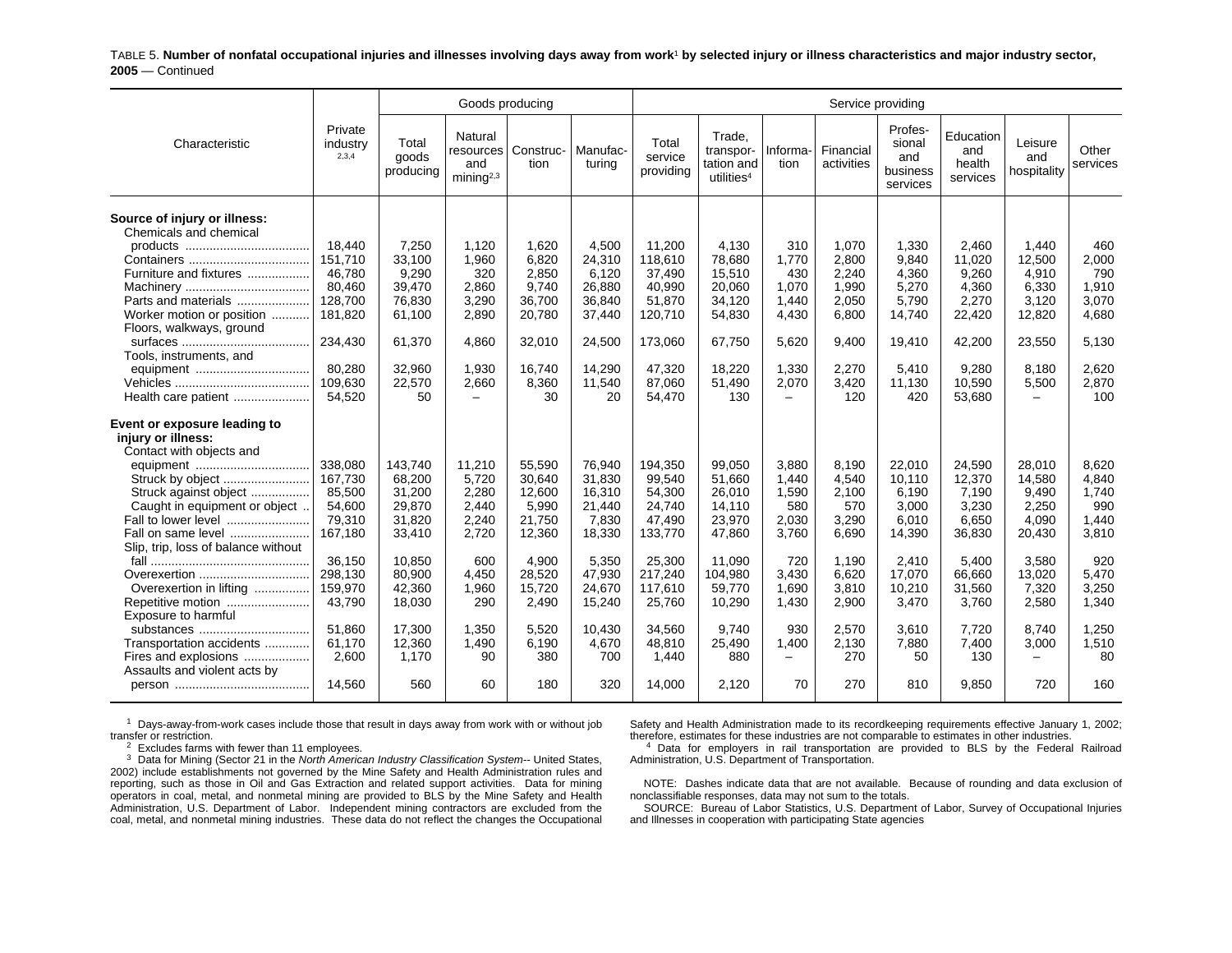TABLE 6. **Percent distribution of nonfatal occupational injuries and illnesses involving days away from work**1 **by selected injury or illness characteristics and major industry sector, 2005**

|                                                                                                                                                         |                                                                                                                  |                                                                                                                   | Goods producing                                                                                                  |                                                                                                                   |                                                                                                                   |                                                                                                                   |                                                                                                                  |                                                                                                                   | Service providing                                                                                                |                                                                                                                   |                                                                                                                  |                                                                                                                 |                                                                                                                   |
|---------------------------------------------------------------------------------------------------------------------------------------------------------|------------------------------------------------------------------------------------------------------------------|-------------------------------------------------------------------------------------------------------------------|------------------------------------------------------------------------------------------------------------------|-------------------------------------------------------------------------------------------------------------------|-------------------------------------------------------------------------------------------------------------------|-------------------------------------------------------------------------------------------------------------------|------------------------------------------------------------------------------------------------------------------|-------------------------------------------------------------------------------------------------------------------|------------------------------------------------------------------------------------------------------------------|-------------------------------------------------------------------------------------------------------------------|------------------------------------------------------------------------------------------------------------------|-----------------------------------------------------------------------------------------------------------------|-------------------------------------------------------------------------------------------------------------------|
| Characteristic                                                                                                                                          | Private<br>industry<br>2,3,4                                                                                     | Total<br>goods<br>producing                                                                                       | Natural<br>resources<br>and<br>mining $2,3$                                                                      | Construc-<br>tion                                                                                                 | Manufac-<br>turing                                                                                                | Total<br>service<br>providing                                                                                     | Trade.<br>transpor-<br>tation and<br>utilities <sup>4</sup>                                                      | Informa-<br>tion                                                                                                  | Financial<br>activities                                                                                          | Profes-<br>sional<br>and<br>business<br>services                                                                  | Education<br>and<br>health<br>services                                                                           | Leisure<br>and<br>hospitality                                                                                   | Other<br>services                                                                                                 |
| Total [1,234,680 cases]                                                                                                                                 | 100.0                                                                                                            | 100.0                                                                                                             | 100.0                                                                                                            | 100.0                                                                                                             | 100.0                                                                                                             | 100.0                                                                                                             | 100.0                                                                                                            | 100.0                                                                                                             | 100.0                                                                                                            | 100.0                                                                                                             | 100.0                                                                                                            | 100.0                                                                                                           | 100.0                                                                                                             |
| Nature of injury or illness:<br>Sprains, strains<br>Bruises, contusions<br>Cuts, lacerations<br>Carpal tunnel syndrome<br>Chemical burns<br>Amputations | 40.8<br>8.7<br>8.2<br>7.8<br>1.4<br>1.3<br>.5<br>.5<br>$\cdot$ 7                                                 | 34.8<br>8.0<br>10.6<br>9.8<br>1.3<br>1.6<br>.6<br>.7<br>1.4                                                       | 30.8<br>12.7<br>8.7<br>12.9<br>.9<br>$\cdot$<br>.2<br>8.<br>1.4                                                  | 34.7<br>7.2<br>11.3<br>11.5<br>.8<br>.4<br>.4<br>.5<br>.8                                                         | 35.5<br>8.0<br>10.3<br>8.2<br>1.7<br>2.6<br>.9<br>.9<br>1.8                                                       | 43.6<br>9.1<br>7.1<br>6.8<br>1.4<br>1.2<br>$\overline{.4}$<br>$\overline{A}$<br>.4                                | 45.3<br>9.5<br>7.1<br>7.1<br>.7<br>.9<br>.3<br>$.5\,$<br>.4                                                      | 39.4<br>8.4<br>4.6<br>5.9<br>.3<br>2.8<br>.9<br>$\cdot$ 1<br>.2                                                   | 35.9<br>7.1<br>8.3<br>6.4<br>1.3<br>4.5<br>.3<br>1.2<br>$\cdot$ 4                                                | 37.9<br>8.1<br>7.2<br>8.0<br>.5<br>1.7<br>.5<br>.3<br>.6                                                          | 52.0<br>9.4<br>2.6<br>5.2<br>.9<br>.7<br>.3<br>.3<br>(5)                                                         | 32.5<br>9.0<br>15.3<br>7.3<br>6.5<br>1.0<br>.3<br>.5<br>.5                                                      | 33.7<br>7.6<br>10.7<br>8.4<br>1.5<br>1.9<br>.8<br>$.5\,$<br>$.5\,$                                                |
| Multiple traumatic injuries<br>Part of body affected by the<br>injury or illness:                                                                       | 4.1                                                                                                              | 4.0                                                                                                               | 5.0                                                                                                              | 4.3                                                                                                               | 3.7                                                                                                               | 4.1                                                                                                               | 4.0                                                                                                              | 5.4                                                                                                               | 5.2                                                                                                              | 4.1                                                                                                               | 4.0                                                                                                              | 4.1                                                                                                             | 4.0                                                                                                               |
| Upper extremities<br>Hand, except finger<br>Lower extremities<br>Foot, except toe<br>Body systems<br>Multiple parts                                     | 6.6<br>2.8<br>1.5<br>34.7<br>6.3<br>21.9<br>23.1<br>4.6<br>3.8<br>9.0<br>22.0<br>8.1<br>3.6<br>1.0<br>1.5<br>9.8 | 7.9<br>4.4<br>1.2<br>31.8<br>6.3<br>18.6<br>28.4<br>4.7<br>4.8<br>12.6<br>21.3<br>7.2<br>3.9<br>1.0<br>1.2<br>7.4 | 8.7<br>4.2<br>1.1<br>31.1<br>5.8<br>16.8<br>22.8<br>2.9<br>3.0<br>11.5<br>24.6<br>8.5<br>3.4<br>.9<br>1.9<br>8.9 | 8.2<br>4.1<br>1.5<br>30.8<br>5.1<br>19.2<br>23.9<br>3.3<br>4.6<br>10.0<br>25.0<br>8.0<br>4.5<br>1.0<br>1.1<br>8.7 | 7.7<br>4.6<br>1.1<br>32.7<br>7.2<br>18.5<br>32.6<br>6.1<br>5.2<br>14.7<br>18.1<br>6.4<br>3.6<br>1.0<br>1.2<br>6.2 | 5.9<br>2.1<br>1.6<br>36.0<br>6.3<br>23.5<br>20.5<br>4.5<br>3.3<br>7.3<br>22.4<br>8.6<br>3.4<br>1.1<br>1.6<br>10.9 | 6.4<br>2.2<br>1.6<br>37.4<br>7.1<br>23.1<br>19.5<br>4.1<br>3.0<br>7.1<br>23.9<br>9.0<br>4.0<br>1.3<br>1.0<br>9.5 | 4.8<br>1.5<br>1.9<br>31.5<br>5.5<br>20.5<br>20.6<br>6.2<br>2.6<br>4.9<br>24.2<br>8.7<br>4.5<br>1.0<br>2.9<br>13.6 | 7.8<br>3.1<br>1.9<br>28.8<br>3.9<br>19.0<br>19.9<br>6.8<br>2.4<br>5.9<br>22.6<br>8.8<br>3.3<br>.8<br>4.5<br>13.6 | 6.1<br>2.3<br>1.8<br>31.9<br>5.5<br>20.7<br>21.4<br>4.6<br>3.6<br>7.7<br>23.6<br>8.1<br>3.5<br>1.2<br>2.1<br>11.4 | 4.7<br>1.3<br>1.9<br>42.0<br>6.4<br>30.0<br>15.6<br>4.3<br>2.2<br>4.2<br>19.2<br>8.3<br>2.3<br>.7<br>1.7<br>14.2 | 5.1<br>1.7<br>.7<br>29.1<br>5.2<br>18.6<br>31.9<br>4.3<br>6.6<br>14.1<br>20.9<br>8.2<br>2.7<br>.7<br>1.6<br>8.7 | 8.3<br>4.5<br>1.1<br>29.0<br>4.4<br>18.7<br>27.7<br>6.3<br>5.3<br>10.5<br>21.9<br>7.9<br>3.3<br>1.5<br>1.6<br>9.3 |

See footnotes at end of table.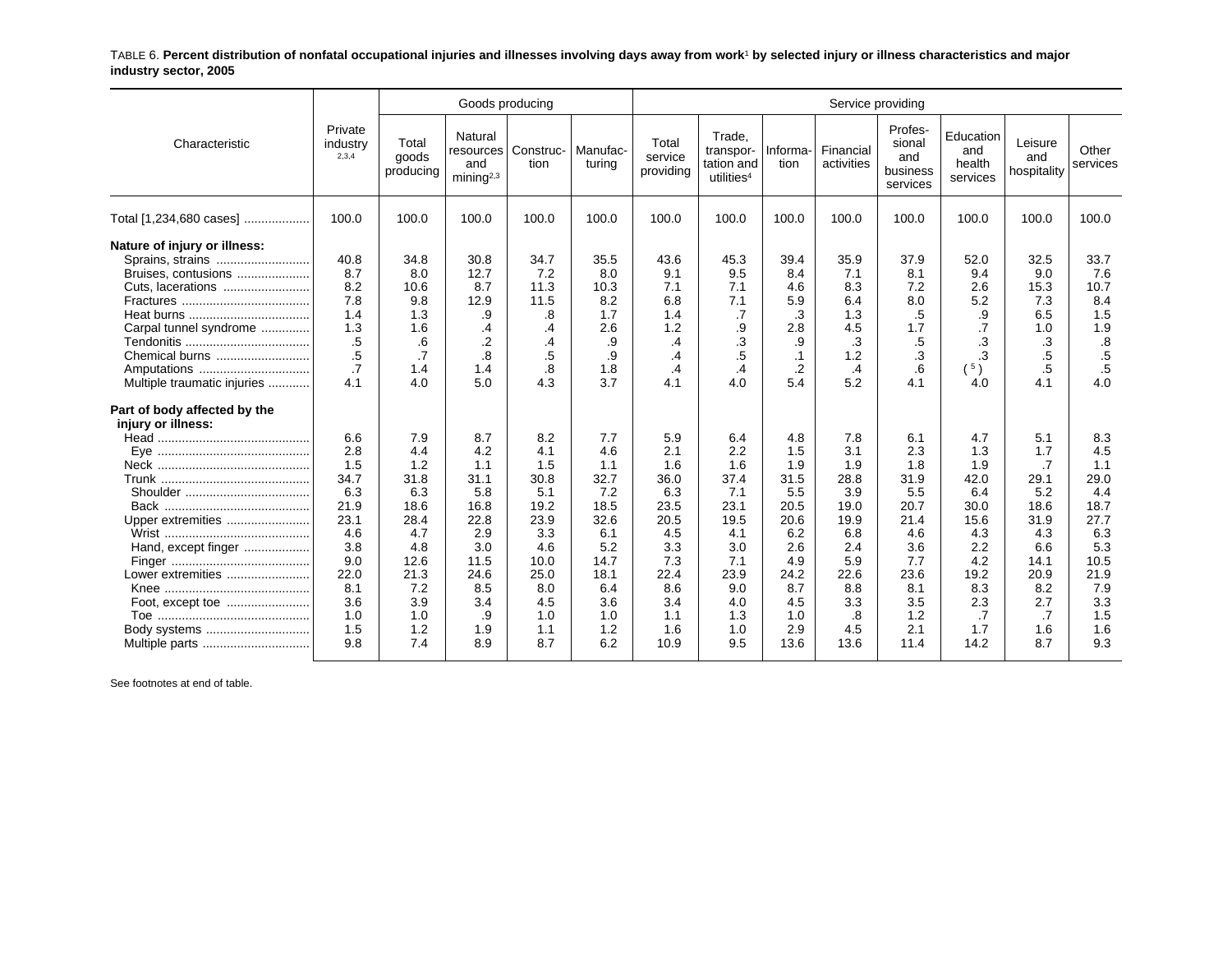TABLE 6. **Percent distribution of nonfatal occupational injuries and illnesses involving days away from work**1 **by selected injury or illness characteristics and major industry sector, 2005** — Continued

|                                                                                |                              |                             | Goods producing                                       |                   |                    |                               |                                                             |                          | Service providing       |                                                  |                                        |                               |                   |
|--------------------------------------------------------------------------------|------------------------------|-----------------------------|-------------------------------------------------------|-------------------|--------------------|-------------------------------|-------------------------------------------------------------|--------------------------|-------------------------|--------------------------------------------------|----------------------------------------|-------------------------------|-------------------|
| Characteristic                                                                 | Private<br>industry<br>2,3,4 | Total<br>goods<br>producing | Natural<br>resources<br>and<br>minin a <sup>2,3</sup> | Construc-<br>tion | Manufac-<br>turina | Total<br>service<br>providing | Trade,<br>transpor-<br>tation and<br>utilities <sup>4</sup> | Informa-<br>tion         | Financial<br>activities | Profes-<br>sional<br>and<br>business<br>services | Education<br>and<br>health<br>services | Leisure<br>and<br>hospitality | Other<br>services |
| Source of injury or illness:<br>Chemicals and chemical                         |                              |                             |                                                       |                   |                    |                               |                                                             |                          |                         |                                                  |                                        |                               |                   |
|                                                                                | 1.5                          | 1.8                         | 4.0                                                   | 1.0               | 2.2                | 1.3                           | 1.1                                                         | 1.5                      | 2.8                     | 1.4                                              | 1.3                                    | 1.5                           | 1.6               |
|                                                                                | 12.3                         | 8.4                         | 7.0                                                   | 4.3               | 11.6               | 14.1                          | 20.7                                                        | 8.6                      | 7.3                     | 10.7                                             | 5.9                                    | 13.3                          | 6.9               |
| Furniture and fixtures                                                         | 3.8                          | 2.4                         | 1.1                                                   | 1.8               | 2.9                | 4.5                           | 4.1                                                         | 2.1                      | 5.9                     | 4.7                                              | 5.0                                    | 5.2                           | 2.7               |
|                                                                                | 6.5                          | 10.0                        | 10.3                                                  | 6.2               | 12.9               | 4.9                           | 5.3                                                         | 5.2                      | 5.2                     | 5.7                                              | 2.3                                    | 6.7                           | 6.6               |
| Parts and materials                                                            | 10.4                         | 19.5                        | 11.8                                                  | 23.4              | 17.6               | 6.2                           | 9.0                                                         | 7.0                      | 5.4                     | 6.3                                              | 1.2                                    | 3.3                           | 10.7              |
| Worker motion or position                                                      | 14.7                         | 15.5                        | 10.4                                                  | 13.2              | 17.9               | 14.4                          | 14.4                                                        | 21.4                     | 17.8                    | 16.0                                             | 12.0                                   | 13.7                          | 16.3              |
| Floors, walkways, ground                                                       | 19.0                         | 15.6                        | 17.4                                                  | 20.4              | 11.7               | 20.6                          | 17.8                                                        | 27.2                     | 24.6                    | 21.1                                             | 22.6                                   | 25.1                          | 17.8              |
| Tools, instruments, and                                                        |                              |                             |                                                       |                   |                    |                               |                                                             |                          |                         |                                                  |                                        |                               |                   |
|                                                                                | 6.5                          | 8.4                         | 6.9                                                   | 10.7              | 6.8                | 5.6                           | 4.8                                                         | 6.4                      | 5.9                     | 5.9                                              | 5.0                                    | 8.7                           | 9.1               |
|                                                                                | 8.9                          | 5.7                         | 9.5                                                   | 5.3               | 5.5                | 10.4                          | 13.5                                                        | 10.0                     | 8.9                     | 12.1                                             | 5.7                                    | 5.9                           | 10.0              |
| Health care patient                                                            | 4.4                          | (5)                         | $\overline{\phantom{a}}$                              | (5)               | (5)                | 6.5                           | (5)                                                         | $\overline{\phantom{0}}$ | .3                      | .5                                               | 28.8                                   | $\equiv$                      | $\cdot$ 3         |
| Event or exposure leading to<br>injury or illness:<br>Contact with objects and |                              |                             |                                                       |                   |                    |                               |                                                             |                          |                         |                                                  |                                        |                               |                   |
|                                                                                | 27.4                         | 36.5                        | 40.2                                                  | 35.4              | 36.8               | 23.1                          | 26.0                                                        | 18.8                     | 21.4                    | 24.0                                             | 13.2                                   | 29.8                          | 29.9              |
| Struck by object                                                               | 13.6                         | 17.3                        | 20.5                                                  | 19.5              | 15.2               | 11.8                          | 13.6                                                        | 7.0                      | 11.9                    | 11.0                                             | 6.6                                    | 15.5                          | 16.8              |
| Struck against object                                                          | 6.9                          | 7.9                         | 8.2                                                   | 8.0               | 7.8                | 6.5                           | 6.8                                                         | 7.7                      | 5.5                     | 6.7                                              | 3.9                                    | 10.1                          | 6.0               |
| Caught in equipment or object                                                  | 4.4                          | 7.6                         | 8.7                                                   | 3.8               | 10.3               | 2.9                           | 3.7                                                         | 2.8                      | 1.5                     | 3.3                                              | 1.7                                    | 2.4                           | 3.4               |
| Fall to lower level                                                            | 6.4                          | 8.1                         | 8.0                                                   | 13.8              | 3.7                | 5.6                           | 6.3                                                         | 9.8                      | 8.6                     | 6.5                                              | 3.6                                    | 4.4                           | 5.0               |
| Fall on same level<br>Slip, trip, loss of balance without                      | 13.5                         | 8.5                         | 9.8                                                   | 7.9               | 8.8                | 15.9                          | 12.6                                                        | 18.2                     | 17.5                    | 15.7                                             | 19.8                                   | 21.8                          | 13.2              |
|                                                                                | 2.9                          | 2.8                         | 2.2                                                   | 3.1               | 2.6                | 3.0                           | 2.9                                                         | 3.5                      | 3.1                     | 2.6                                              | 2.9                                    | 3.8                           | 3.2               |
| Overexertion                                                                   | 24.1                         | 20.5                        | 16.0                                                  | 18.2              | 22.9               | 25.8                          | 27.6                                                        | 16.6                     | 17.3                    | 18.6                                             | 35.8                                   | 13.9                          | 19.0              |
| Overexertion in lifting                                                        | 13.0                         | 10.7                        | 7.0                                                   | 10.0              | 11.8               | 14.0                          | 15.7                                                        | 8.2                      | 10.0                    | 11.1                                             | 16.9                                   | 7.8                           | 11.3              |
| Repetitive motion<br>Exposure to harmful                                       | 3.5                          | 4.6                         | 1.0                                                   | 1.6               | 7.3                | 3.1                           | 2.7                                                         | 6.9                      | 7.6                     | 3.8                                              | 2.0                                    | 2.7                           | 4.7               |
| substances                                                                     | 4.2                          | 4.4                         | 4.8                                                   | 3.5               | 5.0                | 4.1                           | 2.6                                                         | 4.5                      | 6.7                     | 3.9                                              | 4.1                                    | 9.3                           | 4.3               |
| Transportation accidents                                                       | 5.0                          | 3.1                         | 5.3                                                   | 3.9               | 2.2                | 5.8                           | 6.7                                                         | 6.8                      | 5.6                     | 8.6                                              | 4.0                                    | 3.2                           | 5.2               |
| Fires and explosions                                                           | .2                           | .3                          | .3                                                    | $\cdot$ .2        | .3                 | .2                            | $\cdot$                                                     | $\overline{\phantom{0}}$ | .7                      | $\cdot$ 1                                        | $\cdot$ 1                              | —                             | .3                |
| Assaults and violent acts by                                                   |                              |                             |                                                       |                   |                    |                               |                                                             |                          |                         |                                                  |                                        |                               |                   |
|                                                                                | 1.2                          | $\cdot$ 1                   | .2                                                    | $\cdot$ 1         | $\cdot$ .2         | 1.7                           | .6                                                          | .3                       | $\cdot$ 7               | .9                                               | 5.3                                    | .8                            | .6                |
|                                                                                |                              |                             |                                                       |                   |                    |                               |                                                             |                          |                         |                                                  |                                        |                               |                   |

 $1$  Days-away-from-work cases include those that result in days away from work with or without job transfer or restriction.

 $2^{2}$  Excludes farms with fewer than 11 employees.

3 Data for Mining (Sector 21 in the *North American Industry Classification System--* United States, 2002) include establishments not governed by the Mine Safety and Health Administration rules and reporting, such as those in Oil and Gas Extraction and related support activities. Data for mining operators in coal, metal, and nonmetal mining are provided to BLS by the Mine Safety and Health Administration, U.S. Department of Labor. Independent mining contractors are excluded from the coal, metal, and nonmetal mining industries. These data do not reflect the changes the Occupational Safety and Health Administration made to its recordkeeping requirements effective January 1, 2002;

therefore, estimates for these industries are not comparable to estimates in other industries.

4 Data for employers in rail transportation are provided to BLS by the Federal Railroad Administration, U.S. Department of Transportation.

<sup>5</sup> Less than 0.1 percent.

NOTE: Dashes indicate data that are not available. Because of rounding and data exclusion of nonclassifiable responses, percentages may not add to 100.

SOURCE: Bureau of Labor Statistics, U.S. Department of Labor, Survey of Occupational Injuries and Illnesses in cooperation with participating State agencies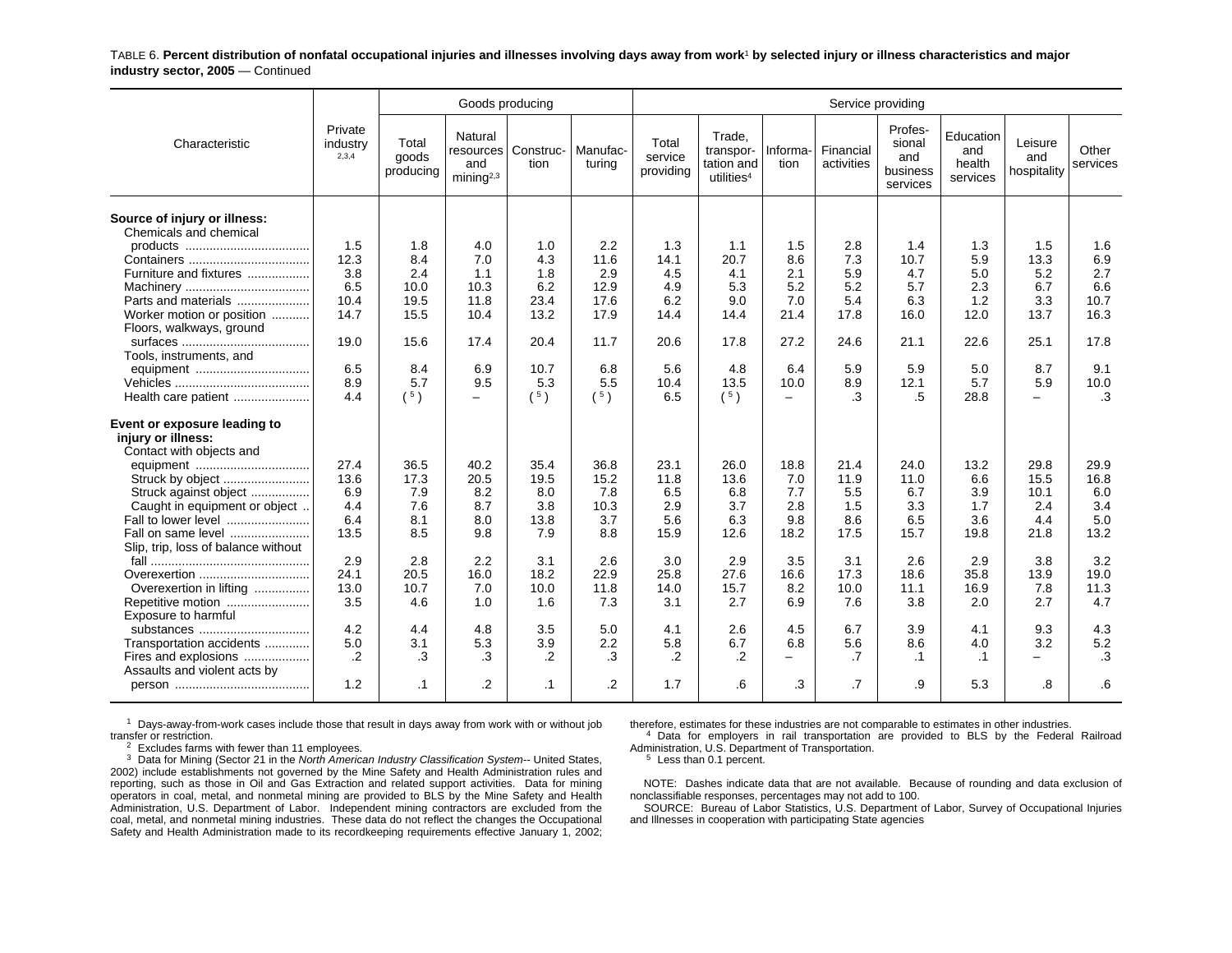TABLE 7. **Incidence rates**1 **for nonfatal occupational injuries and illnesses involving days away from work**2 **per 10,000 full-time workers for selected characteristics and major industry sector, 2005**

|                                                                                                                                                         |                                                                                                                     |                                                                                                                       | Goods producing                                                                                                       |                                                                                                                         |                                                                                                                     |                                                                                                                    |                                                                                                                       |                                                                                                                  | Service providing                                                                                                    |                                                                                                                 |                                                                                                                    |                                                                                                                 |                                                                                                                   |
|---------------------------------------------------------------------------------------------------------------------------------------------------------|---------------------------------------------------------------------------------------------------------------------|-----------------------------------------------------------------------------------------------------------------------|-----------------------------------------------------------------------------------------------------------------------|-------------------------------------------------------------------------------------------------------------------------|---------------------------------------------------------------------------------------------------------------------|--------------------------------------------------------------------------------------------------------------------|-----------------------------------------------------------------------------------------------------------------------|------------------------------------------------------------------------------------------------------------------|----------------------------------------------------------------------------------------------------------------------|-----------------------------------------------------------------------------------------------------------------|--------------------------------------------------------------------------------------------------------------------|-----------------------------------------------------------------------------------------------------------------|-------------------------------------------------------------------------------------------------------------------|
| Characteristic                                                                                                                                          | Private<br>industry<br>3,4,5                                                                                        | Total<br>goods<br>producing                                                                                           | Natural<br>resources<br>and<br>minima <sup>3,4</sup>                                                                  | Construc-<br>tion                                                                                                       | Manufac-<br>turing                                                                                                  | Total<br>service<br>providing                                                                                      | Trade.<br>transpor-<br>tation and<br>utilities <sup>5</sup>                                                           | Informa-<br>tion                                                                                                 | Financial<br>activities                                                                                              | Profes-<br>sional<br>and<br>business<br>services                                                                | Education<br>and<br>health<br>services                                                                             | Leisure<br>and<br>hospitality                                                                                   | Other<br>services                                                                                                 |
| Total [1,234,680 cases]                                                                                                                                 | 135.7                                                                                                               | 176.9                                                                                                                 | 184.5                                                                                                                 | 239.5                                                                                                                   | 147.1                                                                                                               | 122.4                                                                                                              | 172.5                                                                                                                 | 74.7                                                                                                             | 52.9                                                                                                                 | 74.2                                                                                                            | 145.6                                                                                                              | 110.7                                                                                                           | 97.6                                                                                                              |
| Nature of injury or illness:<br>Sprains, strains<br>Bruises, contusions<br>Cuts, lacerations<br>Carpal tunnel syndrome<br>Chemical burns<br>Amputations | 55.3<br>11.8<br>11.2<br>10.5<br>1.9<br>1.8<br>.6<br>$\cdot$<br>.9<br>5.5                                            | 61.6<br>14.1<br>18.7<br>17.4<br>2.2<br>2.7<br>1.1<br>1.2<br>2.4<br>7.1                                                | 56.9<br>23.5<br>16.1<br>23.7<br>1.7<br>.6<br>.4<br>1.4<br>2.6<br>9.2                                                  | 83.1<br>17.1<br>27.1<br>27.6<br>1.9<br>1.0<br>.9<br>1.2<br>1.9<br>10.2                                                  | 52.2<br>11.7<br>15.1<br>12.0<br>2.5<br>3.8<br>1.3<br>1.3<br>2.6<br>5.4                                              | 53.3<br>11.1<br>8.7<br>8.3<br>1.8<br>1.5<br>.5<br>$.5\,$<br>$\cdot$<br>5.0                                         | 78.1<br>16.4<br>12.2<br>12.2<br>1.3<br>1.6<br>.6<br>.8<br>8.<br>6.8                                                   | 29.5<br>6.2<br>3.4<br>4.4<br>.2<br>2.1<br>.7<br>$\cdot$ 1<br>.2<br>4.0                                           | 19.0<br>3.8<br>4.4<br>3.4<br>.7<br>2.4<br>.2<br>.6<br>$\overline{2}$<br>2.7                                          | 28.1<br>6.0<br>5.3<br>6.0<br>.4<br>1.3<br>.4<br>$\cdot$<br>.4<br>3.0                                            | 75.7<br>13.6<br>3.7<br>7.6<br>1.4<br>1.1<br>.5<br>.4<br>.1<br>5.8                                                  | 36.0<br>10.0<br>16.9<br>8.1<br>7.2<br>1.1<br>.3<br>.6<br>.5<br>4.5                                              | 32.9<br>7.4<br>10.4<br>8.2<br>1.4<br>1.9<br>.7<br>$\cdot$<br>.4<br>3.9                                            |
| Multiple traumatic injuries<br>Part of body affected by the<br>injury or illness:                                                                       |                                                                                                                     |                                                                                                                       |                                                                                                                       |                                                                                                                         |                                                                                                                     |                                                                                                                    |                                                                                                                       |                                                                                                                  |                                                                                                                      |                                                                                                                 |                                                                                                                    |                                                                                                                 |                                                                                                                   |
| Upper extremities<br>Hand, except finger<br>Lower extremities<br>Body systems<br>Multiple parts                                                         | 8.9<br>3.8<br>2.0<br>47.1<br>8.6<br>29.8<br>31.3<br>6.2<br>5.2<br>12.2<br>29.9<br>11.1<br>4.8<br>1.4<br>2.0<br>13.3 | 14.0<br>7.7<br>2.2<br>56.3<br>11.1<br>33.0<br>50.3<br>8.4<br>8.5<br>22.3<br>37.6<br>12.7<br>7.0<br>1.8<br>2.1<br>13.0 | 16.1<br>7.7<br>2.0<br>57.4<br>10.8<br>30.9<br>42.0<br>5.4<br>5.6<br>21.3<br>45.4<br>15.7<br>6.2<br>1.7<br>3.5<br>16.4 | 19.6<br>9.7<br>3.6<br>73.8<br>12.2<br>46.0<br>57.3<br>7.8<br>10.9<br>24.0<br>59.8<br>19.3<br>10.7<br>2.4<br>2.5<br>20.9 | 11.3<br>6.8<br>1.6<br>48.1<br>10.7<br>27.2<br>47.9<br>8.9<br>7.7<br>21.6<br>26.6<br>9.4<br>5.3<br>1.5<br>1.8<br>9.1 | 7.2<br>2.6<br>2.0<br>44.1<br>7.7<br>28.7<br>25.1<br>5.5<br>4.1<br>8.9<br>27.4<br>10.5<br>4.1<br>1.3<br>1.9<br>13.4 | 11.0<br>3.9<br>2.8<br>64.5<br>12.3<br>39.9<br>33.7<br>7.1<br>5.2<br>12.2<br>41.2<br>15.5<br>6.9<br>2.2<br>1.7<br>16.4 | 3.6<br>1.2<br>1.4<br>23.5<br>4.1<br>15.4<br>15.4<br>4.6<br>1.9<br>3.7<br>18.1<br>6.5<br>3.4<br>.8<br>2.1<br>10.1 | 4.1<br>1.6<br>1.0<br>15.2<br>2.1<br>10.1<br>10.5<br>3.6<br>1.3<br>3.1<br>11.9<br>4.7<br>1.7<br>$\cdot$<br>2.4<br>7.2 | 4.6<br>1.7<br>1.3<br>23.6<br>4.1<br>15.4<br>15.8<br>3.4<br>2.7<br>5.7<br>17.5<br>6.0<br>2.6<br>.9<br>1.5<br>8.4 | 6.8<br>2.0<br>2.8<br>61.2<br>9.4<br>43.7<br>22.7<br>6.2<br>3.2<br>6.1<br>27.9<br>12.0<br>3.4<br>1.0<br>2.5<br>20.6 | 5.6<br>1.9<br>.8<br>32.2<br>5.8<br>20.6<br>35.3<br>4.7<br>7.3<br>15.6<br>23.1<br>9.1<br>3.0<br>.8<br>1.8<br>9.7 | 8.1<br>4.4<br>1.1<br>28.3<br>4.3<br>18.2<br>27.0<br>6.1<br>5.2<br>10.3<br>21.4<br>7.7<br>3.2<br>1.5<br>1.6<br>9.1 |

See footnotes at end of table.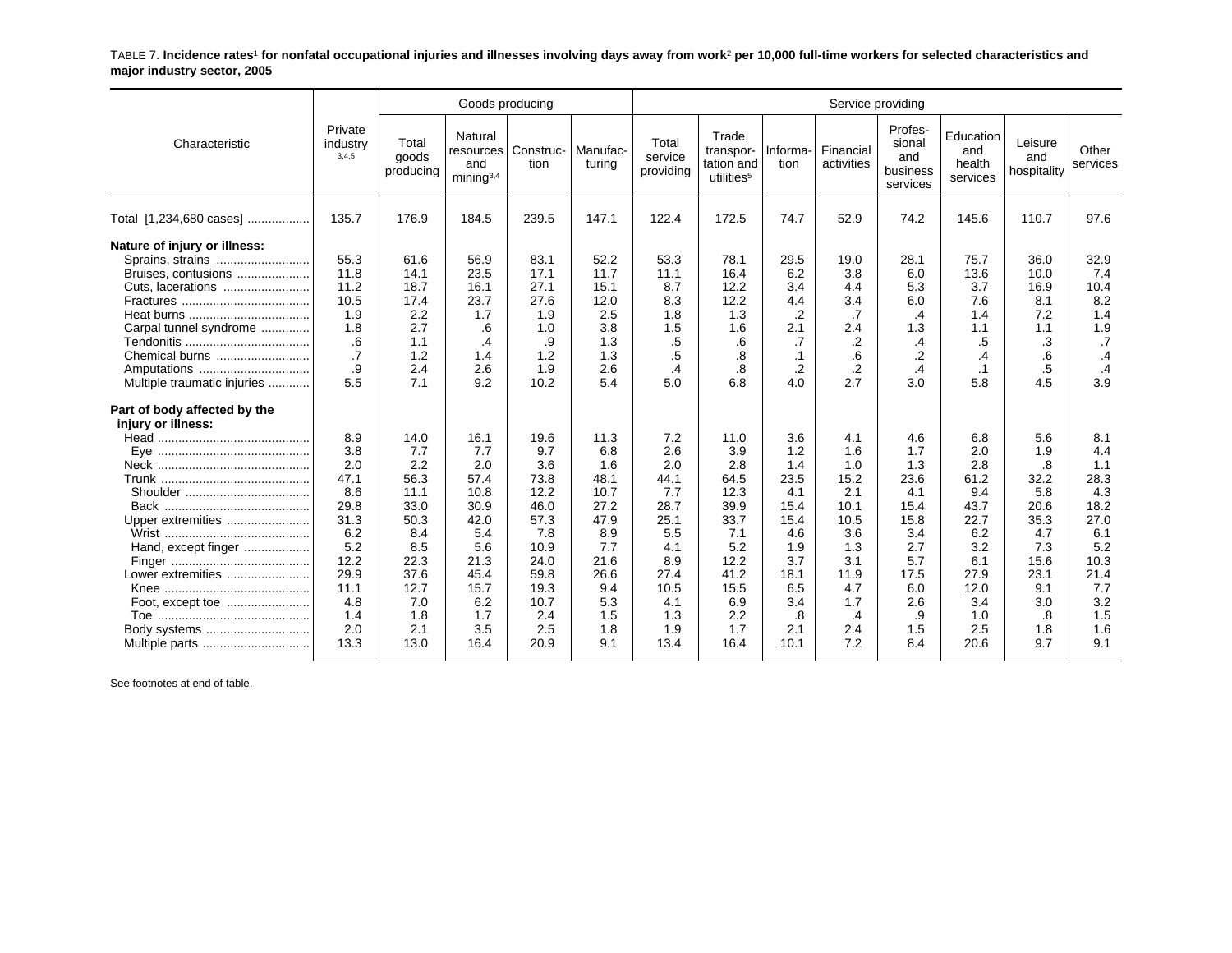TABLE 7. **Incidence rates**1 **for nonfatal occupational injuries and illnesses involving days away from work**2 **per 10,000 full-time workers for selected characteristics and major industry sector, 2005** — Continued

|                                                                                |                              |                             | Goods producing                                        |                   |                    |                               |                                                             |                                 | Service providing       |                                                  |                                        |                               |                   |
|--------------------------------------------------------------------------------|------------------------------|-----------------------------|--------------------------------------------------------|-------------------|--------------------|-------------------------------|-------------------------------------------------------------|---------------------------------|-------------------------|--------------------------------------------------|----------------------------------------|-------------------------------|-------------------|
| Characteristic                                                                 | Private<br>industry<br>3,4,5 | Total<br>goods<br>producing | Natural<br>resources  <br>and<br>mining <sup>3,4</sup> | Construc-<br>tion | Manufac-<br>turina | Total<br>service<br>providing | Trade,<br>transpor-<br>tation and<br>utilities <sup>5</sup> | Informa-<br>tion                | Financial<br>activities | Profes-<br>sional<br>and<br>business<br>services | Education<br>and<br>health<br>services | Leisure<br>and<br>hospitality | Other<br>services |
| Source of injury or illness:<br>Chemicals and chemical                         |                              |                             |                                                        |                   |                    |                               |                                                             |                                 |                         |                                                  |                                        |                               |                   |
|                                                                                | 2.0                          | 3.3                         | 7.4                                                    | 2.5               | 3.2                | 1.6                           | 1.9                                                         | 1.1                             | 1.5                     | 1.1                                              | 1.9                                    | 1.7                           | 1.6               |
|                                                                                | 16.7                         | 14.9                        | 13.0                                                   | 10.4              | 17.1               | 17.3                          | 35.6                                                        | 6.4                             | 3.9                     | 8.0                                              | 8.6                                    | 14.7                          | 6.8               |
| Furniture and fixtures                                                         | 5.1                          | 4.2                         | 2.1                                                    | 4.3               | 4.3                | 5.5                           | 7.0                                                         | 1.5                             | 3.1                     | 3.5                                              | 7.2                                    | 5.8                           | 2.7<br>6.5        |
| Parts and materials                                                            | 8.8<br>14.1                  | 17.7<br>34.5                | 18.9<br>21.8                                           | 14.8<br>56.0      | 18.9<br>25.9       | 6.0<br>7.6                    | 9.1<br>15.5                                                 | 3.9<br>5.2                      | 2.7<br>2.8              | 4.3<br>4.7                                       | 3.4<br>1.8                             | 7.5<br>3.7                    | 10.4              |
| Worker motion or position                                                      | 20.0                         | 27.4                        | 19.1                                                   | 31.7              | 26.3               | 17.6                          | 24.8                                                        | 16.0                            | 9.4                     | 11.9                                             | 17.5                                   | 15.1                          | 15.8              |
| Floors, walkways, ground                                                       |                              |                             |                                                        |                   |                    |                               |                                                             |                                 |                         |                                                  |                                        |                               |                   |
|                                                                                | 25.8                         | 27.5                        | 32.2                                                   | 48.8              | 17.2               | 25.2                          | 30.7                                                        | 20.3                            | 13.0                    | 15.7                                             | 33.0                                   | 27.8                          | 17.4              |
| Tools, instruments, and                                                        |                              |                             |                                                        |                   |                    |                               |                                                             |                                 |                         |                                                  |                                        |                               |                   |
|                                                                                | 8.8                          | 14.8                        | 12.8                                                   | 25.5              | 10.1               | 6.9                           | 8.3                                                         | 4.8                             | 3.1                     | 4.4                                              | 7.2                                    | 9.6                           | 8.9               |
|                                                                                | 12.1                         | 10.1                        | 17.6                                                   | 12.8              | 8.1                | 12.7                          | 23.3                                                        | 7.5                             | 4.7                     | 9.0                                              | 8.3                                    | 6.5                           | 9.7               |
| Health care patient                                                            | 6.0                          | (6)                         | $\overline{\phantom{0}}$                               | (6)               | (6)                | 7.9                           | $\cdot$ 1                                                   | $\qquad \qquad -$               | .2                      | .3                                               | 41.9                                   | $\overline{\phantom{0}}$      | $\cdot$ 3         |
| Event or exposure leading to<br>injury or illness:<br>Contact with objects and |                              |                             |                                                        |                   |                    |                               |                                                             |                                 |                         |                                                  |                                        |                               |                   |
| equipment                                                                      | 37.2                         | 64.5                        | 74.1                                                   | 84.8              | 54.1               | 28.3                          | 44.9                                                        | 14.0                            | 11.3                    | 17.8                                             | 19.2                                   | 33.0                          | 29.2              |
| Struck by object                                                               | 18.4                         | 30.6                        | 37.9                                                   | 46.7              | 22.4               | 14.5                          | 23.4                                                        | 5.2                             | 6.3                     | 8.2                                              | 9.7                                    | 17.2                          | 16.4              |
| Struck against object                                                          | 9.4                          | 14.0                        | 15.1                                                   | 19.2              | 11.5               | 7.9                           | 11.8                                                        | 5.7                             | 2.9                     | 5.0                                              | 5.6                                    | 11.2                          | 5.9               |
| Caught in equipment or object<br>Fall to lower level                           | 6.0<br>8.7                   | 13.4<br>14.3                | 16.1<br>14.8                                           | 9.1<br>33.2       | 15.1<br>5.5        | 3.6<br>6.9                    | 6.4<br>10.9                                                 | 2.1<br>7.3                      | .8<br>4.6               | 2.4<br>4.9                                       | 2.5<br>5.2                             | 2.7<br>4.8                    | 3.4<br>4.9        |
| Fall on same level                                                             | 18.4                         | 15.0                        | 18.0                                                   | 18.8              | 12.9               | 19.5                          | 21.7                                                        | 13.6                            | 9.3                     | 11.6                                             | 28.8                                   | 24.1                          | 12.9              |
| Slip, trip, loss of balance without                                            |                              |                             |                                                        |                   |                    |                               |                                                             |                                 |                         |                                                  |                                        |                               |                   |
|                                                                                | 4.0                          | 4.9                         | 4.0                                                    | 7.5               | 3.8                | 3.7                           | 5.0                                                         | 2.6                             | 1.6                     | 1.9                                              | 4.2                                    | 4.2                           | 3.1               |
| Overexertion                                                                   | 32.8                         | 36.3                        | 29.4                                                   | 43.5              | 33.7               | 31.6                          | 47.6                                                        | 12.4                            | 9.2                     | 13.8                                             | 52.1                                   | 15.3                          | 18.5              |
| Overexertion in lifting                                                        | 17.6                         | 19.0                        | 13.0                                                   | 24.0              | 17.4               | 17.1                          | 27.1                                                        | 6.1                             | 5.3                     | 8.3                                              | 24.6                                   | 8.6                           | 11.0              |
| Repetitive motion                                                              | 4.8                          | 8.1                         | 1.9                                                    | 3.8               | 10.7               | 3.7                           | 4.7                                                         | 5.2                             | 4.0                     | 2.8                                              | 2.9                                    | 3.0                           | 4.5               |
| Exposure to harmful                                                            |                              |                             |                                                        |                   |                    |                               |                                                             |                                 |                         |                                                  |                                        |                               |                   |
| substances                                                                     | 5.7                          | 7.8                         | 8.9                                                    | 8.4               | 7.3                | 5.0                           | 4.4                                                         | 3.4                             | 3.6                     | 2.9                                              | 6.0                                    | 10.3                          | 4.2               |
| Transportation accidents<br>Fires and explosions                               | 6.7<br>.3                    | 5.5<br>.5                   | 9.8<br>.6                                              | 9.4<br>.6         | 3.3<br>.5          | 7.1<br>.2                     | 11.5<br>$\cdot$                                             | 5.1<br>$\overline{\phantom{m}}$ | 2.9<br>.4               | 6.4<br>(6)                                       | 5.8<br>$\cdot$ 1                       | 3.5<br>$\equiv$               | 5.1<br>.3         |
| Assaults and violent acts by                                                   |                              |                             |                                                        |                   |                    |                               |                                                             |                                 |                         |                                                  |                                        |                               |                   |
|                                                                                | 1.6                          | $\cdot$                     | .4                                                     | .3                | $\overline{2}$     | 2.0                           | 1.0                                                         | .3                              | .4                      | .7                                               | 7.7                                    | .9                            | .5                |
|                                                                                |                              |                             |                                                        |                   |                    |                               |                                                             |                                 |                         |                                                  |                                        |                               |                   |

 $1$  Incidence rates represent the number of injuries and illnesses per 10,000 full-time workers and were calculated as: (N/EH) x 20,000,000 where

 $N = number of injuries and illnesses$ <br> $EH = total hours worked by all embeds$  $=$  total hours worked by all employees during the calendar year 20,000,000 <sup>=</sup> base for 10,000 equivalent full-time workers (working 40 hours per week, 50 weeks per year)

 $^2$  Days-away-from-work cases include those that result in days away from work with or without job transfer or restriction.

 $3$  Excludes farms with fewer than 11 employees.

4 Data for Mining (Sector 21 in the *North American Industry Classification System--* United States,

2002) include establishments not governed by the Mine Safety and Health Administration rules and

reporting, such as those in Oil and Gas Extraction and related support activities. Data for mining operators in coal, metal, and nonmetal mining are provided to BLS by the Mine Safety and Health Administration, U.S. Department of Labor. Independent mining contractors are excluded from the coal, metal, and nonmetal mining industries. These data do not reflect the changes the Occupational Safety and Health Administration made to its recordkeeping requirements effective January 1, 2002; therefore, estimates for these industries are not comparable to estimates in other industries.

<sup>5</sup> Data for employers in rail transportation are provided to BLS by the Federal Railroad Administration, U.S. Department of Transportation.

 $6$  Less than 0.05 cases per 10,000 full-time workers.

NOTE: Dashes indicate data that are not available.

 SOURCE: Bureau of Labor Statistics, U.S. Department of Labor, Survey of Occupational Injuries and Illnesses in cooperation with participating State agencies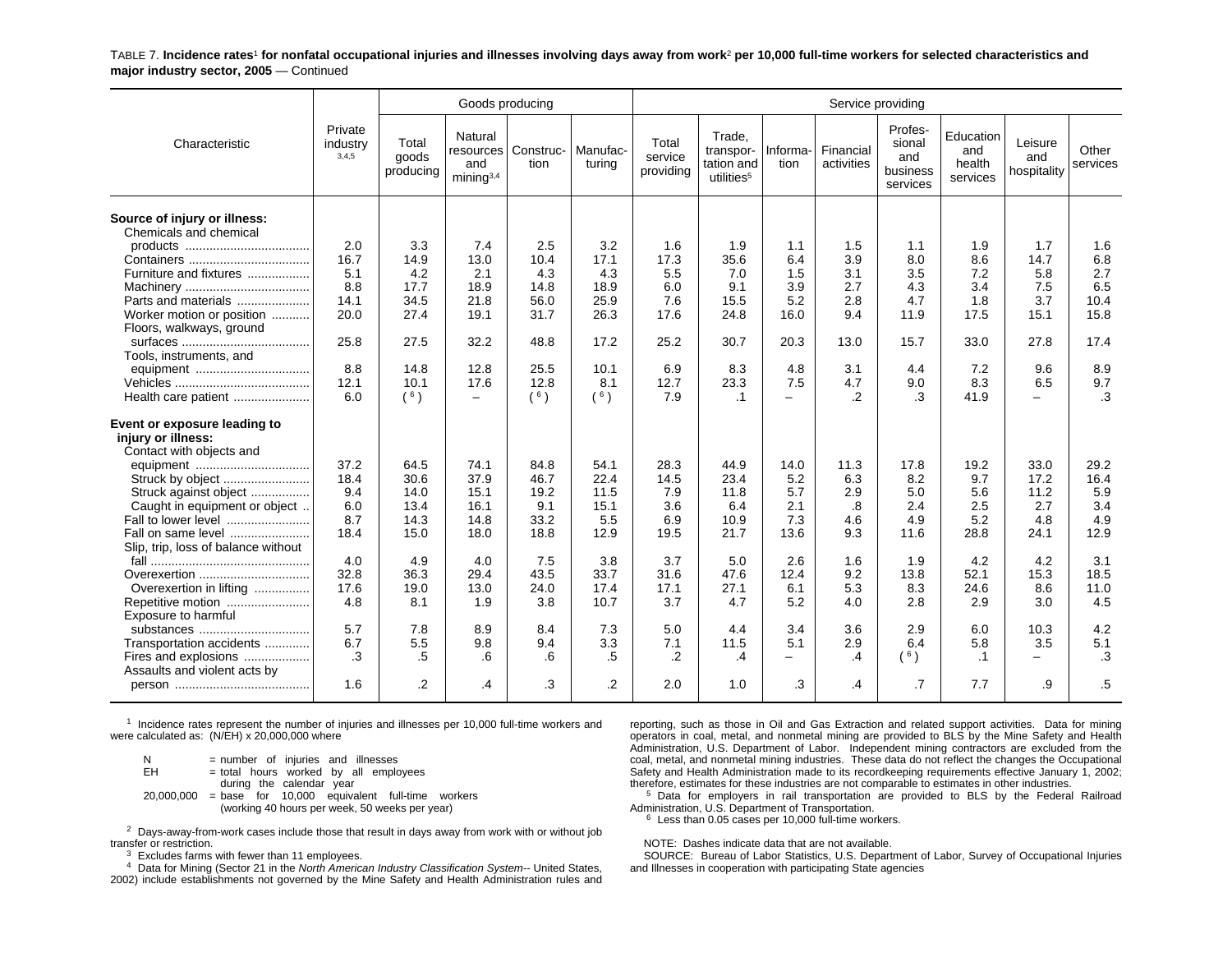|                                             |                |              |              | Percent of days-away-from-work cases involving - |                  |                   |                   |                    | Median                    |
|---------------------------------------------|----------------|--------------|--------------|--------------------------------------------------|------------------|-------------------|-------------------|--------------------|---------------------------|
| Characteristic                              | Total<br>cases | 1 day        | 2 days       | $3 - 5$ days                                     | $6 - 10$<br>days | $11 - 20$<br>days | $21 - 30$<br>days | 31 days<br>or more | days<br>away<br>from work |
| Total [1,234,680 cases]                     | 100.0          | 14.3         | 11.6         | 19.0                                             | 12.7             | 11.5              | 6.5               | 24.2               | 7                         |
| Sex:                                        |                |              |              |                                                  |                  |                   |                   |                    |                           |
|                                             | 100.0<br>100.0 | 13.8<br>15.2 | 11.1<br>12.8 | 18.9<br>19.3                                     | 12.8<br>12.7     | 11.7<br>11.2      | 6.8<br>6.1        | 24.9<br>22.8       | 7<br>6                    |
| Age $^2$                                    |                |              |              |                                                  |                  |                   |                   |                    |                           |
|                                             | 100.0          | 22.2         |              |                                                  |                  | 22.2              |                   |                    | 3                         |
|                                             | 100.0          | 21.2         | 18.7         | 21.0                                             | 13.6             | 9.5               | 5.0               | 10.9               | 4                         |
|                                             | 100.0          | 19.0         | 15.2         | 21.9                                             | 13.0             | 10.4              | 5.3               | 15.1               | 4                         |
|                                             | 100.0<br>100.0 | 15.6<br>13.3 | 13.3<br>10.5 | 20.8<br>18.2                                     | 12.8<br>13.2     | 11.5<br>11.7      | 6.0<br>6.5        | 20.2<br>26.5       | 6<br>8                    |
|                                             | 100.0          | 12.2         | 10.2         | 17.9                                             | 12.3             | 11.9              | 7.2               | 28.4               | 10                        |
|                                             | 100.0          | 12.0         | 9.1          | 16.7                                             | 11.6             | 12.3              | 8.2               | 30.2               | 11                        |
|                                             | 100.0          | 9.3          | 6.9          | 16.3                                             | 15.3             | 11.3              | 6.4               | 34.5               | 12                        |
| Length of service with employer:            |                |              |              |                                                  |                  |                   |                   |                    |                           |
| Less than 3 months                          | 100.0          | 16.1         | 13.7         | 21.3                                             | 13.2             | 10.3              | 5.6               | 19.9               | 5                         |
| 3 - 11 months                               | 100.0          | 15.5         | 12.9         | 20.2                                             | 13.4             | 10.3              | 6.2               | 21.5               | 6                         |
|                                             | 100.0          | 14.4         | 11.9         | 19.6                                             | 12.2             | 11.8              | 6.6               | 23.4               | $\overline{7}$            |
| More than 5 years                           | 100.0          | 12.6         | 9.6          | 16.7                                             | 12.8             | 12.6              | 7.1               | 28.7               | 10                        |
| Race or ethnic origin:                      |                |              |              |                                                  |                  |                   |                   |                    |                           |
|                                             | 100.0          | 15.3         | 12.2         | 18.9                                             | 12.7             | 11.4              | 6.4               | 23.1               | 7                         |
|                                             | 100.0          | 12.3         | 12.6         | 20.2                                             | 12.5             | 10.8              | 6.8               | 24.8               | 7                         |
| Hispanic or Latino only                     | 100.0          | 13.9         | 12.5         | 20.9                                             | 12.6             | 11.5              | 6.3               | 22.3               | $\overline{7}$            |
|                                             | 100.0          | 14.3         | 12.7         | 20.1                                             | 15.8             | 10.4              | 6.4               | 20.5               | 6                         |
| Native Hawaiian or Pacific                  |                |              |              |                                                  |                  |                   |                   |                    |                           |
| Islander only<br>American Indian or Alaskan | 100.0          | 22.9         | 10.9         | 23.1                                             | 9.7              | 9.2               | 5.3               | 18.9               | 4                         |
| Native only<br>Hispanic or Latino and other | 100.0          | 15.8         | 12.9         | 18.7                                             | 15.8             | 8.7               | 7.2               | 20.9               | 6                         |
|                                             | 100.0          | 11.2         | 6.0          | 31.0                                             | 7.8              | 20.7              | 5.2               | 19.0               | 8                         |
|                                             | 100.0          | 24.7         | 6.5          | 5.4                                              | 14.0             | 11.8              | 3.2               | 33.3               | 9                         |
|                                             | 100.0          | 13.4         | 10.2         | 18.0                                             | 12.8             | 12.0              | 6.8               | 26.8               | 8                         |
|                                             |                |              |              |                                                  |                  |                   |                   |                    |                           |

TABLE 8. **Percent distribution of nonfatal occupational injuries and illnesses involving days away from work**1 **by selected worker characteristics and number of days away from work, 2005**

<sup>1</sup> Days-away-from-work cases include those that result in days away from work with or without job transfer or restriction.

2 Information is not shown separately for injured workers under age 14; they accounted for fewer than 50 cases.

rounding and data exclusion of nonclassifiable responses, data may not sum to the totals.

agencies

SOURCE: Bureau of Labor Statistics, U.S. Department of Labor, Survey of Occupational Injuries and Illnesses in cooperation with participating State

NOTE: Dashes indicate data that are not available. Because of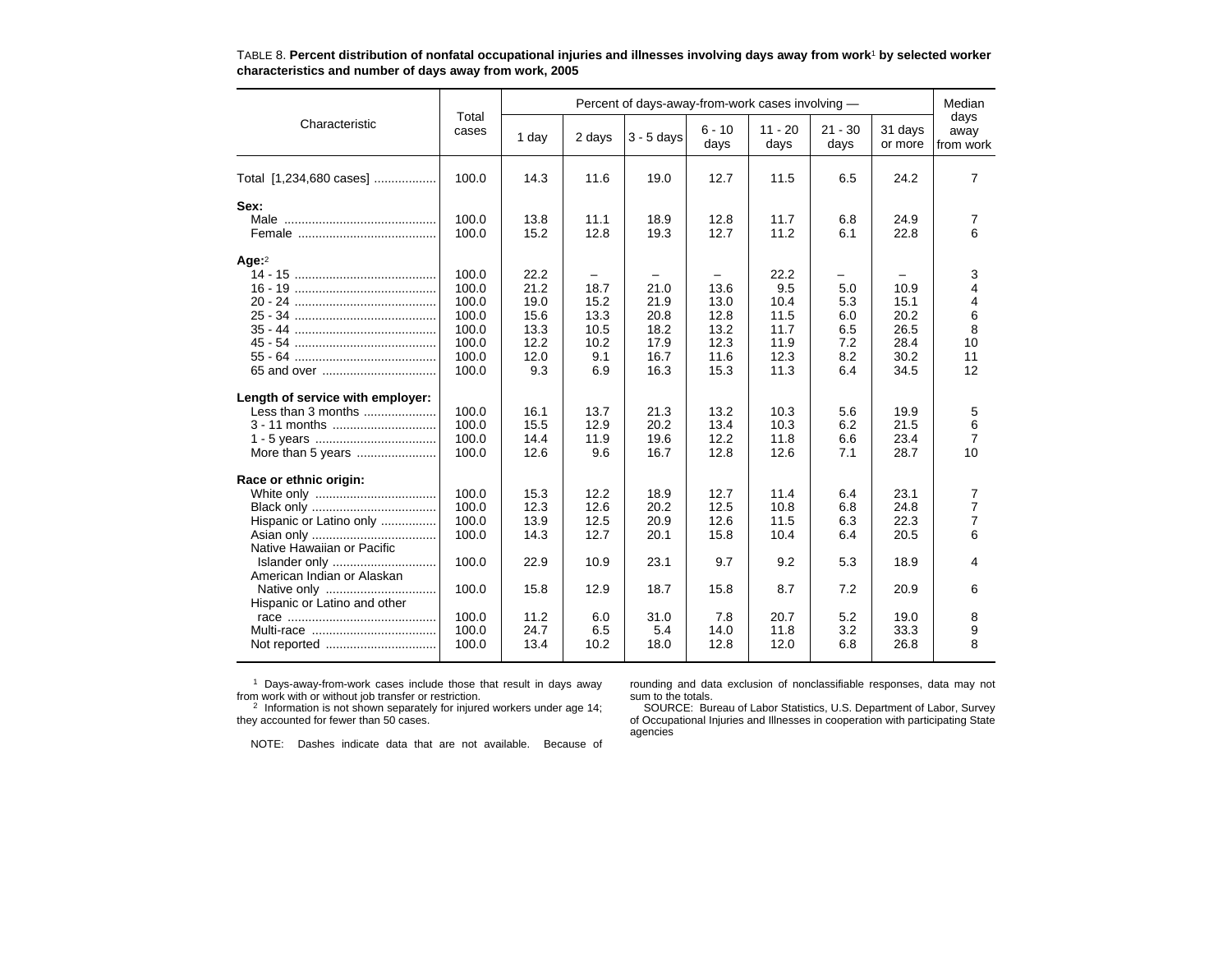|                                          | Total | Percent of days-away-from-work cases involving - |        |                 |                  |                   |                   |                    |                           |  |  |  |
|------------------------------------------|-------|--------------------------------------------------|--------|-----------------|------------------|-------------------|-------------------|--------------------|---------------------------|--|--|--|
| Occupation                               | cases | 1 day                                            | 2 days | $3 - 5$<br>days | $6 - 10$<br>days | $11 - 20$<br>days | $21 - 30$<br>days | 31 days<br>or more | days<br>away<br>from work |  |  |  |
|                                          | 100.0 | 14.3                                             | 11.6   | 19.0            | 12.7             | 11.5              | 6.5               | 24.2               | 7                         |  |  |  |
| Business and financial operations        | 100.0 | 16.1                                             | 12.6   | 19.1            | 10.7             | 12.7              | 8.0               | 20.8               | 6                         |  |  |  |
|                                          | 100.0 | 16.3                                             | 10.5   | 18.3            | 16.0             | 8.4               | 3.1               | 27.1               | 6                         |  |  |  |
| Computer and mathematical occupations    | 100.0 | 17.1                                             | 16.8   | 19.9            | 10.0             | 7.8               | 5.0               | 23.7               | 5                         |  |  |  |
| Architecture and engineering             |       |                                                  |        |                 |                  |                   |                   |                    |                           |  |  |  |
|                                          | 100.0 | 12.8                                             | 13.3   | 18.4            | 13.5             | 18.9              | 5.3               | 18.0               | 6                         |  |  |  |
| Life, physical, and social science       |       |                                                  |        |                 |                  |                   |                   |                    |                           |  |  |  |
|                                          | 100.0 | 15.3                                             | 12.6   | 20.4            | 19.2             | 6.3               | 5.7               | 20.7               | 6                         |  |  |  |
| Community and social services            |       |                                                  |        |                 |                  |                   |                   |                    |                           |  |  |  |
|                                          | 100.0 | 11.3                                             | 16.4   | 24.6            | 7.3              | 12.8              | 6.6               | 21.1               | 5                         |  |  |  |
|                                          | 100.0 | 44.9                                             | 14.5   | 14.5            | 10.1             | 7.2               |                   | 5.8                | 2                         |  |  |  |
| Education, training, and library         |       |                                                  |        |                 |                  |                   |                   |                    |                           |  |  |  |
|                                          | 100.0 | 27.2                                             | 12.1   | 17.6            | 11.4             | 11.1              | 5.8               | 14.7               | 4                         |  |  |  |
| Arts, design, entertainment, sports, and |       |                                                  |        |                 |                  |                   |                   |                    |                           |  |  |  |
|                                          | 100.0 | 18.5                                             | 17.6   | 16.8            | 10.0             | 13.1              | 6.5               | 17.7               | 5                         |  |  |  |
| Healthcare practitioners and technical   |       |                                                  |        |                 |                  |                   |                   |                    |                           |  |  |  |
|                                          | 100.0 | 17.1                                             | 12.2   | 20.1            | 13.2             | 11.3              | 6.2               | 19.8               | 6                         |  |  |  |
| Healthcare support occupations           | 100.0 | 15.4                                             | 14.4   | 22.1            | 14.4             | 10.1              | 5.8               | 17.7               | 5                         |  |  |  |
| Protective service occupations           | 100.0 | 12.3                                             | 11.2   | 19.3            | 13.3             | 12.5              | 6.5               | 24.9               | $\overline{7}$            |  |  |  |
| Food preparation and serving related     |       |                                                  |        |                 |                  |                   |                   |                    |                           |  |  |  |
|                                          | 100.0 | 16.8                                             | 15.1   | 23.5            | 12.5             | 9.2               | 5.3               | 17.7               | 5                         |  |  |  |
| Building and grounds cleaning and        |       |                                                  |        |                 |                  |                   |                   |                    |                           |  |  |  |
| maintenance occupations                  | 100.0 | 13.7                                             | 12.6   | 20.9            | 12.9             | 11.4              | 6.6               | 22.0               | 7                         |  |  |  |
| Personal care and service occupations    | 100.0 | 12.7                                             | 11.1   | 22.5            | 12.2             | 11.8              | 6.9               | 22.8               | 7                         |  |  |  |
| Sales and related occupations            | 100.0 | 14.0                                             | 11.3   | 18.6            | 12.3             | 12.9              | 5.9               | 24.9               | $\overline{7}$            |  |  |  |
| Office and administrative support        |       |                                                  |        |                 |                  |                   |                   |                    |                           |  |  |  |
|                                          | 100.0 | 16.1                                             | 13.0   | 17.5            | 12.4             | 11.5              | 6.2               | 23.4               | 7                         |  |  |  |
| Farming, fishing, and forestry           |       |                                                  |        |                 |                  |                   |                   |                    |                           |  |  |  |
|                                          | 100.0 | 12.6                                             | 13.3   | 20.3            | 12.3             | 12.4              | 6.7               | 22.3               | 7                         |  |  |  |
| Construction and extraction occupations  | 100.0 | 12.7                                             | 10.1   | 18.8            | 12.2             | 11.1              | 7.2               | 27.9               | 9                         |  |  |  |
| Installation, maintenance, and repair    |       |                                                  |        |                 |                  |                   |                   |                    |                           |  |  |  |
|                                          | 100.0 | 13.3                                             | 11.9   | 18.8            | 12.7             | 12.7              | 6.5               | 24.2               | 8                         |  |  |  |
|                                          | 100.0 | 16.8                                             | 10.7   | 17.5            | 12.4             | 11.6              | 6.7               | 24.3               | $\overline{7}$            |  |  |  |
| Transportation and material moving       |       |                                                  |        |                 |                  |                   |                   |                    |                           |  |  |  |
|                                          | 100.0 | 11.6                                             | 10.0   | 17.6            | 13.6             | 11.8              | 7.0               | 28.4               | 9                         |  |  |  |
|                                          |       |                                                  |        |                 |                  |                   |                   |                    |                           |  |  |  |

#### TABLE 9. **Percent distribution of nonfatal occupational injuries and illnesses involving days away from work**1 **by major occupational group and number of days away from work, 2005**

1 Days-away-from-work cases include those that result in days away from work with or without job transfer or restriction.

totals. SOURCE: Bureau of Labor Statistics, U.S. Department of Labor, Survey of Occupational Injuries and Illnesses in cooperation with participating State agencies

NOTE: Dashes indicate data that are not available. Because of rounding and data exclusion of nonclassifiable responses, data may not sum to the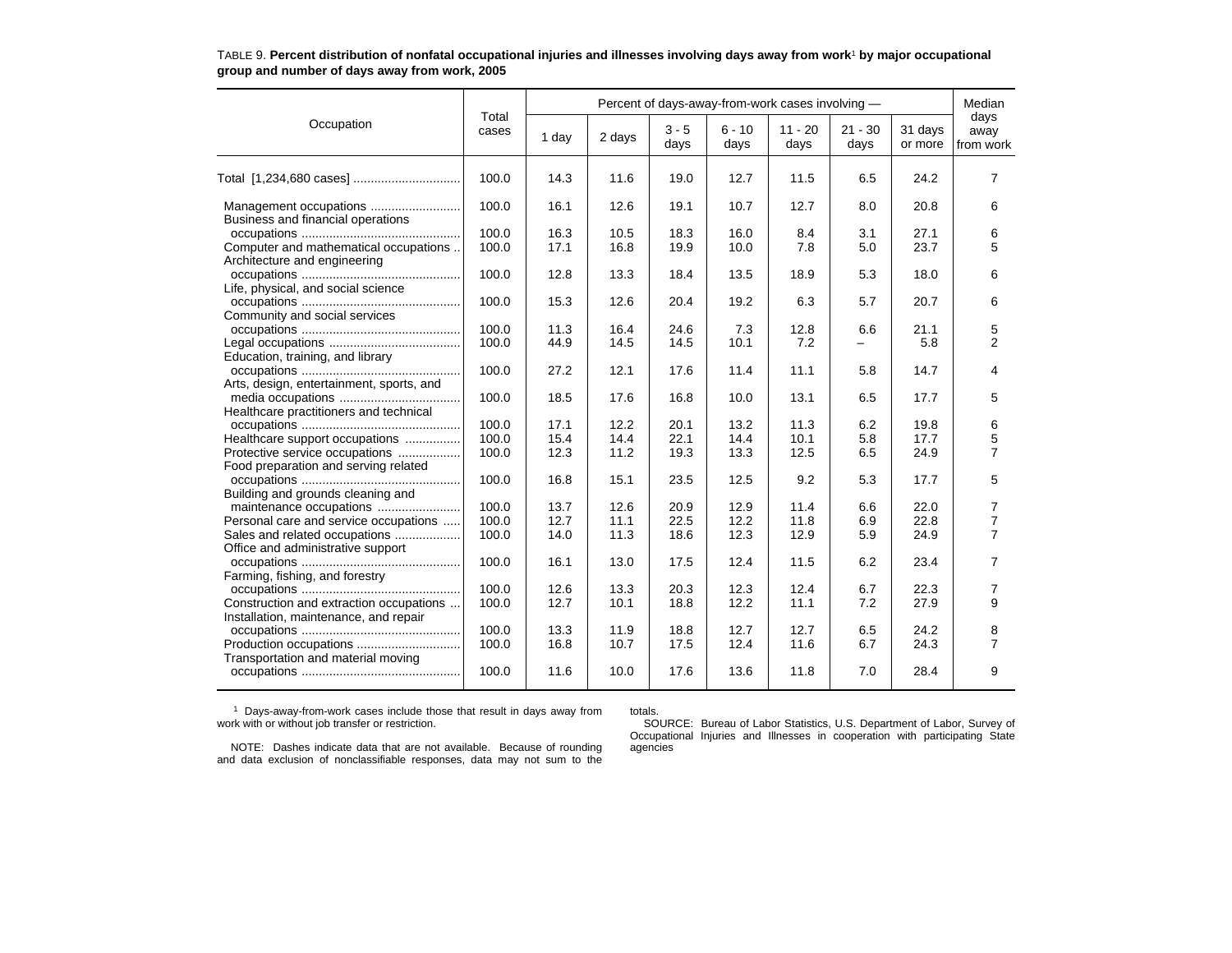|                                           |                | Percent of days-away-from-work cases involving - |        |                 |                  |                   |                   |                    |                           |  |  |  |
|-------------------------------------------|----------------|--------------------------------------------------|--------|-----------------|------------------|-------------------|-------------------|--------------------|---------------------------|--|--|--|
| Occupation                                | Total<br>cases | 1 day                                            | 2 days | $3 - 5$<br>days | $6 - 10$<br>days | $11 - 20$<br>days | $21 - 30$<br>days | 31 days<br>or more | days<br>away<br>from work |  |  |  |
|                                           | 100.0          | 14.3                                             | 11.6   | 19.0            | 12.7             | 11.5              | 6.5               | 24.2               | 7                         |  |  |  |
| Labor and freight, stock, and material    |                |                                                  |        |                 |                  |                   |                   |                    |                           |  |  |  |
|                                           | 100.0          | 14.2                                             | 11.7   | 19.1            | 13.2             | 10.4              | 6.7               | 24.7               | 7                         |  |  |  |
| Truck drivers, heavy and tractor-trailer  | 100.0          | 8.6                                              | 7.8    | 16.5            | 13.0             | 12.6              | 7.9               | 33.7               | 14                        |  |  |  |
| Nursing aides, orderlies, and attendants  | 100.0          | 15.7                                             | 15.2   | 23.0            | 14.7             | 10.2              | 5.2               | 16.0               | 5                         |  |  |  |
|                                           | 100.0          | 12.6                                             | 11.5   | 20.4            | 12.2             | 11.5              | 6.7               | 25.1               | 8                         |  |  |  |
| Truck drivers, light or delivery services | 100.0          | 9.9                                              | 10.6   | 16.7            | 14.8             | 11.7              | 7.3               | 29.0               | 10                        |  |  |  |
|                                           | 100.0          | 14.7                                             | 10.8   | 19.5            | 13.9             | 12.6              | 5.6               | 22.9               | $\overline{7}$            |  |  |  |
| Janitors and cleaners, except maids and   |                |                                                  |        |                 |                  |                   |                   |                    |                           |  |  |  |
| housekeeping cleaners                     | 100.0          | 11.9                                             | 12.4   | 19.5            | 13.6             | 12.0              | 7.8               | 22.7               | 7                         |  |  |  |
|                                           | 100.0          | 12.6                                             | 10.5   | 21.4            | 13.8             | 10.5              | 7.2               | 24.0               | $\overline{7}$            |  |  |  |
| Maintenance and repair workers, general   | 100.0          | 12.5                                             | 14.1   | 21.0            | 12.7             | 11.0              | 7.2               | 21.5               | $\overline{7}$            |  |  |  |
| Stock clerks and order fillers            | 100.0          | 15.2                                             | 13.9   | 19.2            | 11.4             | 10.1              | 6.2               | 24.1               | 6                         |  |  |  |
|                                           | 100.0          | 16.6                                             | 11.7   | 19.0            | 14.0             | 12.7              | 6.3               | 19.8               | 6                         |  |  |  |
| Maids and housekeeping cleaners           | 100.0          | 14.1                                             | 13.4   | 22.3            | 12.8             | 11.8              | 5.0               | 20.7               | 6                         |  |  |  |
| First line supervisors/managers of retail |                |                                                  |        |                 |                  |                   |                   |                    |                           |  |  |  |
|                                           | 100.0          | 11.1                                             | 8.7    | 15.1            | 11.8             | 15.1              | 7.3               | 31.0               | 13                        |  |  |  |
| Automotive service technicians and        |                |                                                  |        |                 |                  |                   |                   |                    |                           |  |  |  |
|                                           | 100.0          | 15.2                                             | 16.2   | 19.1            | 13.6             | 11.6              | 5.1               | 19.1               | 5                         |  |  |  |
|                                           | 100.0          | 14.3                                             | 12.3   | 20.0            | 11.0             | 11.8              | 5.8               | 24.8               | 6                         |  |  |  |
| Combined food preparation and serving     |                |                                                  |        |                 |                  |                   |                   |                    |                           |  |  |  |
| workers, including fast food              | 100.0          | 22.9                                             | 18.7   | 20.4            | 11.3             | 7.2               | 2.8               | 16.7               | 4                         |  |  |  |
|                                           | 100.0          | 11.9                                             | 11.3   | 19.9            | 11.1             | 12.3              | 6.6               | 26.9               | 9                         |  |  |  |
| Landscaping and groundskeeping            |                |                                                  |        |                 |                  |                   |                   |                    |                           |  |  |  |
|                                           | 100.0          | 16.8                                             | 12.9   | 22.6            | 9.8              | 8.6               | 7.6               | 21.8               | 5                         |  |  |  |
| Welders, cutters, solderers, and brazers  | 100.0          | 21.0                                             | 13.7   | 17.8            | 15.4             | 8.7               | 5.2               | 18.2               | 5                         |  |  |  |
| Customer service representatives          | 100.0          | 16.2                                             | 13.0   | 17.0            | 12.1             | 10.8              | 6.4               | 24.6               | 6                         |  |  |  |
|                                           | 100.0          | 9.9                                              | 8.6    | 20.4            | 16.3             | 13.5              | 5.8               | 25.5               | 8                         |  |  |  |
|                                           | 100.0          | 11.6                                             | 14.3   | 31.6            | 9.0              | 15.7              | 4.3               | 13.5               | 5                         |  |  |  |
| Industrial machinery mechanics            | 100.0          | 12.6                                             | 11.8   | 15.3            | 10.3             | 12.9              | 6.8               | 30.3               | 10                        |  |  |  |
|                                           | 100.0          | 13.7                                             | 16.7   | 19.3            | 12.9             | 8.9               | 7.8               | 20.8               | 6                         |  |  |  |
|                                           | 100.0          | 12.8                                             | 9.0    | 18.6            | 12.1             | 12.3              | 7.4               | 27.9               | 9                         |  |  |  |
| First line supervisors/managers of        |                |                                                  |        |                 |                  |                   |                   |                    |                           |  |  |  |
| construction trades and extraction        |                |                                                  |        |                 |                  |                   |                   |                    |                           |  |  |  |
|                                           | 100.0          | 14.8                                             | 8.5    | 15.4            | 13.3             | 12.6              | 6.6               | 28.9               | 10                        |  |  |  |

#### TABLE 10. **Percent distribution of nonfatal occupational injuries and illnesses involving days away from work**1 **by selected occupation and number of days away from work, 2005**

<sup>1</sup> Days-away-from-work cases include those that result in days away from work with or without job transfer or restriction.

totals.

 SOURCE: Bureau of Labor Statistics, U.S. Department of Labor, Survey of Occupational Injuries and Illnesses in cooperation with participating State agencies

NOTE: Dashes indicate data that are not available. Because of rounding and data exclusion of nonclassifiable responses, data may not sum to the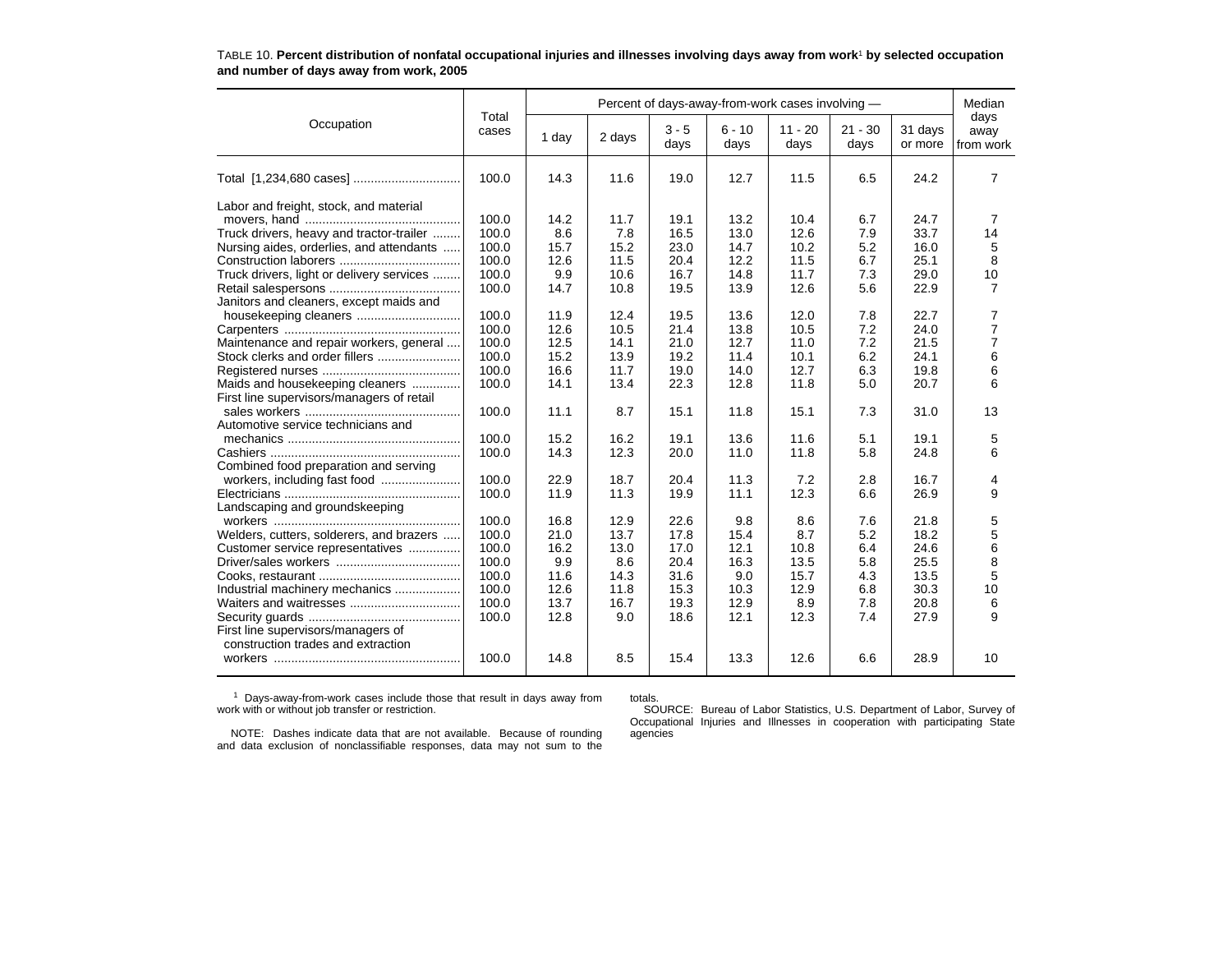|                              |                | Percent of days-away-from-work cases involving - |        |                 |                  |                   |                   |                    |                           |  |  |
|------------------------------|----------------|--------------------------------------------------|--------|-----------------|------------------|-------------------|-------------------|--------------------|---------------------------|--|--|
| Characteristic               | Total<br>cases | 1 day                                            | 2 days | $3 - 5$<br>days | $6 - 10$<br>days | $11 - 20$<br>days | $21 - 30$<br>days | 31 days<br>or more | days<br>away<br>from work |  |  |
| Total [1,234,680 cases]      | 100.0          | 14.3                                             | 11.6   | 19.0            | 12.7             | 11.5              | 6.5               | 24.2               | 7                         |  |  |
| Nature of injury or illness: |                |                                                  |        |                 |                  |                   |                   |                    |                           |  |  |
| Sprains, strains             | 100.0          | 11.6                                             | 10.9   | 19.8            | 13.8             | 11.9              | 6.7               | 25.3               | 8                         |  |  |
| Bruises, contusions          | 100.0          | 20.4                                             | 15.9   | 22.0            | 14.0             | 9.8               | 4.6               | 13.3               | 4                         |  |  |
|                              | 100.0          | 24.3                                             | 14.1   | 22.5            | 13.4             | 10.2              | 4.6               | 10.8               | 4                         |  |  |
|                              | 100.0          | 5.8                                              | 5.1    | 10.4            | 10.3             | 12.8              | 9.3               | 46.2               | 27                        |  |  |
|                              | 100.0          | 17.3                                             | 14.2   | 26.3            | 10.1             | 13.8              | 5.8               | 12.5               | 5                         |  |  |
| Carpal tunnel syndrome       | 100.0          | 2.7                                              | 4.3    | 8.0             | 10.5             | 18.5              | 9.7               | 46.4               | 27                        |  |  |
|                              | 100.0          | 8.9                                              | 9.4    | 17.8            | 11.4             | 13.1              | 5.9               | 33.4               | 12                        |  |  |
| Chemical burns               | 100.0          | 24.7                                             | 16.8   | 22.2            | 11.2             | 10.8              | 6.1               | 8.0                | 3                         |  |  |
| Amputations                  | 100.0          | 5.2                                              | 3.0    | 14.6            | 11.4             | 15.0              | 11.0              | 39.6               | 22                        |  |  |
| Multiple traumatic injuries  | 100.0          | 12.1                                             | 11.8   | 18.1            | 13.0             | 11.0              | 6.2               | 27.8               | 8                         |  |  |
| Part of body affected by the |                |                                                  |        |                 |                  |                   |                   |                    |                           |  |  |
| injury or illness:           |                |                                                  |        |                 |                  |                   |                   |                    |                           |  |  |
|                              | 100.0          | 32.9                                             | 19.1   | 20.4            | 9.9              | 6.1               | 3.1               | 8.6                | 2                         |  |  |
|                              | 100.0          | 39.0                                             | 22.7   | 22.1            | 6.6              | 3.7               | 1.7               | 4.3                | $\overline{2}$            |  |  |
|                              | 100.0          | 14.7                                             | 11.7   | 18.6            | 13.8             | 8.9               | 4.2               | 28.2               | $\overline{7}$            |  |  |
|                              | 100.0          | 11.1                                             | 10.7   | 19.3            | 13.4             | 12.3              | 7.2               | 26.0               | 8                         |  |  |
|                              | 100.0          | 9.1                                              | 7.9    | 15.3            | 11.0             | 11.3              | 7.9               | 37.4               | 15                        |  |  |
|                              | 100.0          | 11.8                                             | 11.8   | 21.5            | 14.5             | 11.6              | 6.0               | 22.8               | 7                         |  |  |
| Upper extremities            | 100.0          | 16.1                                             | 11.6   | 18.9            | 12.7             | 12.1              | 6.8               | 21.9               | $\overline{7}$            |  |  |
|                              | 100.0          | 10.0                                             | 8.8    | 15.0            | 11.5             | 14.0              | 8.7               | 32.0               | 14                        |  |  |
| Hand, except finger          | 100.0          | 19.1                                             | 13.3   | 21.7            | 12.6             | 10.9              | 6.5               | 15.9               | 5                         |  |  |
|                              | 100.0          | 19.8                                             | 12.2   | 21.2            | 13.7             | 11.4              | 6.0               | 15.7               | 5                         |  |  |
| Lower extremities            | 100.0          | 11.8                                             | 10.9   | 18.6            | 12.8             | 12.4              | 6.8               | 26.8               | 9                         |  |  |
|                              | 100.0          | 9.2                                              | 8.9    | 16.3            | 12.5             | 12.9              | 8.3               | 31.9               | 12                        |  |  |
|                              | 100.0          | 14.2                                             | 11.7   | 18.8            | 12.8             | 13.4              | 5.9               | 23.2               | 7                         |  |  |
|                              | 100.0          | 16.4                                             | 14.2   | 20.5            | 12.9             | 10.2              | 6.2               | 19.6               | 5                         |  |  |
|                              | 100.0          | 20.6                                             | 17.4   | 17.4            | 14.1             | 6.9               | 5.4               | 18.2               | 4                         |  |  |
| Multiple parts               | 100.0          | 12.2                                             | 10.9   | 19.0            | 12.0             | 10.7              | 6.2               | 29.0               | 8                         |  |  |
|                              |                |                                                  |        |                 |                  |                   |                   |                    |                           |  |  |

#### TABLE 11. **Percent distribution of nonfatal occupational injuries and illnesses involving days away from work**1 **by selected injury or illness characteristics and number of days away from work, 2005**

See footnotes at end of table.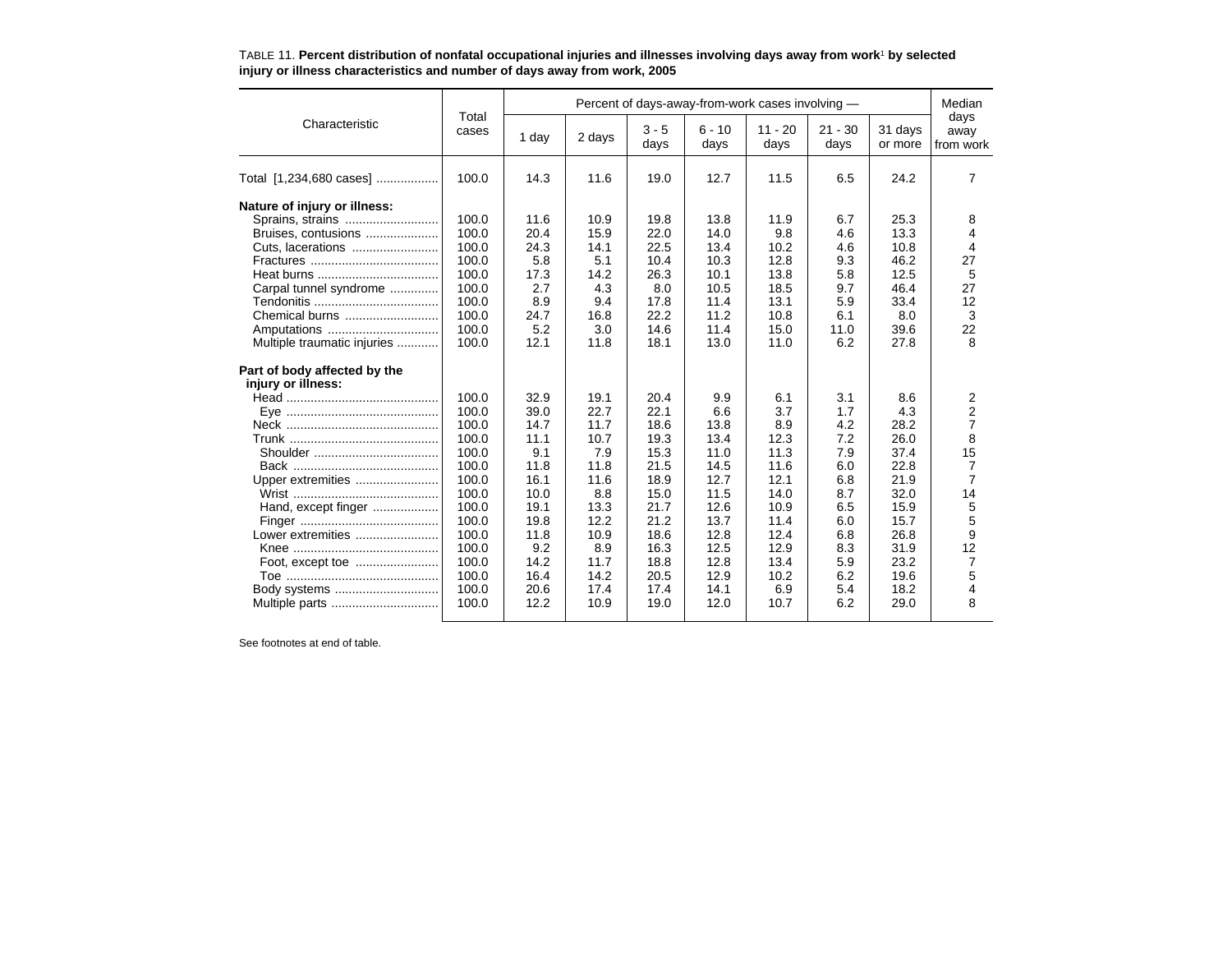|                                     |                | Percent of days-away-from-work cases involving - |        |                 |                  |                   |                   |                    |                           |  |  |  |
|-------------------------------------|----------------|--------------------------------------------------|--------|-----------------|------------------|-------------------|-------------------|--------------------|---------------------------|--|--|--|
| Characteristic                      | Total<br>cases | 1 day                                            | 2 days | $3 - 5$<br>days | $6 - 10$<br>days | $11 - 20$<br>days | $21 - 30$<br>days | 31 days<br>or more | days<br>away<br>from work |  |  |  |
|                                     |                |                                                  |        |                 |                  |                   |                   |                    |                           |  |  |  |
| Source of injury or illness:        |                |                                                  |        |                 |                  |                   |                   |                    |                           |  |  |  |
| Chemicals and chemical              |                |                                                  |        |                 |                  |                   |                   |                    |                           |  |  |  |
|                                     | 100.0          | 26.3                                             | 19.7   | 20.7            | 10.4             | 10.1              | 4.8               | 8.0                | 3                         |  |  |  |
|                                     | 100.0          | 11.6                                             | 11.5   | 18.6            | 13.2             | 12.3              | 7.0               | 25.9               | 8                         |  |  |  |
| Furniture and fixtures              | 100.0          | 17.0                                             | 14.7   | 20.5            | 12.2             | 11.0              | 5.7               | 18.9               | 5                         |  |  |  |
|                                     | 100.0          | 14.2                                             | 11.0   | 18.9            | 12.8             | 12.0              | 7.3               | 23.8               | $\overline{7}$            |  |  |  |
| Parts and materials                 | 100.0          | 15.7                                             | 12.7   | 18.3            | 12.8             | 11.3              | 6.3               | 22.8               | 7                         |  |  |  |
| Worker motion or position           | 100.0          | 10.0                                             | 9.3    | 18.7            | 13.0             | 13.2              | 7.1               | 28.7               | 10                        |  |  |  |
| Floors, walkways, ground            |                |                                                  |        |                 |                  |                   |                   |                    |                           |  |  |  |
|                                     | 100.0          | 11.9                                             | 10.5   | 17.3            | 12.4             | 11.0              | 7.4               | 29.5               | 10                        |  |  |  |
| Tools, instruments, and             |                |                                                  |        |                 |                  |                   |                   |                    |                           |  |  |  |
|                                     | 100.0          | 21.6                                             | 12.8   | 20.4            | 12.6             | 11.1              | 5.5               | 16.1               | 5                         |  |  |  |
|                                     | 100.0          | 11.3                                             | 10.2   | 18.4            | 12.9             | 11.9              | 6.7               | 28.6               | 10                        |  |  |  |
| Health care patient                 | 100.0          | 13.8                                             | 14.9   | 22.4            | 14.0             | 11.8              | 5.9               | 17.2               | 5                         |  |  |  |
| Event or exposure leading to        |                |                                                  |        |                 |                  |                   |                   |                    |                           |  |  |  |
| injury or illness:                  |                |                                                  |        |                 |                  |                   |                   |                    |                           |  |  |  |
| Contact with objects and            |                |                                                  |        |                 |                  |                   |                   |                    |                           |  |  |  |
| equipment                           | 100.0          | 19.9                                             | 13.5   | 20.5            | 12.6             | 10.6              | 5.4               | 17.4               | 5                         |  |  |  |
|                                     | 100.0          | 20.4                                             | 14.4   | 19.7            | 12.5             | 10.9              | 5.2               | 16.8               | 5                         |  |  |  |
| Struck against object               | 100.0          | 18.8                                             | 14.0   | 22.1            | 12.5             | 10.9              | 5.7               | 15.9               | 5                         |  |  |  |
| Caught in equipment or object       | 100.0          | 14.8                                             | 9.7    | 18.3            | 13.6             | 12.0              | 6.6               | 25.0               | 8                         |  |  |  |
| Fall to lower level                 | 100.0          | 10.1                                             | 9.9    | 16.0            | 11.0             | 10.8              | 8.2               | 34.0               | 13                        |  |  |  |
| Fall on same level                  | 100.0          | 12.7                                             | 11.3   | 18.2            | 13.0             | 11.1              | 6.6               | 27.1               | 8                         |  |  |  |
| Slip, trip, loss of balance without |                |                                                  |        |                 |                  |                   |                   |                    |                           |  |  |  |
|                                     | 100.0          | 11.9                                             | 10.5   | 19.9            | 13.5             | 12.4              | 7.1               | 24.8               | 8                         |  |  |  |
| Overexertion                        | 100.0          | 11.0                                             | 10.8   | 18.8            | 13.4             | 12.6              | 7.2               | 26.2               | 8                         |  |  |  |
| Overexertion in lifting             | 100.0          | 11.0                                             | 11.4   | 19.1            | 13.4             | 12.0              | 7.1               | 25.9               | 8                         |  |  |  |
| Repetitive motion                   | 100.0          | 7.5                                              | 6.2    | 12.1            | 10.9             | 15.0              | 8.8               | 39.5               | 19                        |  |  |  |
| Exposure to harmful                 |                |                                                  |        |                 |                  |                   |                   |                    |                           |  |  |  |
| substances                          | 100.0          | 25.0                                             | 17.1   | 22.4            | 11.5             | 10.0              | 4.0               | 10.1               | 3                         |  |  |  |
| Transportation accidents            | 100.0          | 10.3                                             | 9.8    | 17.9            | 13.0             | 11.0              | 6.8               | 31.3               | 10                        |  |  |  |
| Fires and explosions                | 100.0          | 15.8                                             | 11.2   | 11.5            | 5.8              | 9.6               | 21.9              | 24.6               | 16                        |  |  |  |
| Assaults and violent acts by        |                |                                                  |        |                 |                  |                   |                   |                    |                           |  |  |  |
|                                     | 100.0          | 16.9                                             | 15.4   | 20.2            | 10.8             | 11.1              | 5.6               | 20.0               | 5                         |  |  |  |
|                                     |                |                                                  |        |                 |                  |                   |                   |                    |                           |  |  |  |

TABLE 11. **Percent distribution of nonfatal occupational injuries and illnesses involving days away from work**1 **by selected injury or illness characteristics and number of days away from work, 2005** — Continued

1 Days-away-from-work cases include those that result in days away from work with or without job transfer or restriction.

sum to the totals.

NOTE: Dashes indicate data that are not available. Because ofrounding and data exclusion of nonclassifiable responses, data may not

SOURCE: Bureau of Labor Statistics, U.S. Department of Labor, Survey of Occupational Injuries and Illnesses in cooperation with participating State agencies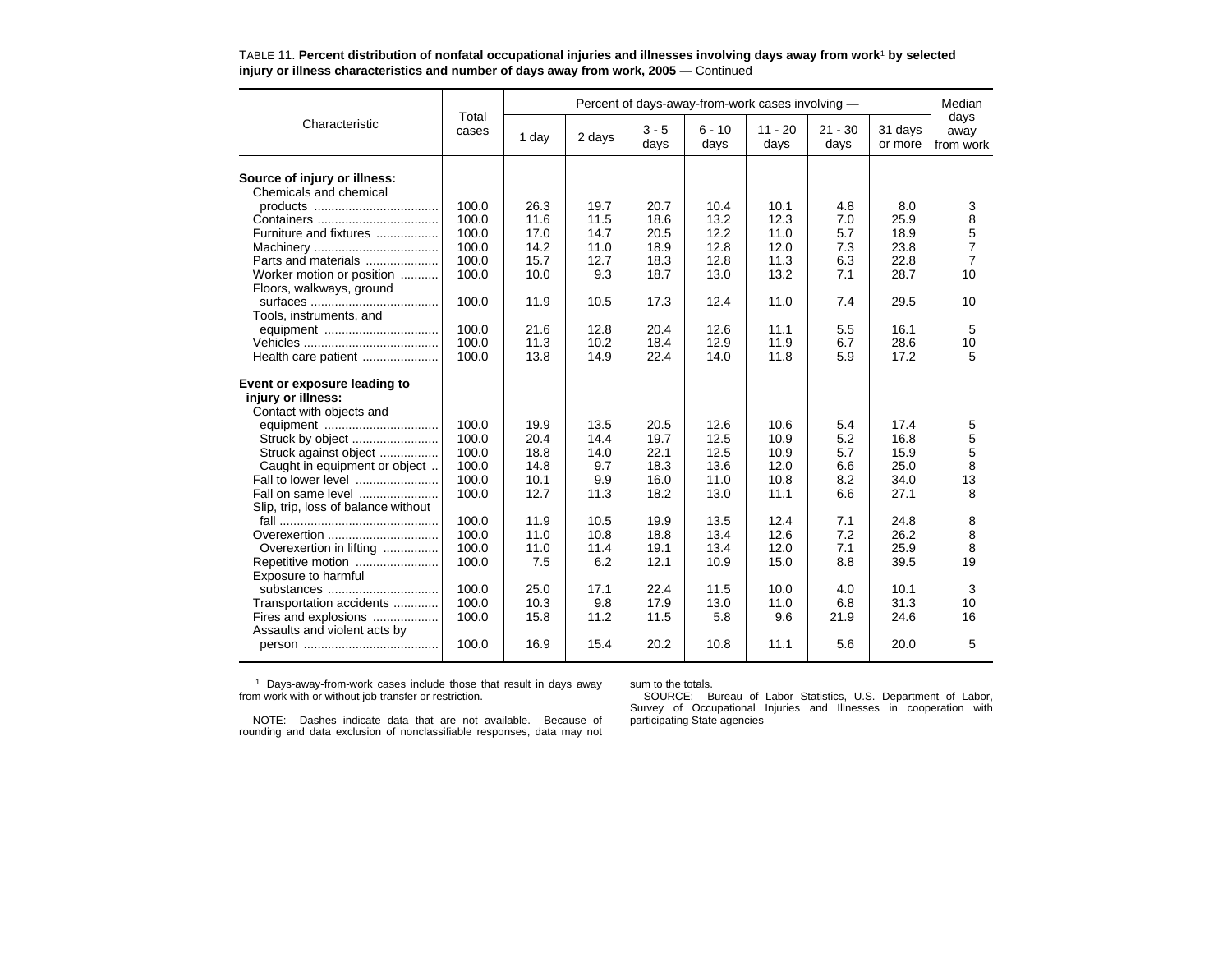|                                                  |                | Percent of days-away-from-work cases involving - |        |                 |                  |                   |                   |                    |                           |  |  |
|--------------------------------------------------|----------------|--------------------------------------------------|--------|-----------------|------------------|-------------------|-------------------|--------------------|---------------------------|--|--|
| Industry                                         | Total<br>cases | 1 day                                            | 2 days | $3 - 5$<br>days | $6 - 10$<br>days | $11 - 20$<br>days | $21 - 30$<br>days | 31 days<br>or more | days<br>away<br>from work |  |  |
| Private industry <sup>2</sup> [1,234,680 cases]  | 100.0          | 14.3                                             | 11.6   | 19.0            | 12.7             | 11.5              | 6.5               | 24.2               | 7                         |  |  |
| Goods producing:                                 |                |                                                  |        |                 |                  |                   |                   |                    |                           |  |  |
| Total goods producing                            | 100.0          | 14.5                                             | 10.7   | 17.8            | 12.4             | 11.8              | 6.9               | 25.9               | 8                         |  |  |
| Natural resources and mining <sup>2,3</sup>      | 100.0          | 11.4                                             | 10.9   | 17.2            | 11.5             | 11.6              | 8.1               | 29.2               | 10                        |  |  |
|                                                  | 100.0          | 12.9                                             | 10.5   | 18.9            | 13.1             | 11.3              | 6.9               | 26.4               | $\frac{9}{7}$             |  |  |
|                                                  | 100.0          | 16.1                                             | 10.8   | 17.2            | 12.0             | 12.2              | 6.6               | 25.1               |                           |  |  |
| Service providing:                               |                |                                                  |        |                 |                  |                   |                   |                    |                           |  |  |
| Total service providing                          | 100.0          | 14.2                                             | 12.1   | 19.6            | 12.9             | 11.4              | 6.4               | 23.4               |                           |  |  |
| Trade, transportation and utilities <sup>4</sup> | 100.0          | 12.7                                             | 10.6   | 18.0            | 12.9             | 11.8              | 6.7               | 27.3               | 8                         |  |  |
|                                                  | 100.0          | 13.7                                             | 12.7   | 16.4            | 12.5             | 12.6              | 6.9               | 25.3               | 7                         |  |  |
|                                                  | 100.0          | 17.0                                             | 13.3   | 19.4            | 11.6             | 10.6              | 6.8               | 21.2               | 6                         |  |  |
| Professional and business                        |                |                                                  |        |                 |                  |                   |                   |                    |                           |  |  |
|                                                  | 100.0          | 13.4                                             | 12.4   | 20.4            | 14.1             | 11.4              | 5.7               | 22.6               | 7                         |  |  |
| Education and health services                    | 100.0          | 16.0                                             | 13.7   | 21.2            | 13.5             | 11.1              | 6.1               | 18.3               | 5                         |  |  |
| Leisure and hospitality                          | 100.0          | 16.4                                             | 14.2   | 21.6            | 11.7             | 10.4              | 6.1               | 19.6               | 5                         |  |  |
|                                                  | 100.0          | 14.0                                             | 11.5   | 22.4            | 12.1             | 12.3              | 5.9               | 21.9               | 6                         |  |  |

TABLE 12. **Percent distribution of nonfatal occupational injuries and illnesses involving days away from work**1 **by major industry sector and number of days away from work, 2005**

1 Days-away-from-work cases include those that result in days away from work with or without job transfer or restriction.

 $2$  Excludes farms with fewer than 11 employees.

3 Data for Mining (Sector 21 in the *North American Industry Classification System--* United States, 2002) include establishments not governed by the Mine Safety and Health Administration rules and reporting, such as those in Oil and Gas Extraction and related support activities. Data for mining operators in coal, metal, and nonmetal mining are provided to BLS by the Mine Safety and Health Administration, U.S. Department of Labor. Independent mining contractors are excluded from the coal, metal, and nonmetal mining industries. These data do not reflect the changes the Occupational Safety and Health Administration made to its recordkeeping requirements effective January 1, 2002; therefore, estimates for these industries are not comparable to estimates in other industries.

<sup>4</sup> Data for employers in rail transportation are provided to BLS by the Federal Railroad Administration, U.S. Department of Transportation.

NOTE: Dashes indicate data that are not available. Because of rounding and data exclusion of nonclassifiable responses, data may not sum to the totals.

 SOURCE: Bureau of Labor Statistics, U.S. Department of Labor, Survey of Occupational Injuries and Illnesses in cooperation with participating State agencies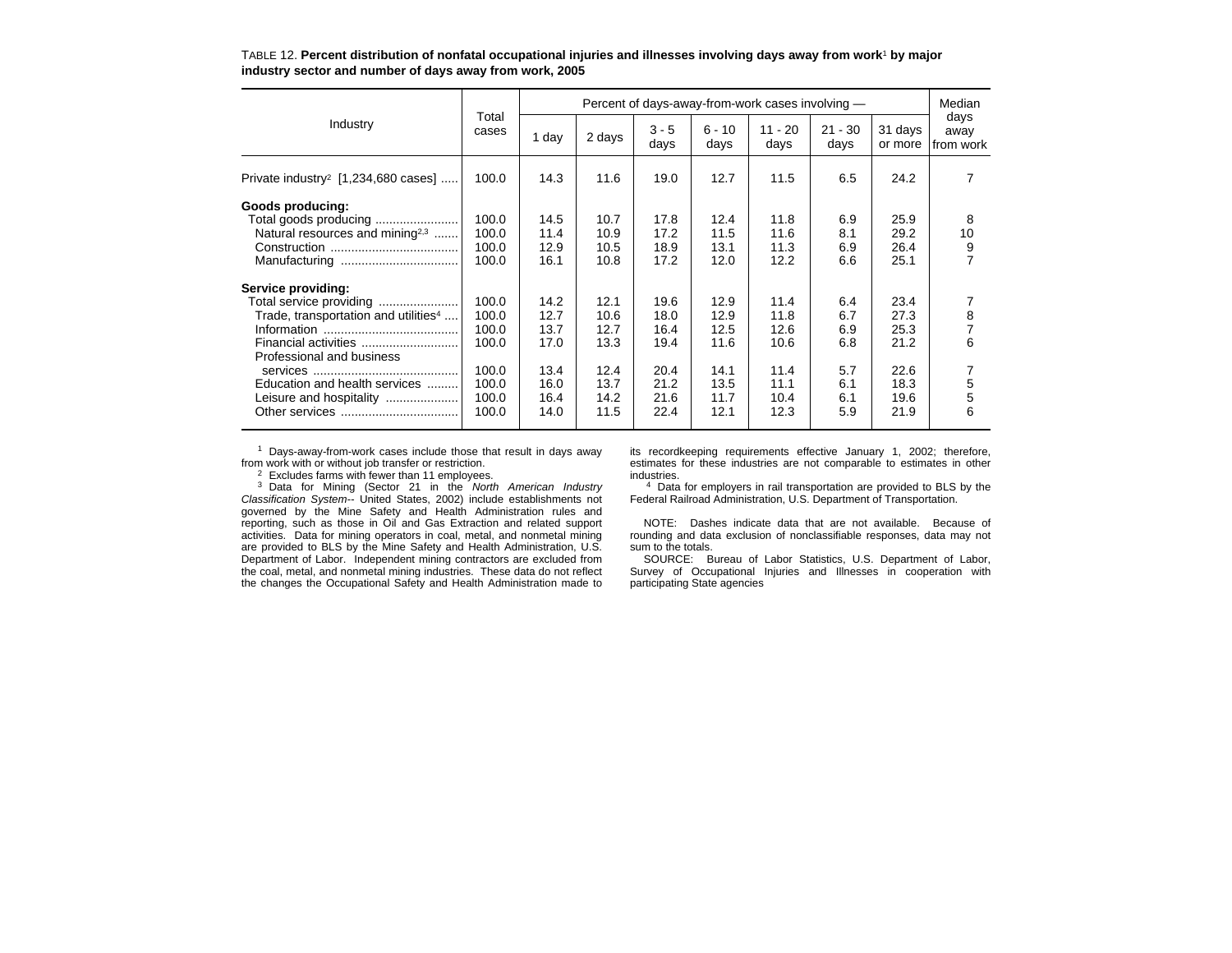#### TABLE 13. **Number of nonfatal occupational injuries and illnesses involving days away from work**1 **by time, hours on the job, day of week, and major industry sector, 2005**

|                                                                                                                                                                                                                                                                                                                                                                | Service providing<br>Goods producing                                                                        |                                                                                                     |                                                                                   |                                                                                                 |                                                                                                     |                                                                                                           |                                                                                                      |                                                                                  |                                                                                        |                                                                                        |                                                                                                      |                                                                                                                  |                                                                                  |
|----------------------------------------------------------------------------------------------------------------------------------------------------------------------------------------------------------------------------------------------------------------------------------------------------------------------------------------------------------------|-------------------------------------------------------------------------------------------------------------|-----------------------------------------------------------------------------------------------------|-----------------------------------------------------------------------------------|-------------------------------------------------------------------------------------------------|-----------------------------------------------------------------------------------------------------|-----------------------------------------------------------------------------------------------------------|------------------------------------------------------------------------------------------------------|----------------------------------------------------------------------------------|----------------------------------------------------------------------------------------|----------------------------------------------------------------------------------------|------------------------------------------------------------------------------------------------------|------------------------------------------------------------------------------------------------------------------|----------------------------------------------------------------------------------|
| Characteristic                                                                                                                                                                                                                                                                                                                                                 | Private<br>industry<br>2,3,4                                                                                | Total<br>goods<br>producing                                                                         | Natural<br>and<br>mining <sup>2,3</sup>                                           | resources   Construc-<br>tion                                                                   | Manufac-<br>turing                                                                                  | Total<br>service<br>providing                                                                             | Trade,<br>transpor-<br>tation and<br>utilities <sup>4</sup>                                          | Informa-<br>tion                                                                 | Financial<br>activities                                                                | Profes-<br>sional<br>and<br>business<br>services                                       | Education<br>and<br>health<br>services                                                               | Leisure<br>and<br>hospitality                                                                                    | Other<br>services                                                                |
|                                                                                                                                                                                                                                                                                                                                                                | 1,234,680                                                                                                   | 394,090                                                                                             | 27,890                                                                            | 157,070                                                                                         | 209,130                                                                                             | 840,580                                                                                                   | 380,720                                                                                              | 20,690                                                                           | 38,250                                                                                 | 91,840                                                                                 | 186,400                                                                                              | 93,900                                                                                                           | 28,790                                                                           |
| Time of event:<br>12:01 A.M. to 4:00 A.M.<br>4:01 A.M. to 8:00 A.M.<br>8:01 A.M. to 12:00 noon<br>12:01 P.M. to 4:00 P.M.<br>4:01 P.M. to 8:00 P.M.<br>.<br>8:01 P.M. to 12:00 midnight<br>Not reported                                                                                                                                                        | 40.500<br>122,780<br>370,960<br>286,720<br>132,870<br>71,760<br>209,080                                     | 11,690<br>43.140<br>127,220<br>92,200<br>29,340<br>16,620<br>73,880                                 | 850<br>3.420<br>9,470<br>6,650<br>2,570<br>1,240<br>3,700                         | 700<br>13.390<br>61,110<br>42,770<br>5,720<br>820<br>32,570                                     | 10,150<br>26,340<br>56,640<br>42,790<br>21,060<br>14,560<br>37,600                                  | 28,810<br>79,640<br>243,750<br>194,520<br>103,530<br>55,140<br>135,200                                    | 15,250<br>36,950<br>110,480<br>88,370<br>46,830<br>25,190<br>57,660                                  | 970<br>1,950<br>5,590<br>5,360<br>2,370<br>1,000<br>3,430                        | 430<br>2,330<br>12,280<br>9,050<br>4,040<br>790<br>9,330                               | 3,090<br>8,610<br>29,750<br>20,150<br>8,660<br>4,630<br>16,950                         | 7,060<br>22.090<br>50,970<br>42,680<br>25,920<br>13,400<br>24,290                                    | 1.760<br>5,930<br>25,640<br>21,490<br>13,100<br>9,450<br>16,530                                                  | 250<br>1,780<br>9,030<br>7,420<br>2,620<br>670<br>7,020                          |
| Hours on the job before event<br>occurred:<br>Before shift began<br>Less than 1 hour<br>1 hour to less than 2 hours<br>2 hours to less than 4 hours<br>4 hours to less than 6 hours<br>6 hours to less than 8 hours<br>8 hours to less than 10 hours<br>10 hours to less than 12 hours<br>12 hours to less than 16 hours<br>More than 16 hours<br>Not reported | 7,410<br>100,970<br>119,340<br>268,900<br>203.750<br>181,300<br>91,370<br>24,810<br>8.770<br>850<br>227,210 | 1,470<br>26,670<br>34,290<br>82,720<br>63.170<br>61,270<br>34,020<br>9,230<br>2,010<br>30<br>79,220 | 30<br>1,600<br>1.730<br>4,810<br>4,250<br>3,400<br>2,560<br>1,020<br>200<br>8.270 | 170<br>9,360<br>11.870<br>34,180<br>25.760<br>25,880<br>13,730<br>2,930<br>400<br>$-$<br>32.790 | 1,270<br>15,700<br>20.680<br>43,730<br>33.160<br>31,990<br>17,720<br>5,290<br>1,410<br>20<br>38.160 | 5,940<br>74,310<br>85,050<br>186,170<br>140,590<br>120,030<br>57,350<br>15,570<br>6.760<br>820<br>147,990 | 1,820<br>32,470<br>39.660<br>83,890<br>62,450<br>52,130<br>28,950<br>8,030<br>3.810<br>630<br>66,880 | 170<br>1,690<br>2,120<br>4,060<br>3,290<br>3,370<br>1,800<br>340<br>210<br>3,640 | 570<br>3,220<br>2,920<br>7,550<br>4.420<br>5,690<br>3,460<br>630<br>200<br>30<br>9,570 | 580<br>8,070<br>8,880<br>20,050<br>15,760<br>12,190<br>6,560<br>2,000<br>350<br>17,410 | 2,260<br>19,290<br>19,490<br>40,600<br>31.150<br>31,440<br>11,160<br>3,470<br>1.550<br>150<br>25,830 | 370<br>7,670<br>9.750<br>24,030<br>18.870<br>11,330<br>3,070<br>770<br>490<br>$\overline{\phantom{0}}$<br>17,550 | 160<br>1,900<br>2,230<br>6,010<br>4,650<br>3,890<br>2,350<br>340<br>150<br>7,110 |
| Day of week:                                                                                                                                                                                                                                                                                                                                                   | 64,230<br>232,240<br>227,230<br>212,480<br>211,180<br>190,410<br>96.910                                     | 9,980<br>79,290<br>77,680<br>74,170<br>71,770<br>61,270<br>19,940                                   | 1.160<br>5,160<br>5,590<br>5,330<br>4,340<br>4,140<br>2,180                       | 2,990<br>33,330<br>30,910<br>29.030<br>29,030<br>25,230<br>6.540                                | 5,830<br>40,800<br>41,170<br>39,800<br>38,400<br>31,900<br>11,210                                   | 54,240<br>152,950<br>149,550<br>138,310<br>139,410<br>129,140<br>76,970                                   | 22.640<br>68,530<br>70,670<br>64,210<br>64,070<br>59,080<br>31,510                                   | 1,010<br>4,070<br>4,430<br>3,570<br>3,240<br>2,780<br>1,580                      | 1.040<br>7,440<br>6,490<br>7,030<br>6,620<br>6,630<br>2,990                            | 3,540<br>18,790<br>17,900<br>15.660<br>15,970<br>14,760<br>5,230                       | 14,870<br>34,120<br>31,870<br>30,540<br>29,970<br>27,180<br>17,850                                   | 10.140<br>14,350<br>12,780<br>12,300<br>14,850<br>14,140<br>15,350                                               | 1,000<br>5,650<br>5,420<br>5,000<br>4,680<br>4,570<br>2,470                      |

 $1$  Days-away-from-work cases include those that result in days away from work with or without job transfer or restriction.

 2 Excludes farms with fewer than 11 employees. 3 Data for Mining (Sector 21 in the *North American Industry Classification System--* United States, 2002) include establishments not governed by the Mine Safety and Health Administration rules and reporting, such as those in Oil and Gas Extraction and related support activities. Data for mining operators in coal, metal, and nonmetal mining are provided to BLS by the Mine Safety and Health Administration, U.S. Department of Labor. Independent mining contractors are excluded from the coal, metal, and nonmetal mining industries. These data do not reflect the changes the Occupational

Safety and Health Administration made to its recordkeeping requirements effective January 1, 2002; therefore, estimates for these industries are not comparable to estimates in other industries.

4 Data for employers in rail transportation are provided to BLS by the Federal Railroad Administration, U.S. Department of Transportation.

NOTE: Dashes indicate data that are not available. Because of rounding and data exclusion of nonclassifiable responses, data may not sum to the totals.

SOURCE: Bureau of Labor Statistics, U.S. Department of Labor, Survey of Occupational Injuries and Illnesses in cooperation with participating State agencies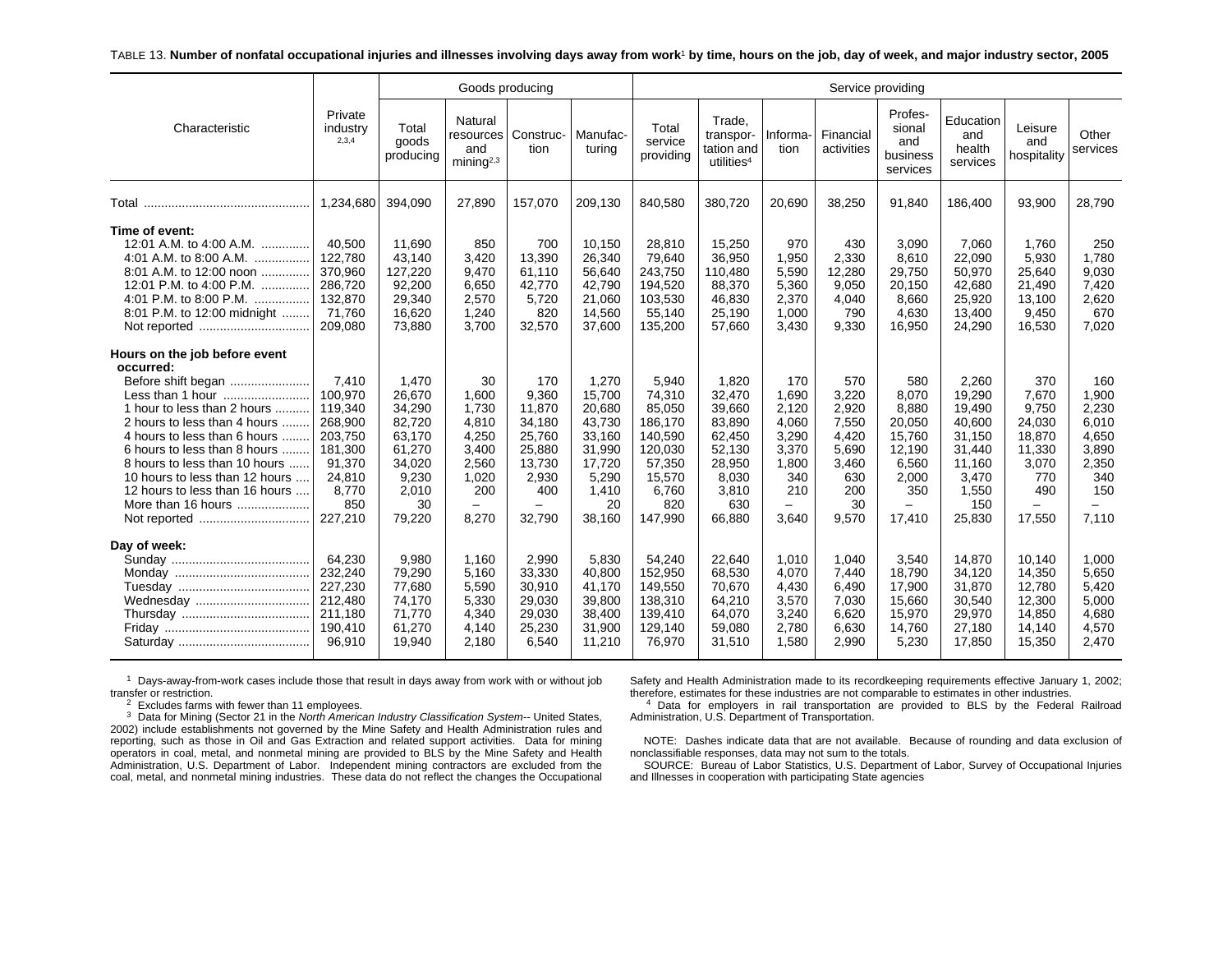TABLE 14. **Percent distribution of nonfatal occupational injuries and illnesses involving days away from work**1 **by time, hours on the job, day of week, and major industry sector, 2005**

|                                                                                                                                                                                                                                                                                                                                                                | Goods producing<br>Service providing                                       |                                                                            |                                                                      |                                                                                                         |                                                                            |                                                                                    |                                                                              |                                                                                                    |                                                                                    |                                                                                                  |                                                                                      |                                                                      |                                                                          |
|----------------------------------------------------------------------------------------------------------------------------------------------------------------------------------------------------------------------------------------------------------------------------------------------------------------------------------------------------------------|----------------------------------------------------------------------------|----------------------------------------------------------------------------|----------------------------------------------------------------------|---------------------------------------------------------------------------------------------------------|----------------------------------------------------------------------------|------------------------------------------------------------------------------------|------------------------------------------------------------------------------|----------------------------------------------------------------------------------------------------|------------------------------------------------------------------------------------|--------------------------------------------------------------------------------------------------|--------------------------------------------------------------------------------------|----------------------------------------------------------------------|--------------------------------------------------------------------------|
| Characteristic                                                                                                                                                                                                                                                                                                                                                 | Total<br>cases                                                             | Total<br>goods<br>producing                                                | Natural<br>resources<br>and<br>mining <sup>2,3</sup>                 | Construc-<br>tion                                                                                       | Manufac-<br>turing                                                         | Total<br>service<br>providing                                                      | Trade.<br>transpor-<br>tation and<br>utilities <sup>4</sup>                  | Informa-<br>tion                                                                                   | Financial<br>activities                                                            | Profes-<br>sional<br>and<br>business<br>services                                                 | Education<br>and<br>health<br>services                                               | Leisure<br>and<br>hospitality                                        | Other<br>services                                                        |
| Total [1,234,680 cases]                                                                                                                                                                                                                                                                                                                                        | 100.0                                                                      | 100.0                                                                      | 100.0                                                                | 100.0                                                                                                   | 100.0                                                                      | 100.0                                                                              | 100.0                                                                        | 100.0                                                                                              | 100.0                                                                              | 100.0                                                                                            | 100.0                                                                                | 100.0                                                                | 100.0                                                                    |
| Time of event:<br>12:01 A.M. to 4:00 A.M.<br>4:01 A.M. to 8:00 A.M.<br>8:01 A.M. to 12:00 noon<br>12:01 P.M. to 4:00 P.M.<br>4:01 P.M. to 8:00 P.M.<br>8:01 P.M. to 12:00 midnight                                                                                                                                                                             | 3.3<br>9.9<br>30.0<br>23.2<br>10.8<br>5.8<br>16.9                          | 3.0<br>10.9<br>32.3<br>23.4<br>7.4<br>4.2<br>18.7                          | 3.0<br>12.3<br>34.0<br>23.8<br>9.2<br>4.4<br>13.3                    | .4<br>8.5<br>38.9<br>27.2<br>3.6<br>.5<br>20.7                                                          | 4.9<br>12.6<br>27.1<br>20.5<br>10.1<br>7.0<br>18.0                         | 3.4<br>9.5<br>29.0<br>23.1<br>12.3<br>6.6<br>16.1                                  | 4.0<br>9.7<br>29.0<br>23.2<br>12.3<br>6.6<br>15.1                            | 4.7<br>9.4<br>27.0<br>25.9<br>11.5<br>4.8<br>16.6                                                  | 1.1<br>6.1<br>32.1<br>23.7<br>10.6<br>2.1<br>24.4                                  | 3.4<br>9.4<br>32.4<br>21.9<br>9.4<br>5.0<br>18.5                                                 | 3.8<br>11.9<br>27.3<br>22.9<br>13.9<br>7.2<br>13.0                                   | 1.9<br>6.3<br>27.3<br>22.9<br>14.0<br>10.1<br>17.6                   | .9<br>6.2<br>31.4<br>25.8<br>9.1<br>2.3<br>24.4                          |
| Hours on the job before event<br>occurred:<br>Before shift began<br>Less than 1 hour<br>1 hour to less than 2 hours<br>2 hours to less than 4 hours<br>4 hours to less than 6 hours<br>6 hours to less than 8 hours<br>8 hours to less than 10 hours<br>10 hours to less than 12 hours<br>12 hours to less than 16 hours<br>More than 16 hours<br>Not reported | .6<br>8.2<br>9.7<br>21.8<br>16.5<br>14.7<br>7.4<br>2.0<br>.7<br>.1<br>18.4 | .4<br>6.8<br>8.7<br>21.0<br>16.0<br>15.5<br>8.6<br>2.3<br>.5<br>.0<br>20.1 | .1<br>5.7<br>6.2<br>17.2<br>15.2<br>12.2<br>9.2<br>3.7<br>.7<br>29.7 | $\cdot$ 1<br>6.0<br>7.6<br>21.8<br>16.4<br>16.5<br>8.7<br>1.9<br>.3<br>$\overline{\phantom{0}}$<br>20.9 | .6<br>7.5<br>9.9<br>20.9<br>15.9<br>15.3<br>8.5<br>2.5<br>.7<br>.0<br>18.2 | .7<br>8.8<br>10.1<br>22.1<br>16.7<br>14.3<br>6.8<br>1.9<br>.8<br>$\cdot$ 1<br>17.6 | .5<br>8.5<br>10.4<br>22.0<br>16.4<br>13.7<br>7.6<br>2.1<br>1.0<br>.2<br>17.6 | .8<br>8.2<br>10.2<br>19.6<br>15.9<br>16.3<br>8.7<br>1.6<br>1.0<br>$\overline{\phantom{0}}$<br>17.6 | 1.5<br>8.4<br>7.6<br>19.7<br>11.6<br>14.9<br>9.0<br>1.6<br>.5<br>$\cdot$ 1<br>25.0 | .6<br>8.8<br>9.7<br>21.8<br>17.2<br>13.3<br>7.1<br>2.2<br>.4<br>$\overline{\phantom{0}}$<br>19.0 | 1.2<br>10.3<br>10.5<br>21.8<br>16.7<br>16.9<br>6.0<br>1.9<br>.8<br>$\cdot$ 1<br>13.9 | .4<br>8.2<br>10.4<br>25.6<br>20.1<br>12.1<br>3.3<br>.8<br>.5<br>18.7 | .6<br>6.6<br>7.7<br>20.9<br>16.2<br>13.5<br>8.2<br>1.2<br>$.5\,$<br>24.7 |
| Day of week:<br>Wednesday                                                                                                                                                                                                                                                                                                                                      | 5.2<br>18.8<br>18.4<br>17.2<br>17.1<br>15.4<br>7.8                         | 2.5<br>20.1<br>19.7<br>18.8<br>18.2<br>15.5<br>5.1                         | 4.2<br>18.5<br>20.0<br>19.1<br>15.6<br>14.8<br>7.8                   | 1.9<br>21.2<br>19.7<br>18.5<br>18.5<br>16.1<br>4.2                                                      | 2.8<br>19.5<br>19.7<br>19.0<br>18.4<br>15.3<br>5.4                         | 6.5<br>18.2<br>17.8<br>16.5<br>16.6<br>15.4<br>9.2                                 | 5.9<br>18.0<br>18.6<br>16.9<br>16.8<br>15.5<br>8.3                           | 4.9<br>19.7<br>21.4<br>17.3<br>15.7<br>13.4<br>7.6                                                 | 2.7<br>19.5<br>17.0<br>18.4<br>17.3<br>17.3<br>7.8                                 | 3.9<br>20.5<br>19.5<br>17.1<br>17.4<br>16.1<br>5.7                                               | 8.0<br>18.3<br>17.1<br>16.4<br>16.1<br>14.6<br>9.6                                   | 10.8<br>15.3<br>13.6<br>13.1<br>15.8<br>15.1<br>16.3                 | 3.5<br>19.6<br>18.8<br>17.4<br>16.3<br>15.9<br>8.6                       |

 $1$  Days-away-from-work cases include those that result in days away from work with or without job transfer or restriction.

 $2$  Excludes farms with fewer than 11 employees.

3 Data for Mining (Sector 21 in the *North American Industry Classification System--* United States, 2002) include establishments not governed by the Mine Safety and Health Administration rules and reporting, such as those in Oil and Gas Extraction and related support activities. Data for mining operators in coal, metal, and nonmetal mining are provided to BLS by the Mine Safety and Health Administration, U.S. Department of Labor. Independent mining contractors are excluded from the coal, metal, and nonmetal mining industries. These data do not reflect the changes the Occupational

Safety and Health Administration made to its recordkeeping requirements effective January 1, 2002; therefore, estimates for these industries are not comparable to estimates in other industries.

<sup>4</sup> Data for employers in rail transportation are provided to BLS by the Federal Railroad Administration, U.S. Department of Transportation.

NOTE: Dashes indicate data that are not available. Because of rounding and data exclusion of nonclassifiable responses, data may not sum to the totals.

SOURCE: Bureau of Labor Statistics, U.S. Department of Labor, Survey of Occupational Injuries and Illnesses in cooperation with participating State agencies